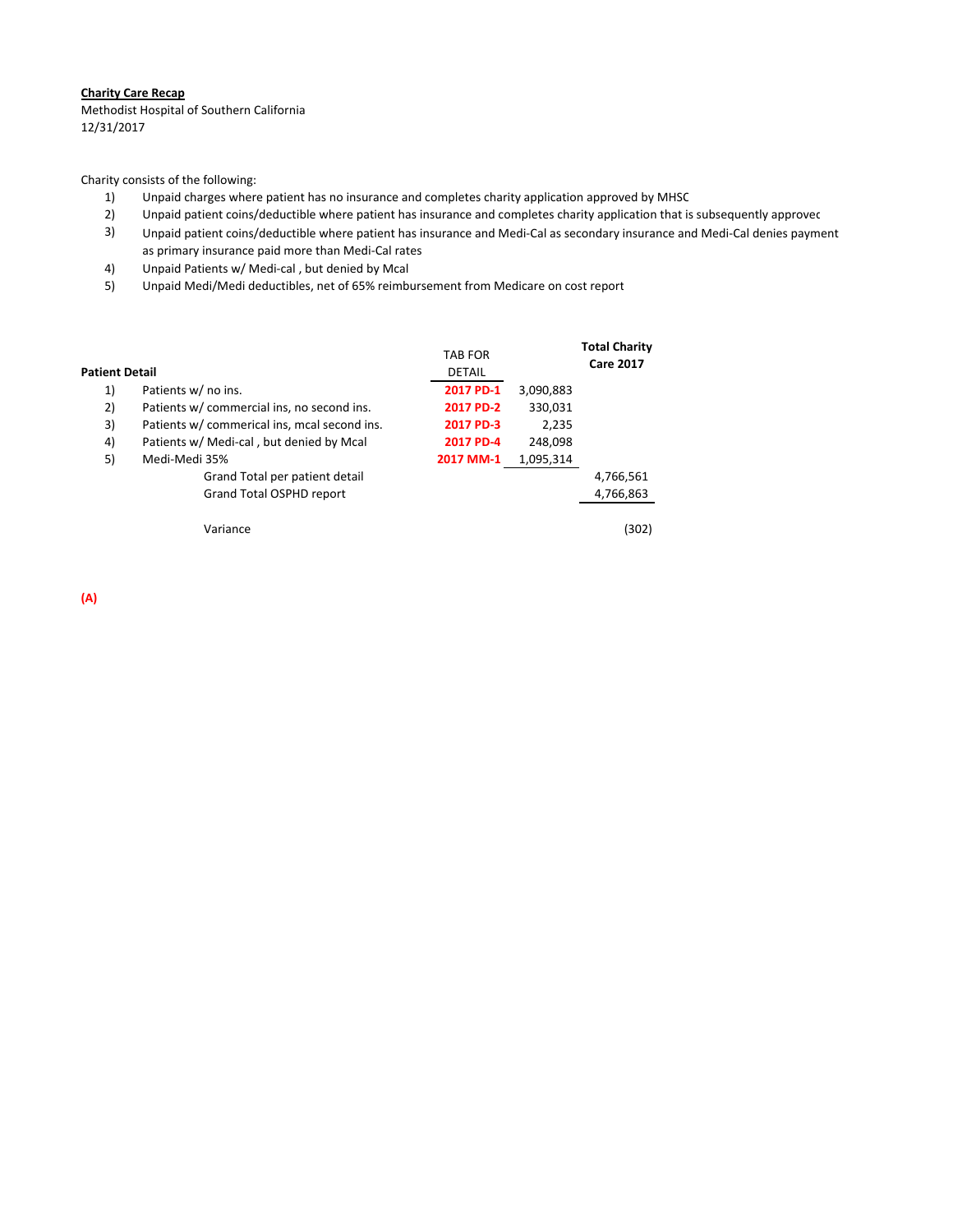| v<br>ır. |  |
|----------|--|
|----------|--|

|                    |                                                                      |                | Charity       |
|--------------------|----------------------------------------------------------------------|----------------|---------------|
| <b>DRG</b>         | <b>DRG Description</b>                                               | Count          | Amount        |
| 40                 | PERIPH/CRANIAL NERVE & OTHER NERV SYST PROC W MCC                    | $\mathbf{1}$   | $-70,285$     |
| 62                 | ACUTE ISCHEMIC STROKE W USE OF THROMBOLYTIC AGENT W CC               | $\mathbf{1}$   | $-70,581$     |
| 64                 | INTRACRANIAL HEMORRHAGE OR CEREBRAL INFARCTION W MCC                 | $\mathbf{1}$   | $-40,361$     |
| 153                | OTITIS MEDIA & URI W/O MCC                                           | $\mathbf{1}$   | $-21,928$     |
| 156                | OTHER EAR NOSE MOUTH & THROAT DIAGNOSES W/O CC/MCC                   | $\mathbf{1}$   | $-2,817$      |
| 189                | PULMONARY EDEMA & RESPIRATORY FAILURE                                | $\mathbf{1}$   | $-26,453$     |
| 313                | <b>CHEST PAIN</b>                                                    | $\mathbf{1}$   | $-10,634$     |
| 343                | APPENDECTOMY W/O COMPLICATED PRINCIPAL DIAG W/O CC/MCC               | $\overline{2}$ | $-93,660$     |
| 389                | <b>G.I. OBSTRUCTION W CC</b>                                         | $\mathbf{1}$   | $-89,568$     |
| 392                | ESOPHAGITIS GASTROENT & MISC DIGEST DISORDERS W/O MCC                | $\mathbf{1}$   | $-33,529$     |
| 394                | OTHER DIGESTIVE SYSTEM DIAGNOSES W CC                                | $\mathbf{1}$   | $-48,143$     |
| 419                | LAPAROSCOPIC CHOLECYSTECTOMY W/O C.D.E. W/O CC/MCC                   | $\mathbf{1}$   | $-6,255$      |
| 443                | DISORDERS OF LIVER EXCEPT MALIG CIRR ALC HEPA W/O CC/MCC             | $\mathbf{1}$   | $-82,903$     |
| 469                | MAJOR JOINT REPLACEMENT OR REATTACHMENT OF LOWER EXTREMITY W MCC     | $\mathbf{1}$   | $-58,342$     |
| 470                | MAJOR HIP AND KNEE JOINT REPLACEMENT OR REATTACHMENT OF LOWER EXTREM | $\mathbf{1}$   | $-107,172$    |
| 470                | MAJOR JOINT REPLACEMENT OR REATTACHMENT OF LOWER EXTREMITY W/O MCC   | $\overline{2}$ | $-238,307$    |
| 517                | OTHER MUSCULOSKELET SYS & CONN TISS O.R. PROC W/O CC/MCC             | $\mathbf{1}$   | $-113,919$    |
| 536                | FRACTURES OF HIP & PELVIS W/O MCC                                    | $\mathbf{1}$   | $-8,870$      |
| 603                | CELLULITIS W/O MCC                                                   | $\overline{2}$ | $-11,080$     |
| 617                | AMPUTAT OF LOWER LIMB FOR ENDOCRINE NUTRIT & METABOL DIS W CC        | $\mathbf{1}$   | $-3,257$      |
| 694                | URINARY STONES W/O ESW LITHOTRIPSY W/O MCC                           | $\mathbf{1}$   | $-47,245$     |
| 743                | UTERINE & ADNEXA PROC FOR NON-MALIGNANCY W/O CC/MCC                  | $\overline{2}$ | $-123,487$    |
| 794                | NEONATE W OTHER SIGNIFICANT PROBLEMS                                 | $\mathbf{1}$   | $-1,910$      |
| 812                | RED BLOOD CELL DISORDERS W/O MCC                                     | $\overline{2}$ | $-139,745$    |
|                    |                                                                      | 21             | $-816,129$    |
| <b>Grand Total</b> |                                                                      |                | 50 -2,266,580 |

| Inpatient Total         |       | $-2,266,580$ |
|-------------------------|-------|--------------|
| <b>ER Total</b>         |       | -546,594     |
| <b>Outpatient Total</b> |       | -277,709     |
|                         | Total | $-3,090,883$ |
|                         |       |              |

Recap Total 3,090,883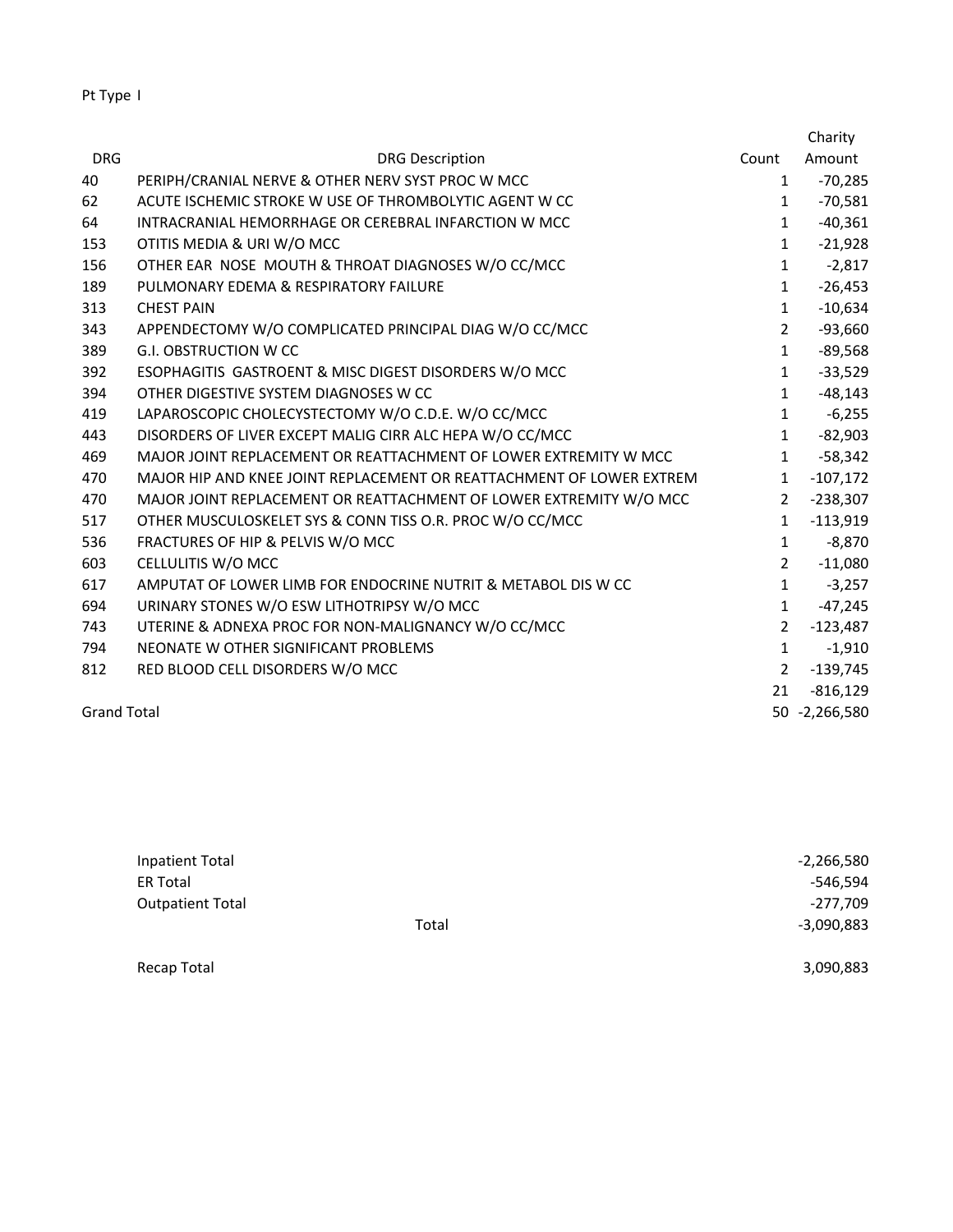| Pt<br>Type |  |
|------------|--|
|------------|--|

|                    |                                                          |                | Charity    |
|--------------------|----------------------------------------------------------|----------------|------------|
| <b>DRG</b>         | <b>CPT Desc</b>                                          | Count          | Amount     |
| $\Omega$           | 0                                                        | $\mathbf{1}$   | $-140$     |
| 10081              | INCISION AND DRAINAGE OF PILONIDAL CYST;                 | $\mathbf{1}$   | $-4,625$   |
| 11042              | DEBRIDEMENT SUBCUTANEOUS TISSUE (INCLUDES                | 3              | $-24,488$  |
| 12011              | SIMPLE REPAIR OF SUPERFICIAL WOUNDS OF FACE EARS         | $\mathbf{1}$   | $-2,030$   |
| 33228              | REMOVAL OF PERMANENT PACEMAKER PULSE GENERATOR           | $\mathbf{1}$   | $-2,965$   |
| 36818              | ARTERIOVENOUS ANASTOMOSIS OPEN; BY UPPER ARM             | $\mathbf{1}$   | $-10,852$  |
| 36832              | REVISION OPEN ARTERIOVENOUS FISTULA; WITHOUT             | $\mathbf{1}$   | $-1,659$   |
| 43239              | ESOPHAGOGASTRODUODENOSCOPY FLEXIBLE TRANSORAL;           | $\mathbf{1}$   | $-2,530$   |
| 43255              | ESOPHAGOGASTRODUODENOSCOPY FLEXIBLE TRANSORAL;           | $\mathbf{1}$   | $-1,346$   |
| 43644              | LAPAROSCOPY SURGICAL GASTRIC RESTRICTIVE                 | $\mathbf{1}$   | $-550$     |
| 43760              | Change of gastrostomy tube percutaneous without          | $\mathbf{1}$   | $-3,304$   |
| 43775              | LAPAROSCOPY SURGICAL GASTRIC RESTRICTIVE                 | $\mathbf{1}$   | $-880$     |
| 47562              | LAPAROSCOPY SURGICAL; CHOLECYSTECTOMY                    | $\mathbf{1}$   | $-2,596$   |
| 78306              | BONE AND/OR JOINT IMAGING; WHOLE BODY                    | $\mathbf{1}$   | $-1,126$   |
| 85610              | PROTHROMBIN TIME;                                        | $\mathbf{1}$   | $-12,176$  |
| 86900              | BLOOD TYPING SEROLOGIC; ABO                              | $\mathbf{1}$   | $-2,606$   |
| 90715              | TETANUS DIPHTHERIA TOXOIDS AND ACELLULAR                 | $\mathbf{1}$   | $-2,612$   |
| 96365              | INTRAVENOUS INFUSION FOR THERAPY PROPHYLAXIS OR          | $\mathbf{1}$   | $-4,678$   |
| 96372              | THERAPEUTIC PROPHYLACTIC OR DIAGNOSTIC INJECTION         | $\mathbf{1}$   | $-1,396$   |
| 96374              | THERAPEUTIC PROPHYLACTIC OR DIAGNOSTIC INJECTION         | 9              | $-78,224$  |
| 96413              | CHEMOTHERAPY ADMINISTRATION INTRAVENOUS INFUSION         | $\mathbf{1}$   | $-11,492$  |
| 99212              | OFFICE OR OTHER OUTPATIENT VISIT FOR THE                 | $\overline{2}$ | $-11,643$  |
| 99213              | OFFICE OR OTHER OUTPATIENT VISIT FOR THE                 | $\overline{7}$ | $-37,348$  |
| 99281              | <b>EMERGENCY DEPARTMENT VISIT FOR THE EVALUATION AND</b> | 6              | $-7,654$   |
| 99282              | <b>EMERGENCY DEPARTMENT VISIT FOR THE EVALUATION AND</b> | $\mathbf{1}$   | $-1,234$   |
| 99283              | EMERGENCY DEPARTMENT VISIT FOR THE EVALUATION AND        | 15             | $-75,756$  |
| 99284              | EMERGENCY DEPARTMENT VISIT FOR THE EVALUATION AND        | 39             | $-224,824$ |
| J1885              | Injection ketorolac tromethamine per 15 mg               | $\mathbf{1}$   | $-12,543$  |
| J2001              | Injection lidocaine hcl for intravenous infusion         | $\mathbf{1}$   | $-3,316$   |
| <b>Grand Total</b> |                                                          | 103            | $-546,594$ |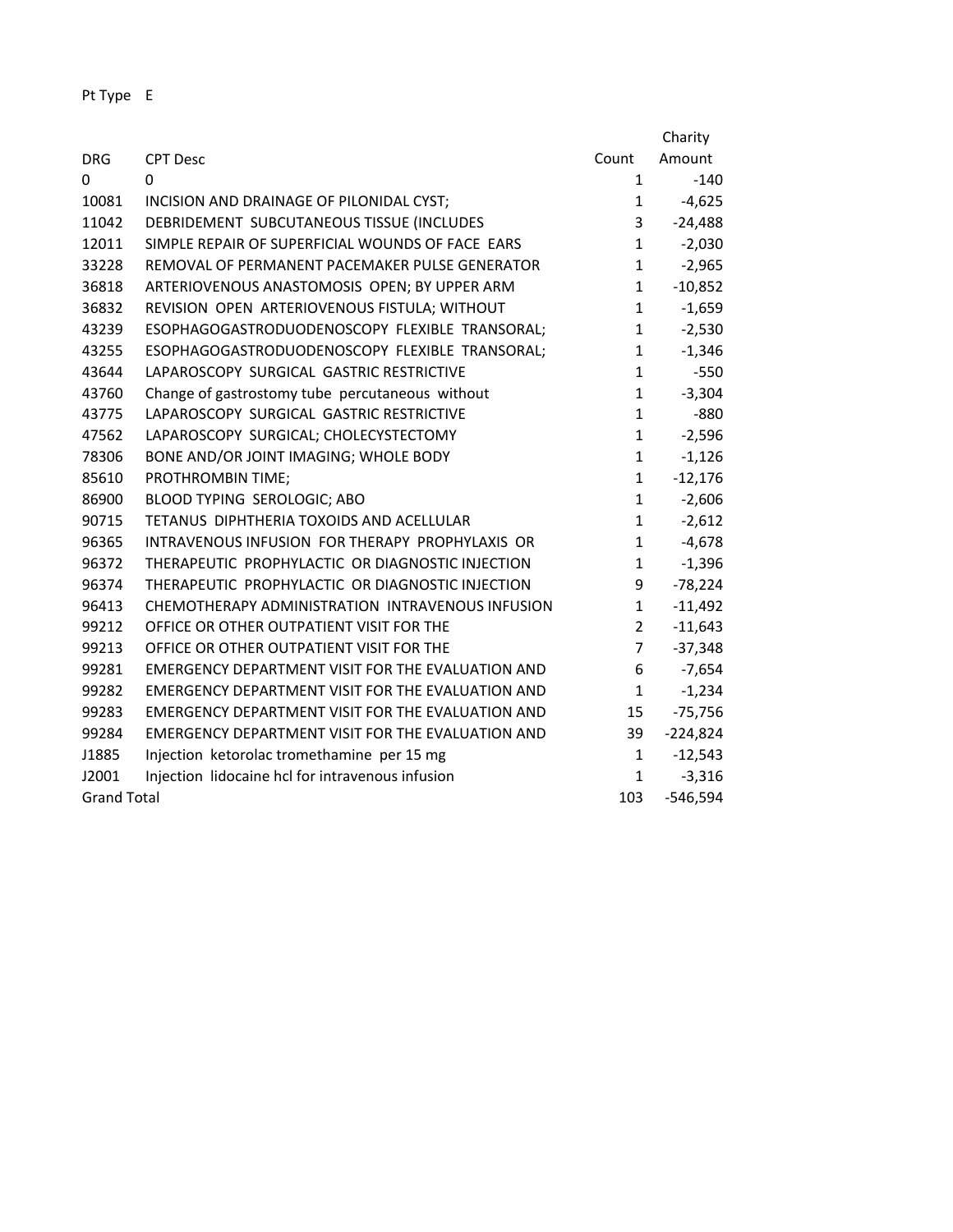|                    |                                                    |                | Charity    |
|--------------------|----------------------------------------------------|----------------|------------|
| <b>DRG</b>         | <b>CPT Desc</b>                                    | Count          | Amount     |
| 23430              | TENODESIS OF LONG TENDON OF BICEPS                 | 1              | $-45,925$  |
| 33227              | REMOVAL OF PERMANENT PACEMAKER PULSE GENERATOR     | $\mathbf{1}$   | $-855$     |
| 42145              | PALATOPHARYNGOPLASTY (EG                           | $\mathbf{1}$   | $-33,002$  |
| 47562              | LAPAROSCOPY SURGICAL; CHOLECYSTECTOMY              | $\mathbf{1}$   | $-31,032$  |
| 49505              | REPAIR INITIAL INGUINAL HERNIA AGE 5 YEARS OR      | $\overline{2}$ | $-43,359$  |
| 49587              | REPAIR UMBILICAL HERNIA AGE 5 YEARS OR OLDER;      | $\mathbf{1}$   | $-18,831$  |
| 52648              | LASER VAPORIZATION OF PROSTATE INCLUDING CONTROL   | $\mathbf{1}$   | $-32,725$  |
| 54530              | ORCHIECTOMY RADICAL FOR TUMOR; INGUINAL APPROACH   | $\mathbf{1}$   | $-16,751$  |
| 57461              | COLPOSCOPY OF THE CERVIX INCLUDING UPPER/ADJACENT  | $\mathbf{1}$   | $-16,875$  |
| 64721              | NEUROPLASTY AND/OR TRANSPOSITION; MEDIAN NERVE AT  | $\mathbf{1}$   | $-11,945$  |
| 86900              | BLOOD TYPING SEROLOGIC; ABO                        | $\mathbf{1}$   | $-238$     |
| 87081              | CULTURE PRESUMPTIVE PATHOGENIC ORGANISMS           | $\mathbf{1}$   | $-94$      |
| 87641              | INFECTIOUS AGENT DETECTION BY NUCLEIC ACID (DNA OR | $\mathcal{P}$  | $-426$     |
| 88304              | LEVEL III - SURGICAL PATHOLOGY GROSS AND           | $\mathcal{P}$  | $-340$     |
| 93458              | CATHETER PLACEMENT IN CORONARY ARTERY(S) FOR       | $\mathbf{1}$   | $-16,712$  |
| 96374              | THERAPEUTIC PROPHYLACTIC OR DIAGNOSTIC INJECTION   | $\mathbf{1}$   | $-7,395$   |
| 99284              | EMERGENCY DEPARTMENT VISIT FOR THE EVALUATION AND  | $\overline{2}$ | $-1,204$   |
| <b>Grand Total</b> |                                                    | 21             | $-277,709$ |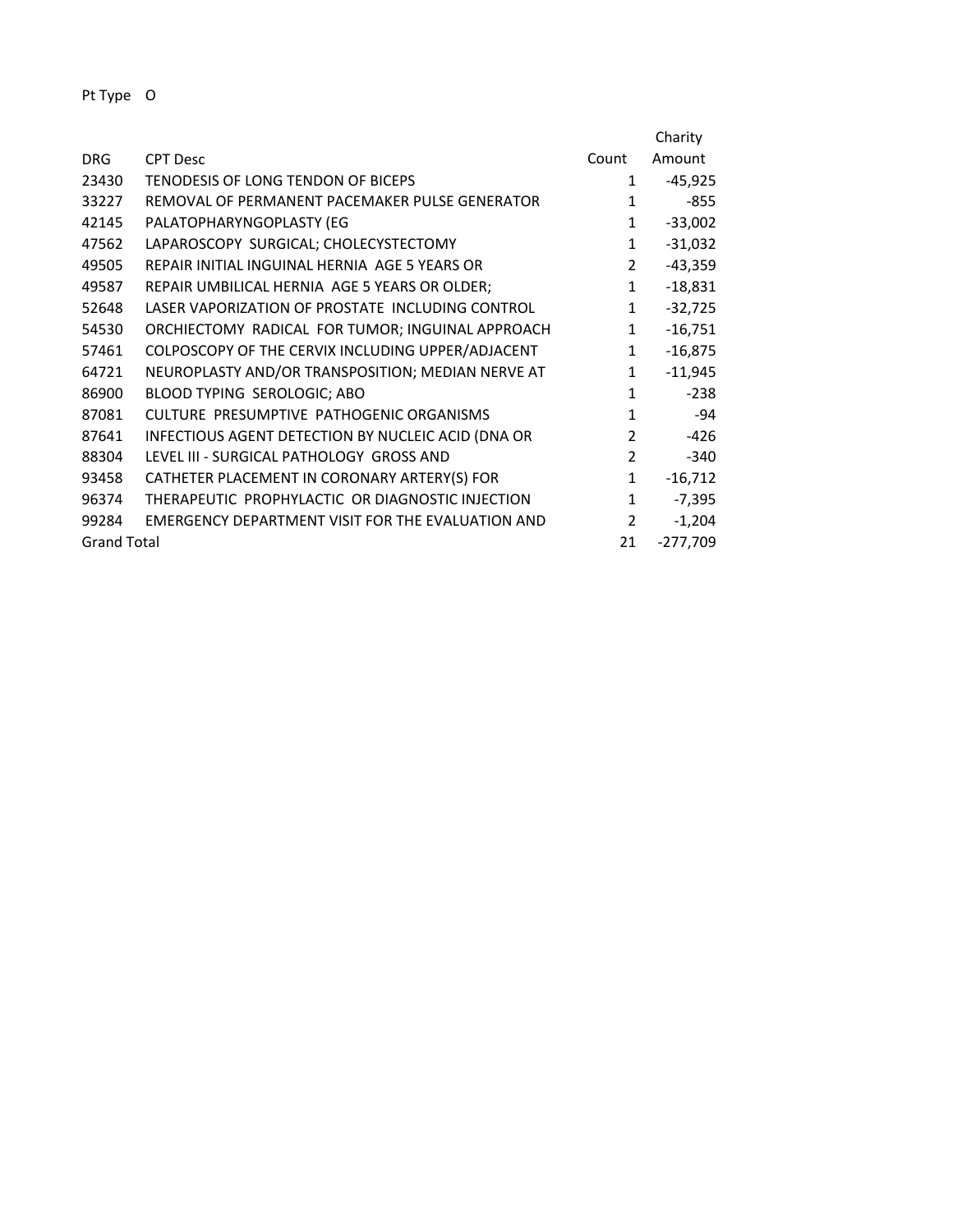|            |                                                                    |                | Charity   |
|------------|--------------------------------------------------------------------|----------------|-----------|
| <b>DRG</b> | <b>DRG Description</b>                                             | Count          | Amount    |
| 54         | NERVOUS SYSTEM NEOPLASMS W MCC                                     | $\mathbf{1}$   | $-3,849$  |
| 64         | INTRACRANIAL HEMORRHAGE OR CEREBRAL INFARCTION W MCC               | 3              | $-7,852$  |
| 66         | INTRACRANIAL HEMORRHAGE OR CEREBRAL INFARCTION W/O CC/MCC          | $\mathbf{1}$   | $-1,816$  |
| 69         | <b>TRANSIENT ISCHEMIA</b>                                          | 1              | $-754$    |
| 74         | CRANIAL & PERIPHERAL NERVE DISORDERS W/O MCC                       | $\mathbf{1}$   | $-1,156$  |
| 85         | TRAUMATIC STUPOR & COMA COMA <1 HR W MCC                           | $\mathbf{1}$   | $-1,024$  |
| 92         | OTHER DISORDERS OF NERVOUS SYSTEM W CC                             | $\mathbf{1}$   | $-750$    |
| 95         | BACTERIAL & TUBERCULOUS INFECTIONS OF NERVOUS SYSTEM W CC          | $\mathbf{1}$   |           |
|            | SEIZURES W/O MCC                                                   | $\overline{2}$ | $-2,200$  |
| 101        |                                                                    | $\mathbf{1}$   | $-2,370$  |
| 178        | RESPIRATORY INFECTIONS & INFLAMMATIONS W CC                        |                | $-1,184$  |
| 190        | CHRONIC OBSTRUCTIVE PULMONARY DISEASE W MCC                        | $\overline{2}$ | $-2,400$  |
| 191        | CHRONIC OBSTRUCTIVE PULMONARY DISEASE W CC                         | $\mathbf 1$    | $-1,156$  |
| 208        | RESPIRATORY SYSTEM DIAGNOSIS W VENTILATOR SUPPORT <96 HOURS        | $\mathbf{1}$   | $-1,288$  |
| 247        | PERC CARDIOVASC PROC W DRUG-ELUTING STENT W/O MCC                  | $\mathbf{1}$   | $-2,095$  |
| 264        | OTHER CIRCULATORY SYSTEM O.R. PROCEDURES                           | $\mathbf{1}$   | $-1,260$  |
| 281        | ACUTE MYOCARDIAL INFARCTION DISCHARGED ALIVE W CC                  | $\mathbf{1}$   | $-1,160$  |
| 287        | CIRCULATORY DISORDERS EXCEPT AMI W CARD CATH W/O MCC               | $\mathbf{1}$   | $-2,599$  |
| 291        | <b>HEART FAILURE &amp; SHOCK W MCC</b>                             | $\mathbf{1}$   | $-1,288$  |
| 292        | <b>HEART FAILURE &amp; SHOCK W CC</b>                              | $\mathbf{1}$   | $-792$    |
| 308        | CARDIAC ARRHYTHMIA & CONDUCTION DISORDERS W MCC                    | $\mathbf{1}$   | $-1,830$  |
| 310        | CARDIAC ARRHYTHMIA & CONDUCTION DISORDERS W/O CC/MCC               | $\overline{2}$ | $-5,847$  |
| 313        | <b>CHEST PAIN</b>                                                  | $\mathbf 1$    | $-5,625$  |
| 314        | OTHER CIRCULATORY SYSTEM DIAGNOSES W MCC                           | $\mathbf{1}$   | $-1,260$  |
| 315        | OTHER CIRCULATORY SYSTEM DIAGNOSES W CC                            | $\mathbf{1}$   | $-893$    |
| 330        | MAJOR SMALL & LARGE BOWEL PROCEDURES W CC                          | $\mathbf{1}$   | $-1,241$  |
| 343        | APPENDECTOMY W/O COMPLICATED PRINCIPAL DIAG W/O CC/MCC             | $\mathbf{1}$   | $-5,386$  |
| 378        | G.I. HEMORRHAGE W CC                                               | $\mathbf{1}$   | $-1,736$  |
| 387        | INFLAMMATORY BOWEL DISEASE W/O CC/MCC                              | 1              | -384      |
| 390        | G.I. OBSTRUCTION W/O CC/MCC                                        | $\mathbf{1}$   | $-2,409$  |
| 391        | ESOPHAGITIS GASTROENT & MISC DIGEST DISORDERS W MCC                | $\mathbf{1}$   | $-1,184$  |
| 392        | ESOPHAGITIS GASTROENT & MISC DIGEST DISORDERS W/O MCC              | 3              | $-6,966$  |
| 418        | LAPAROSCOPIC CHOLECYSTECTOMY W/O C.D.E. W CC                       | $\overline{2}$ | $-6,369$  |
| 419        | LAPAROSCOPIC CHOLECYSTECTOMY W/O C.D.E. W/O CC/MCC                 | 3              | $-11,001$ |
| 432        | CIRRHOSIS & ALCOHOLIC HEPATITIS W MCC                              | $\mathbf{1}$   | $-6,779$  |
| 470        | MAJOR JOINT REPLACEMENT OR REATTACHMENT OF LOWER EXTREMITY W/O MCC | $\overline{2}$ | $-3,388$  |
| 472        | CERVICAL SPINAL FUSION W CC                                        | 1              | $-1,336$  |
| 512        | SHOULDER ELBOW OR FOREARM PROC EXC MAJOR JOINT PROC W/O CC/MCC     | 1              | $-1,260$  |
| 514        | HAND OR WRIST PROC EXCEPT MAJOR THUMB OR JOINT PROC W/O CC/MCC     | 1              | $-2,470$  |
| 516        | OTHER MUSCULOSKELET SYS & CONN TISS O.R. PROC W CC                 | 1              | $-1,000$  |
| 527        | PERCUTANEOUS CARDIOVASCULAR PR                                     | $\mathbf{1}$   | $-100$    |
| 552        | MEDICAL BACK PROBLEMS W/O MCC                                      | $\overline{2}$ | $-2,623$  |
| 561        | AFTERCARE MUSCULOSKELETAL SYSTEM & CONNECTIVE TISSUE W/O CC/MCC    | $\mathbf{1}$   | $-4,941$  |
| 581        | OTHER SKIN SUBCUT TISS & BREAST PROC W/O CC/MCC                    | $\mathbf{1}$   | $-1,718$  |
| 621        | O.R. PROCEDURES FOR OBESITY W/O CC/MCC                             | 1              | $-804$    |
| 639        | DIABETES W/O CC/MCC                                                | $\mathbf{1}$   | $-392$    |
| 683        | RENAL FAILURE W CC                                                 | $\overline{2}$ | $-2,350$  |
| 735        | PELVIC EVISCERATION RAD HYSTERECTOMY & RAD VULVECTOMY W/O CC/MCC   | $\mathbf{1}$   | $-1,376$  |
| 742        | UTERINE & ADNEXA PROC FOR NON-MALIGNANCY W CC/MCC                  | 2              | $-7,643$  |
| 743        | UTERINE & ADNEXA PROC FOR NON-MALIGNANCY W/O CC/MCC                | 4              | $-6,927$  |
| 765        | CESAREAN SECTION W CC/MCC                                          | $\overline{2}$ | $-7,297$  |
| 766        | CESAREAN SECTION W/O CC/MCC                                        | 3              | $-3,787$  |
| 774        | VAGINAL DELIVERY W COMPLICATING DIAGNOSES                          | $\mathbf 1$    | $-3,480$  |
| 775        | VAGINAL DELIVERY W/O COMPLICATING DIAGNOSES                        | 11             | $-19,203$ |
| 777        | <b>ECTOPIC PREGNANCY</b>                                           | 1              | $-2,755$  |
| 789        | NEONATES DIED OR TRANSFERRED TO ANOTHER ACUTE CARE FACILITY        | $\mathbf{1}$   | $-959$    |
|            |                                                                    |                |           |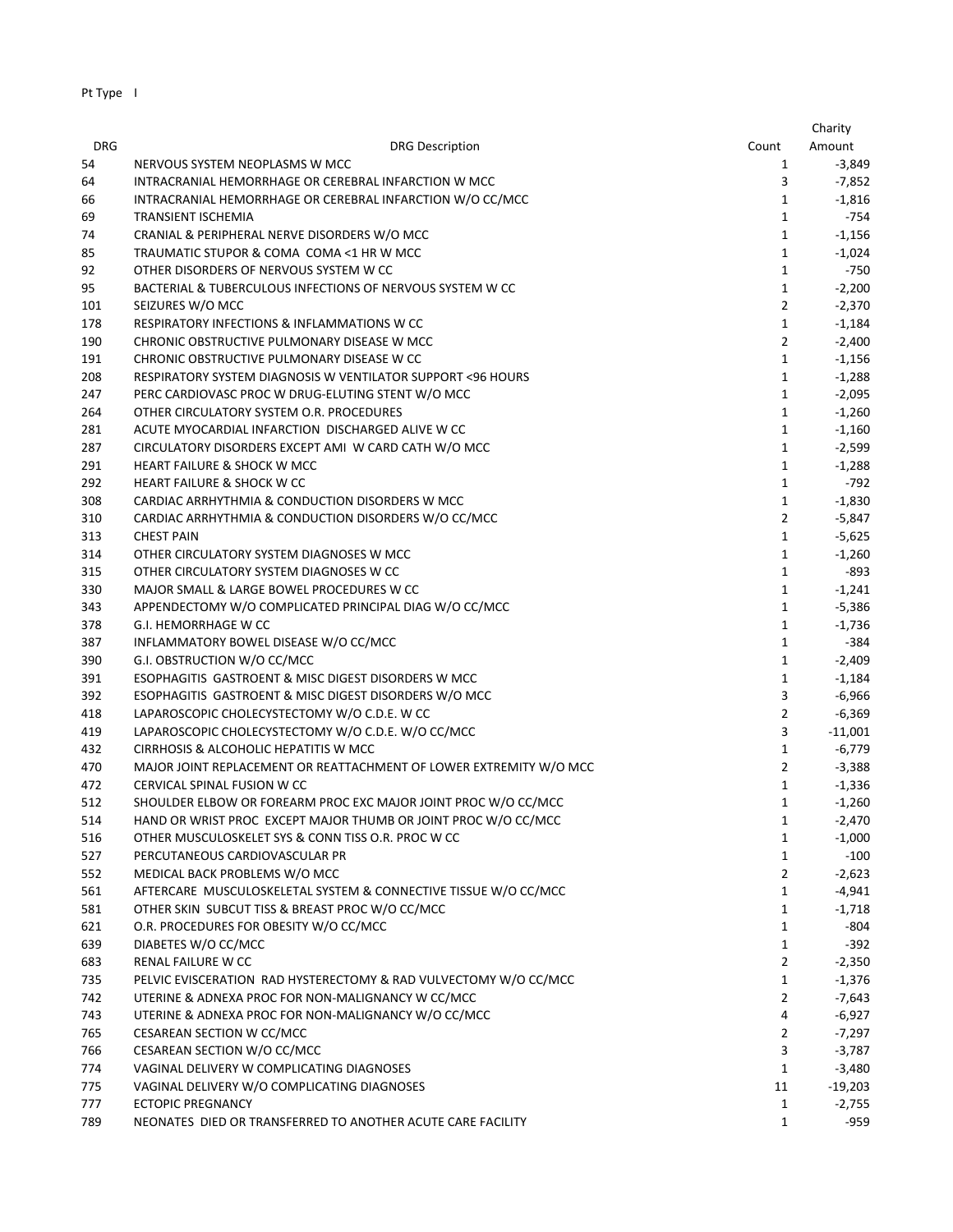| 792                | PREMATURITY W/O MAJOR PROBLEMS                                 | 1  | $-1,250$   |
|--------------------|----------------------------------------------------------------|----|------------|
| 793                | FULL TERM NEONATE W MAJOR PROBLEMS                             | 2  | $-5.346$   |
| 794                | NEONATE W OTHER SIGNIFICANT PROBLEMS                           | 1  | $-2.452$   |
| 811                | RED BLOOD CELL DISORDERS W MCC                                 | 1  | $-5.214$   |
| 871                | SEPTICEMIA OR SEVERE SEPSIS W/O MV >96 HOURS W MCC             | 3  | -4.653     |
| 987                | NON-EXTENSIVE O.R. PROC UNRELATED TO PRINCIPAL DIAGNOSIS W MCC |    | $-1.683$   |
| 988                | NON-EXTENSIVE O.R. PROC UNRELATED TO PRINCIPAL DIAGNOSIS W CC  |    | $-2.932$   |
| <b>Grand Total</b> |                                                                | 95 | $-195.241$ |

| <b>Inpatient Total</b>  |       | $-195,241$ |
|-------------------------|-------|------------|
| <b>ER Total</b>         |       | $-95,313$  |
| <b>Outpatient Total</b> |       | -39.476    |
|                         | Total | -330,031   |

Recap Total 330,031 No. 2012 12:00:00 No. 2012 12:00:00 No. 2012 12:00:00 No. 2013 13:00:00 No. 2014 13:00:00 N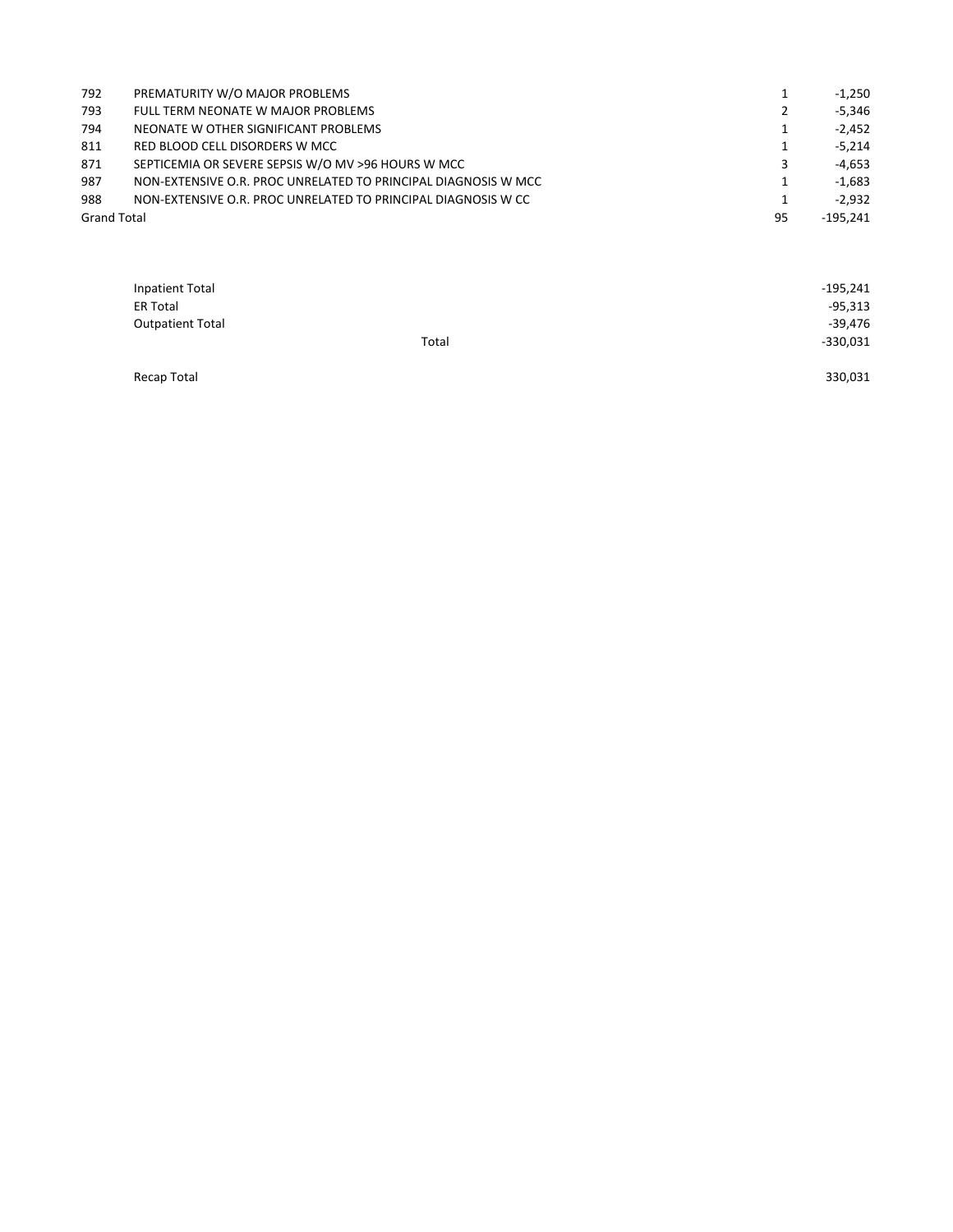|                    |                                                   |                | Charity   |
|--------------------|---------------------------------------------------|----------------|-----------|
| <b>CPT</b>         | <b>CPT Desc</b>                                   | Count          | Amount    |
| 10061              | INCISION AND DRAINAGE OF ABSCESS (EG CARBUNCLE    | 1              | -50       |
| 11042              | DEBRIDEMENT SUBCUTANEOUS TISSUE (INCLUDES         | $\mathbf{1}$   | $-1,080$  |
| 12001              | SIMPLE REPAIR OF SUPERFICIAL WOUNDS OF SCALP      | $\overline{2}$ | $-3,007$  |
| 12011              | SIMPLE REPAIR OF SUPERFICIAL WOUNDS OF FACE EARS  | $\mathbf{1}$   | $-174$    |
| 13132              | REPAIR COMPLEX FOREHEAD CHEEKS CHIN MOUTH         | $\mathbf{1}$   | $-1,943$  |
| 13152              | REPAIR COMPLEX EYELIDS NOSE EARS AND/OR LIPS;     | $\mathbf{1}$   | $-7,681$  |
| 23655              | CLOSED TREATMENT OF SHOULDER DISLOCATION WITH     | $\mathbf{1}$   | $-1,347$  |
| 29105              | APPLICATION OF LONG ARM SPLINT (SHOULDER TO HAND) | $\overline{2}$ | $-3,346$  |
| 51702              | INSERTION OF TEMPORARY INDWELLING BLADDER         | 4              | $-325$    |
| 92950              | CARDIOPULMONARY RESUSCITATION (EG IN CARDIAC      | $\overline{2}$ | $-150$    |
| 96360              | INTRAVENOUS INFUSION HYDRATION; INITIAL 31        | 3              | $-3,120$  |
| 96365              | INTRAVENOUS INFUSION FOR THERAPY PROPHYLAXIS OR   | $\overline{2}$ | $-1,672$  |
| 96372              | THERAPEUTIC PROPHYLACTIC OR DIAGNOSTIC INJECTION  | 3              | $-2,337$  |
| 96374              | THERAPEUTIC PROPHYLACTIC OR DIAGNOSTIC INJECTION  | 23             | $-19,383$ |
| 99281              | EMERGENCY DEPARTMENT VISIT FOR THE EVALUATION AND | 4              | $-1,580$  |
| 99282              | EMERGENCY DEPARTMENT VISIT FOR THE EVALUATION     | $\overline{2}$ | $-100$    |
| 99282              | EMERGENCY DEPARTMENT VISIT FOR THE EVALUATION AND | $\overline{7}$ | $-3,653$  |
| 99283              | EMERGENCY DEPARTMENT VISIT FOR THE EVALUATION AND | 16             | $-7,968$  |
| 99284              | EMERGENCY DEPARTMENT VISIT FOR THE EVALUATION     | $\mathbf{1}$   | $-50$     |
| 99284              | EMERGENCY DEPARTMENT VISIT FOR THE EVALUATION AND | 26             | $-36,347$ |
| <b>Grand Total</b> |                                                   | 103            | $-95,313$ |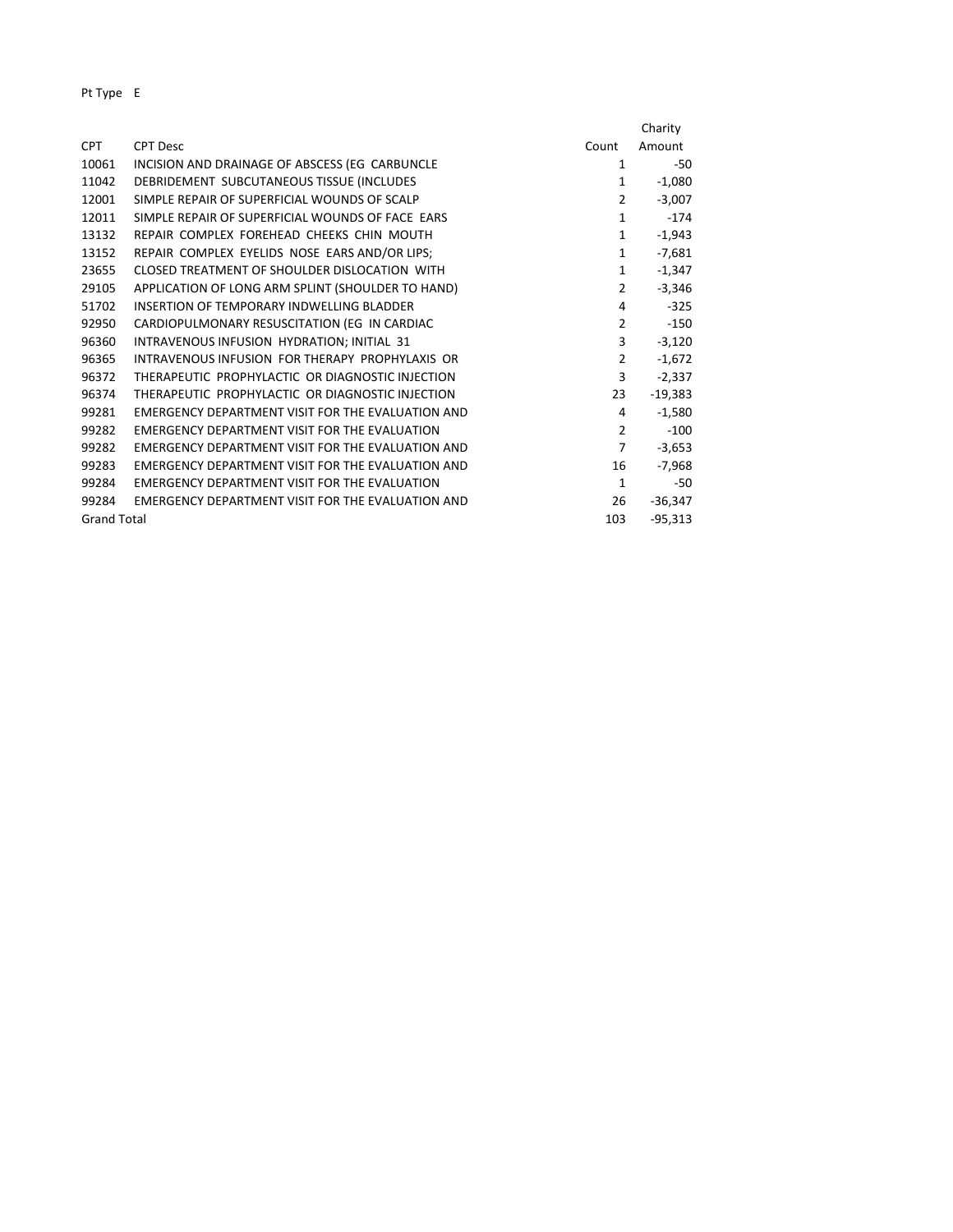|                    |                                                                                                 |                   | Charity          |
|--------------------|-------------------------------------------------------------------------------------------------|-------------------|------------------|
| <b>CPT</b>         | <b>CPT Desc</b>                                                                                 | Count             | Amount           |
| 11042              | DEBRIDEMENT SUBCUTANEOUS TISSUE (INCLUDES                                                       | 4                 | $-389$           |
| 11422              | EXCISION BENIGN LESION INCLUDING MARGINS EXCEPT                                                 | 1                 | -438             |
| 13160              | SECONDARY CLOSURE OF SURGICAL WOUND OR DEHISCENCE                                               | 1                 | -45              |
| 19303              | MASTECTOMY SIMPLE COMPLETE                                                                      | 1                 | $-1,343$         |
| 20525              | REMOVAL OF FOREIGN BODY IN MUSCLE OR TENDON                                                     | 1                 | $-1,259$         |
| 28208              | REPAIR TENDON EXTENSOR FOOT; PRIMARY OR                                                         | $\mathbf{1}$      | $-1,026$         |
| 28289              | HALLUX RIGIDUS CORRECTION WITH CHEILECTOMY                                                      | $\mathbf{1}$      | $-739$           |
| 29888              | ARTHROSCOPICALLY AIDED ANTERIOR CRUCIATE LIGAMENT                                               | 1                 | $-1,018$         |
| 33208              | INSERTION OF NEW OR REPLACEMENT OF PERMANENT                                                    | 1                 | $-4,630$         |
| 36430              | TRANSFUSION BLOOD OR BLOOD COMPONENTS                                                           | $\overline{2}$    | $-902$           |
| 45378              | COLONOSCOPY FLEXIBLE; DIAGNOSTIC INCLUDING                                                      | 1                 | $-2,097$         |
| 45385              | COLONOSCOPY FLEXIBLE; WITH REMOVAL OF TUMOR(S)                                                  | 1                 | $-1,103$         |
| 46080              | SPHINCTEROTOMY ANAL DIVISION OF SPHINCTER                                                       | 1                 | $-5,532$         |
| 46220              | EXCISION OF SINGLE EXTERNAL PAPILLA OR TAG ANUS                                                 | 1                 | $-1,253$         |
| 46260              | HEMORRHOIDECTOMY INTERNAL AND EXTERNAL 2 OR MORE                                                | 1                 | $-861$           |
| 46600              | ANOSCOPY; DIAGNOSTIC INCLUDING COLLECTION OF                                                    | $\mathbf{1}$      | $-53$            |
| 46945              | HEMORRHOIDECTOMY INTERNAL BY LIGATION OTHER THAN                                                | 1                 | $-442$           |
| 47562              | LAPAROSCOPY SURGICAL; CHOLECYSTECTOMY                                                           | 1                 | $-1,374$         |
| 49083              | ABDOMINAL PARACENTESIS (DIAGNOSTIC OR                                                           | 1                 | -50              |
| 52204              | CYSTOURETHROSCOPY WITH BIOPSY(S)                                                                | 1                 | $-494$           |
| 58552              | LAPAROSCOPY SURGICAL WITH VAGINAL HYSTERECTOMY                                                  | 1                 | $-1,200$         |
| 59414              | DELIVERY OF PLACENTA (SEPARATE PROCEDURE)                                                       | 1                 | $-501$           |
| 59899              | UNLISTED PROCEDURE MATERNITY CARE AND DELIVERY                                                  | 4                 | $-524$           |
| 62270              | SPINAL PUNCTURE LUMBAR DIAGNOSTIC;                                                              | 1                 | $-238$           |
| 62272              | SPINAL PUNCTURE THERAPEUTIC FOR DRAINAGE OF                                                     | 1                 | $-100$           |
| 64721              | NEUROPLASTY AND/OR TRANSPOSITION; MEDIAN NERVE AT                                               | $\mathbf{1}$      | $-769$           |
| 70450              | COMPUTED TOMOGRAPHY HEAD OR BRAIN; WITHOUT                                                      | $\mathbf{1}$      | -76              |
| 70553              | MAGNETIC RESONANCE (EG PROTON) IMAGING BRAIN                                                    | 1                 | $-164$           |
| 71020              | Radiologic examination chest two views frontal                                                  | $\mathbf{1}$      | $-25$            |
| 74183              | MAGNETIC RESONANCE (EG PROTON) IMAGING ABDOMEN;                                                 | 1                 | $-2,143$         |
| 76805              | ULTRASOUND PREGNANT UTERUS REAL TIME WITH IMAGE                                                 | $\mathbf{1}$      | -342             |
| 81001              | URINALYSIS BY DIP STICK OR TABLET REAGENT FOR                                                   | 1                 | -848             |
| 85025              |                                                                                                 |                   | $-413$           |
|                    | BLOOD COUNT; COMPLETE (CBC) AUTOMATED (HGB HCT<br>PROTHROMBIN TIME;                             | 1<br>$\mathbf{1}$ | $-24$            |
| 85610              | BLOOD TYPING SEROLOGIC; ABO                                                                     | 1                 |                  |
| 86900<br>87081     | CULTURE PRESUMPTIVE PATHOGENIC ORGANISMS                                                        | $\mathbf{1}$      | $-17$<br>$-15$   |
|                    |                                                                                                 | $\overline{2}$    |                  |
| 93005              | ELECTROCARDIOGRAM ROUTINE ECG WITH AT LEAST 12<br>ECHOCARDIOGRAPHY TRANSTHORACIC REAL-TIME WITH |                   | $-537$           |
| 93351              |                                                                                                 | 1                 | $-600$<br>$-513$ |
| 96365              | INTRAVENOUS INFUSION FOR THERAPY PROPHYLAXIS OR                                                 | 1                 |                  |
| 96374              | THERAPEUTIC PROPHYLACTIC OR DIAGNOSTIC INJECTION                                                | $\overline{2}$    | $-1,141$         |
| 99203              | OFFICE OR OTHER OUTPATIENT VISIT FOR THE                                                        | 1                 | $-756$           |
| 99212              | OFFICE OR OTHER OUTPATIENT VISIT FOR THE                                                        | 6                 | $-553$           |
| 99213              | OFFICE OR OTHER OUTPATIENT VISIT FOR THE                                                        | 8                 | $-344$           |
| 99218              | INITIAL OBSERVATION CARE PER DAY FOR THE                                                        | 1                 | $-544$           |
| 99284              | EMERGENCY DEPARTMENT VISIT FOR THE EVALUATION AND                                               | 1                 | $-1,673$         |
| 99285              | EMERGENCY DEPARTMENT VISIT FOR THE EVALUATION AND                                               | 1                 | -344             |
| L0140              | Cervical semi-rigid adjustable (plastic collar)                                                 | $\mathbf{1}$      | -24              |
| <b>Grand Total</b> |                                                                                                 | 68                | $-39,476$        |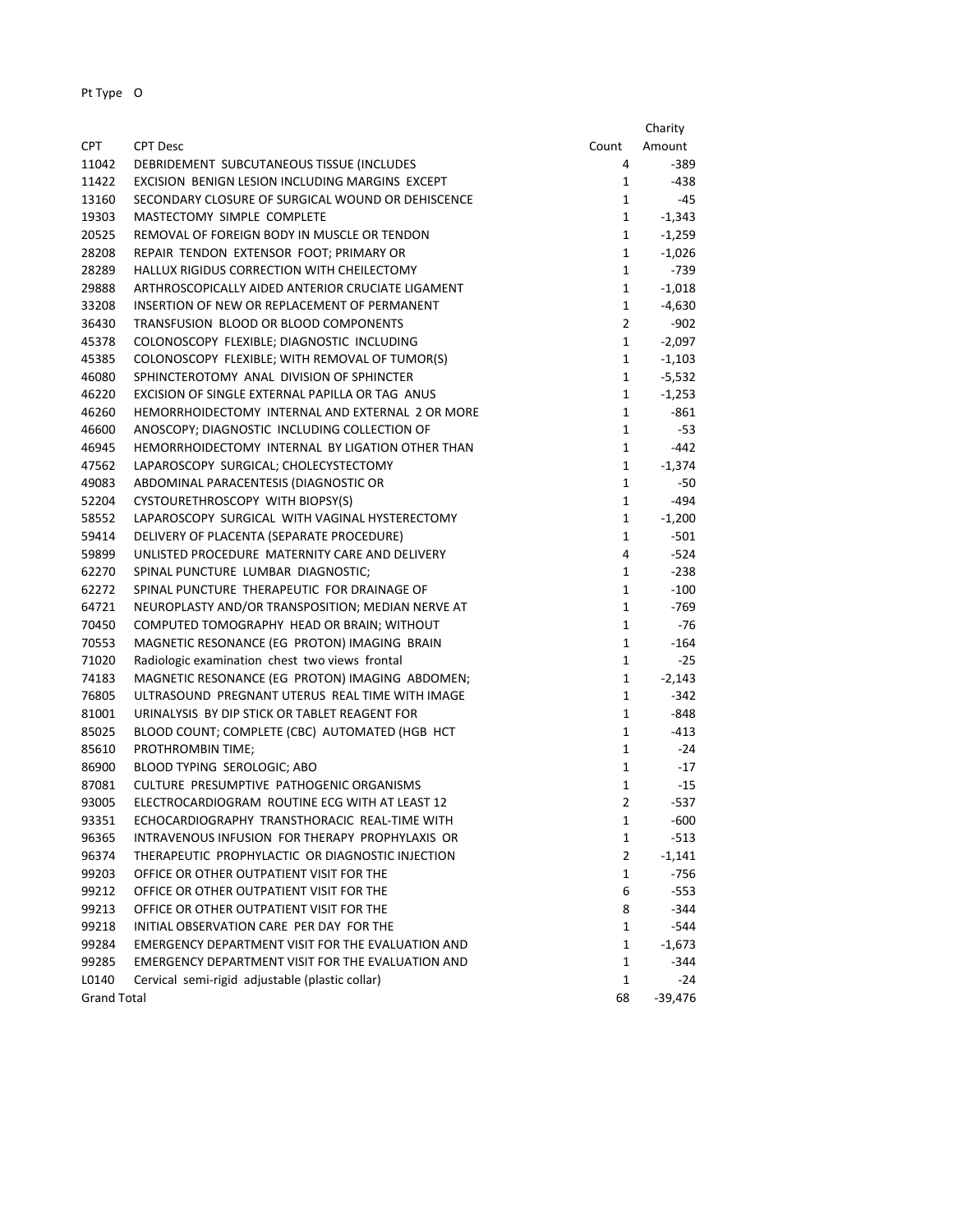| Inpatient Total         | 0.00        |  |
|-------------------------|-------------|--|
| <b>ER Total</b>         | $-257.80$   |  |
| <b>Outpatient Total</b> | $-1,978.10$ |  |
| Total                   | $-2,235.90$ |  |
| Recap Total             | 2,235.00    |  |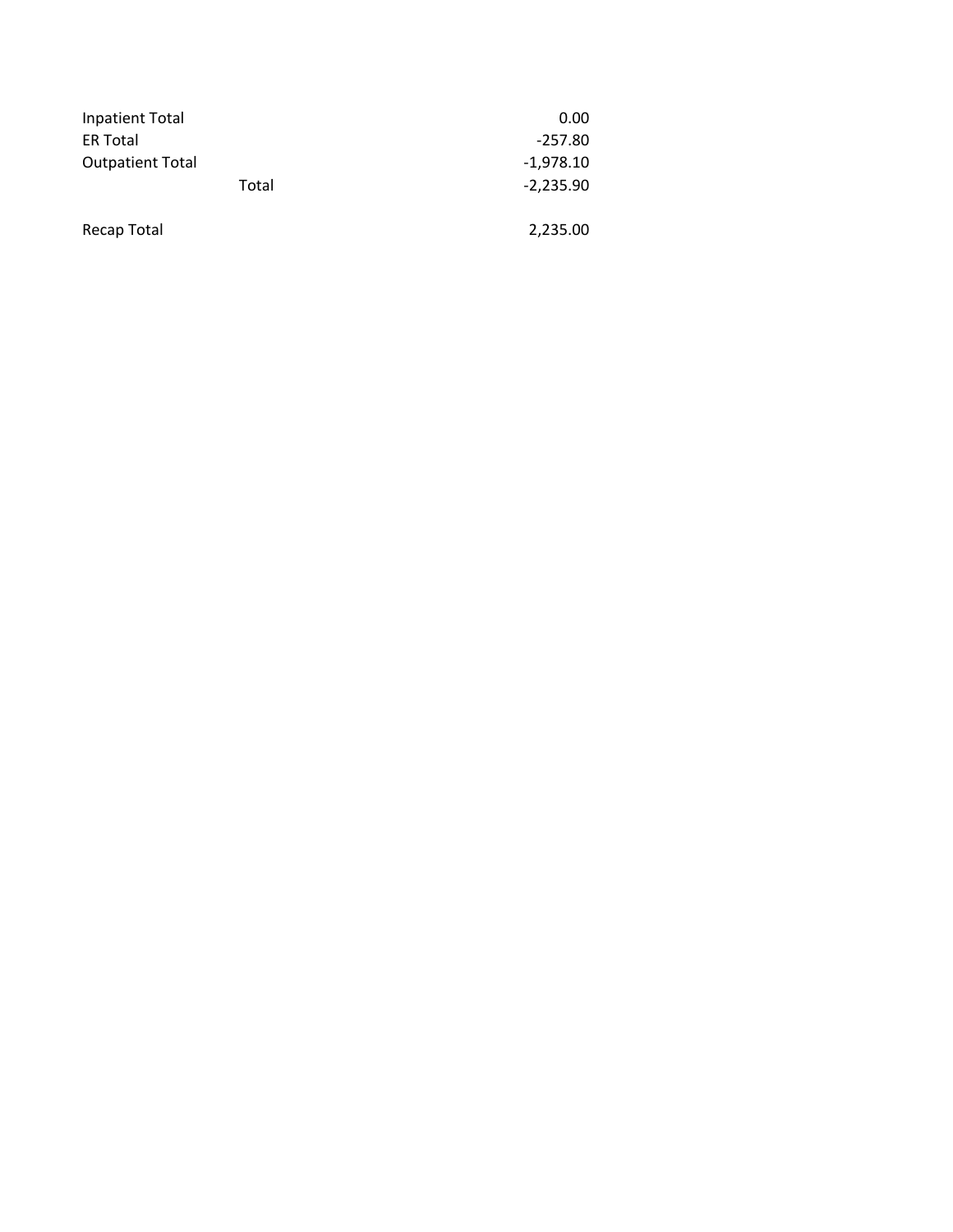|                    |                                                   |               | Charity |
|--------------------|---------------------------------------------------|---------------|---------|
| <b>CPT</b>         | <b>CPT</b> Desc                                   | Count         | Amount  |
| 96374              | THERAPEUTIC PROPHYLACTIC OR DIAGNOSTIC INJECTION  |               | $-75$   |
| 99281              | EMERGENCY DEPARTMENT VISIT FOR THE EVALUATION AND | 1             | -65     |
| 99282              | EMERGENCY DEPARTMENT VISIT FOR THE EVALUATION AND | 1             | -50     |
| 99283              | EMERGENCY DEPARTMENT VISIT FOR THE EVALUATION AND | $\mathcal{P}$ | -68     |
| <b>Grand Total</b> |                                                   | 5             | $-258$  |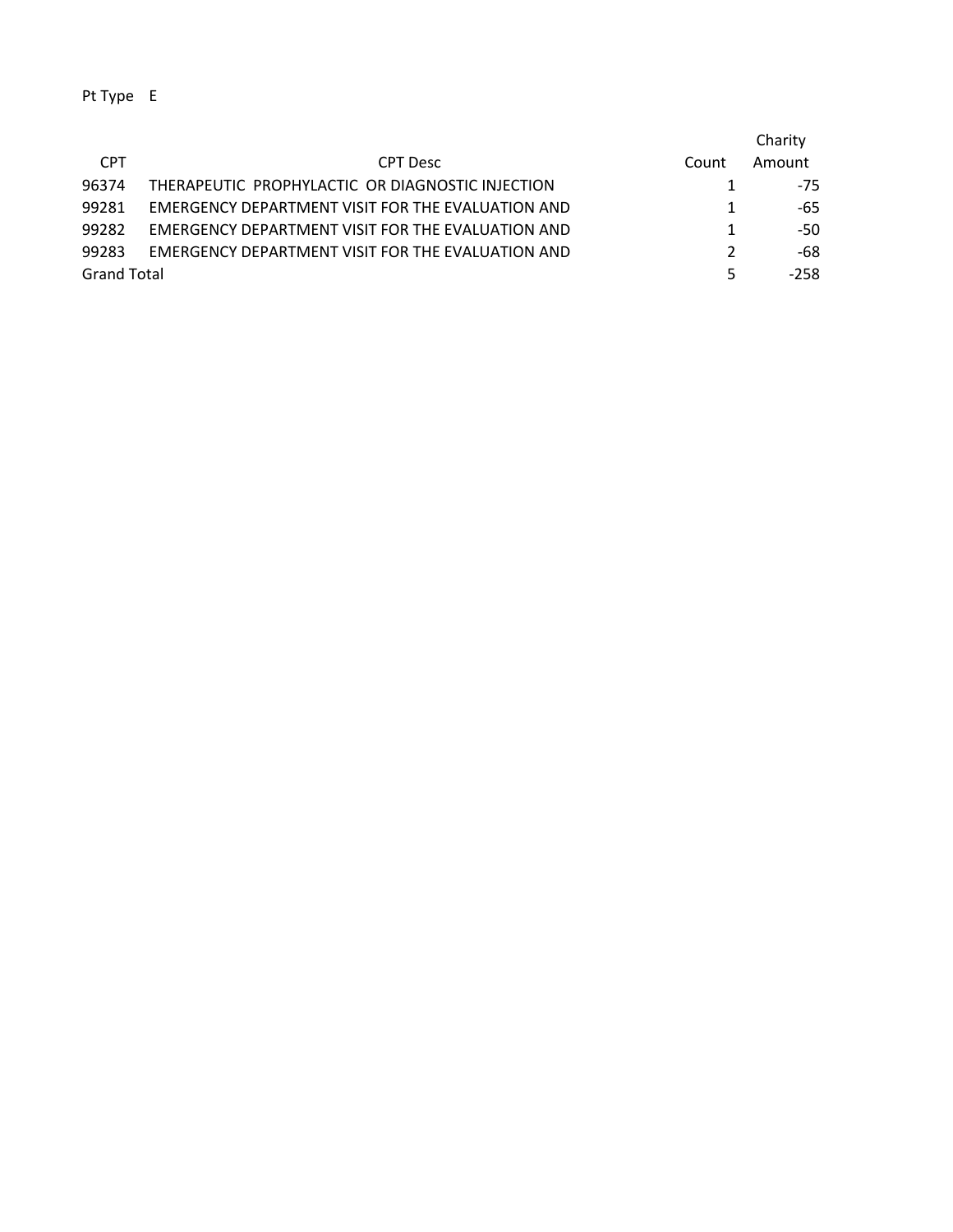|                    |                                               |       | Charity |
|--------------------|-----------------------------------------------|-------|---------|
| <b>CPT</b>         | <b>CPT</b> Desc                               | Count | Amount  |
| 36818              | ARTERIOVENOUS ANASTOMOSIS OPEN; BY UPPER ARM  |       | -745    |
| 37799              | UNLISTED PROCEDURE VASCULAR SURGERY           |       | $-910$  |
| 49650              | LAPAROSCOPY SURGICAL; REPAIR INITIAL INGUINAL |       | $-298$  |
| 99213              | OFFICE OR OTHER OUTPATIENT VISIT FOR THE      |       | $-25$   |
| <b>Grand Total</b> |                                               | 4     | -1.978  |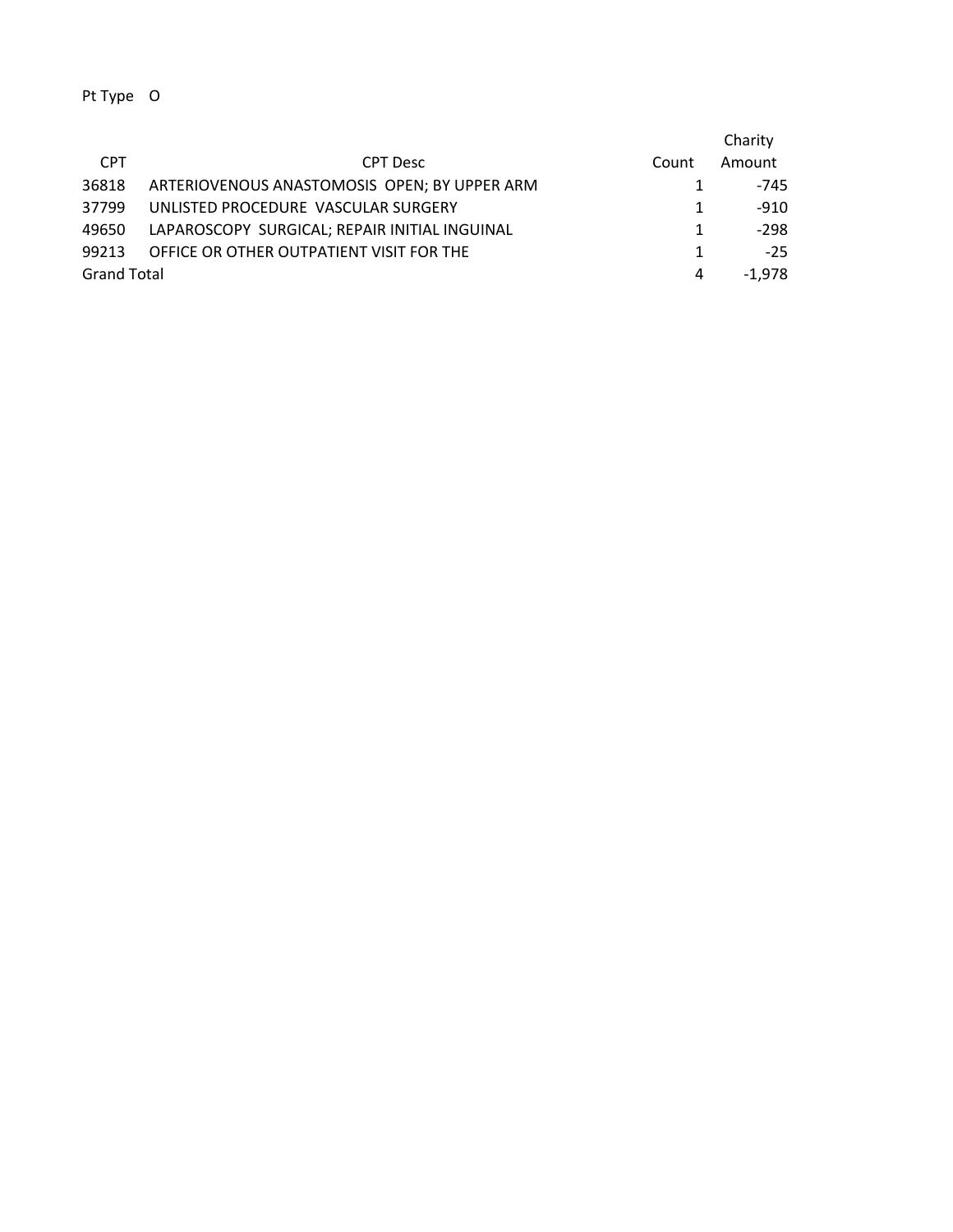|                    |                                                                |                | Charity     |
|--------------------|----------------------------------------------------------------|----------------|-------------|
| <b>DRG</b>         | <b>DRG Description</b>                                         | Count          | Amount      |
| 40                 | Spinal disorders & injuries                                    | 1              | $-1566$     |
| 55                 | Head trauma w coma >1 hr or hemorrhage                         | $\mathbf{1}$   | $-658.71$   |
| 113                | Infections of upper respiratory tract                          | $\mathbf{1}$   | $-1225.69$  |
| 115                | EXTRAOCULAR PROCEDURES EXCEPT ORBIT                            | $\mathbf{1}$   | $-8149$     |
| 116                | INTRAOCULAR PROCEDURES W CC/MCC                                | $\mathbf{1}$   | $-9370$     |
| 137                | Major respiratory infections & inflammations                   | $\mathbf{1}$   | $-5177.46$  |
| 139                | Other pneumonia                                                | $\mathbf{1}$   | $-322$      |
| 184                | MAJOR CHEST TRAUMA W CC                                        | $\mathbf{1}$   | $-626.49$   |
| 198                | Angina pectoris & coronary atherosclerosis                     | $\overline{2}$ | $-2413.33$  |
| 199                | Hypertension                                                   | $\overline{2}$ | $-1897.25$  |
| 201                | Cardiac arrhythmia & conduction disorders                      | $\mathbf{1}$   | $-3900.9$   |
| 203                | Chest pain                                                     | $\mathbf{1}$   | $-328.27$   |
| 204                | Syncope & collapse                                             | $\mathbf{1}$   | $-971.09$   |
| 225                | Appendectomy                                                   | $\mathbf{1}$   | $-6409.85$  |
| 226                | CARDIAC DEFIBRILLATOR IMPLANT W/O CARDIAC CATH W MCC           | 1              | $-1005.2$   |
| 227                | Hernia procedures except inguinal femoral & umbilical          | $\mathbf{1}$   | $-1491$     |
| 241                | Peptic ulcer & gastritis                                       | $\mathbf{1}$   | $-322$      |
| 263                | Laparoscopic cholecystectomy                                   | 4              | $-30659.16$ |
| 284                | Disorders of gallbladder & biliary tract                       | $\mathbf{1}$   | $-4034.96$  |
| 314                | Foot & toe procedures                                          | $\mathbf{1}$   | $-3297.12$  |
| 364                | Other skin subcutaneous tissue & related procedures            | $\mathbf{1}$   | $-5300.97$  |
| 383                | Cellulitis & other bacterial skin infections                   | $\mathbf{1}$   | $-4409.85$  |
| 422                | Hypovolemia & related electrolyte disorders                    | $\mathbf{1}$   | $-859$      |
| 463                | Kidney & urinary tract infections                              | 1              | $-3629.41$  |
| 468                | Other kidney & urinary tract diagnoses signs & symptoms        | $\overline{2}$ | $-33510.43$ |
| 517                | Dilation & curettage for non-obstetric diagnoses               | $\mathbf{1}$   | $-4034.07$  |
| 661                | Coagulation & platelet disorders                               | $\mathbf{1}$   | $-1156.07$  |
| 710                | Infectious & parasitic diseases including HIV w O.R. procedure | $\mathbf{1}$   | $-74992.33$ |
| 720                | Septicemia & disseminated infections                           | $\mathbf{1}$   | $-4072.69$  |
| 813                | Other complications of treatment                               | $\mathbf{1}$   | $-2305.91$  |
| 871                | SEPTICEMIA OR SEVERE SEPSIS W/O MV 96+ HOURS W MCC             | $\mathbf{1}$   | $-4179$     |
| <b>Grand Total</b> |                                                                | 37             | $-222275.2$ |

| Inpatient Total |                         | $-222,275$ |
|-----------------|-------------------------|------------|
| <b>ER Total</b> |                         | $-17,822$  |
|                 | <b>Outpatient Total</b> | $-8,001$   |
|                 | Total                   | $-248,098$ |
|                 |                         |            |
| Recap Total     |                         | 248,098    |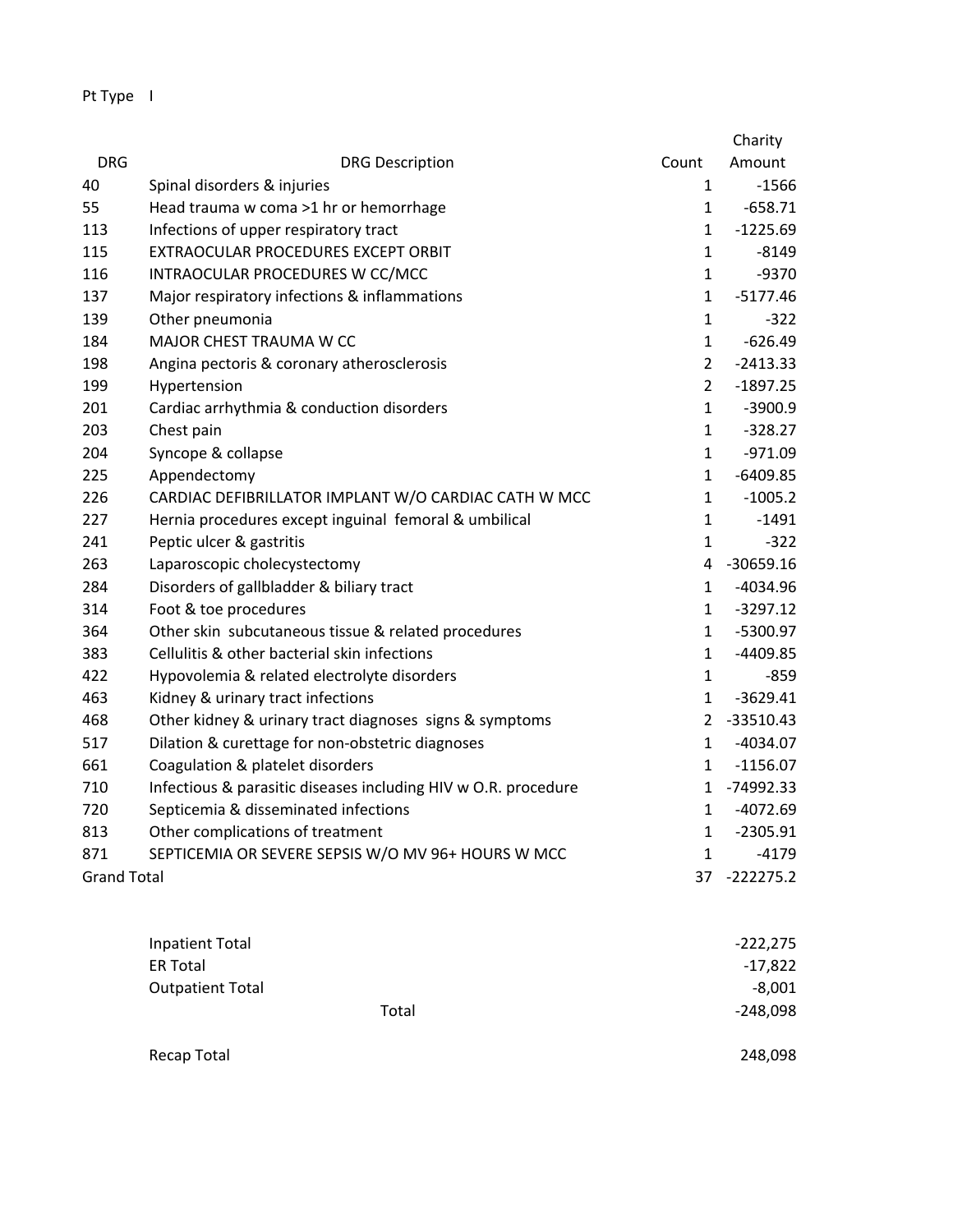|                    |                                                   |              | Charity     |
|--------------------|---------------------------------------------------|--------------|-------------|
| DRG.               | CPT Desc                                          | Count        | Amount      |
| 12002              | SIMPLE REPAIR OF SUPERFICIAL WOUNDS OF SCALP      |              | -6783.9     |
| 90715              | TETANUS DIPHTHERIA TOXOIDS AND ACELLULAR          |              | 1 -11016.12 |
| 99281              | EMERGENCY DEPARTMENT VISIT FOR THE EVALUATION AND | $\mathbf{1}$ | $-21.77$    |
| <b>Grand Total</b> |                                                   |              | 3 -17821.79 |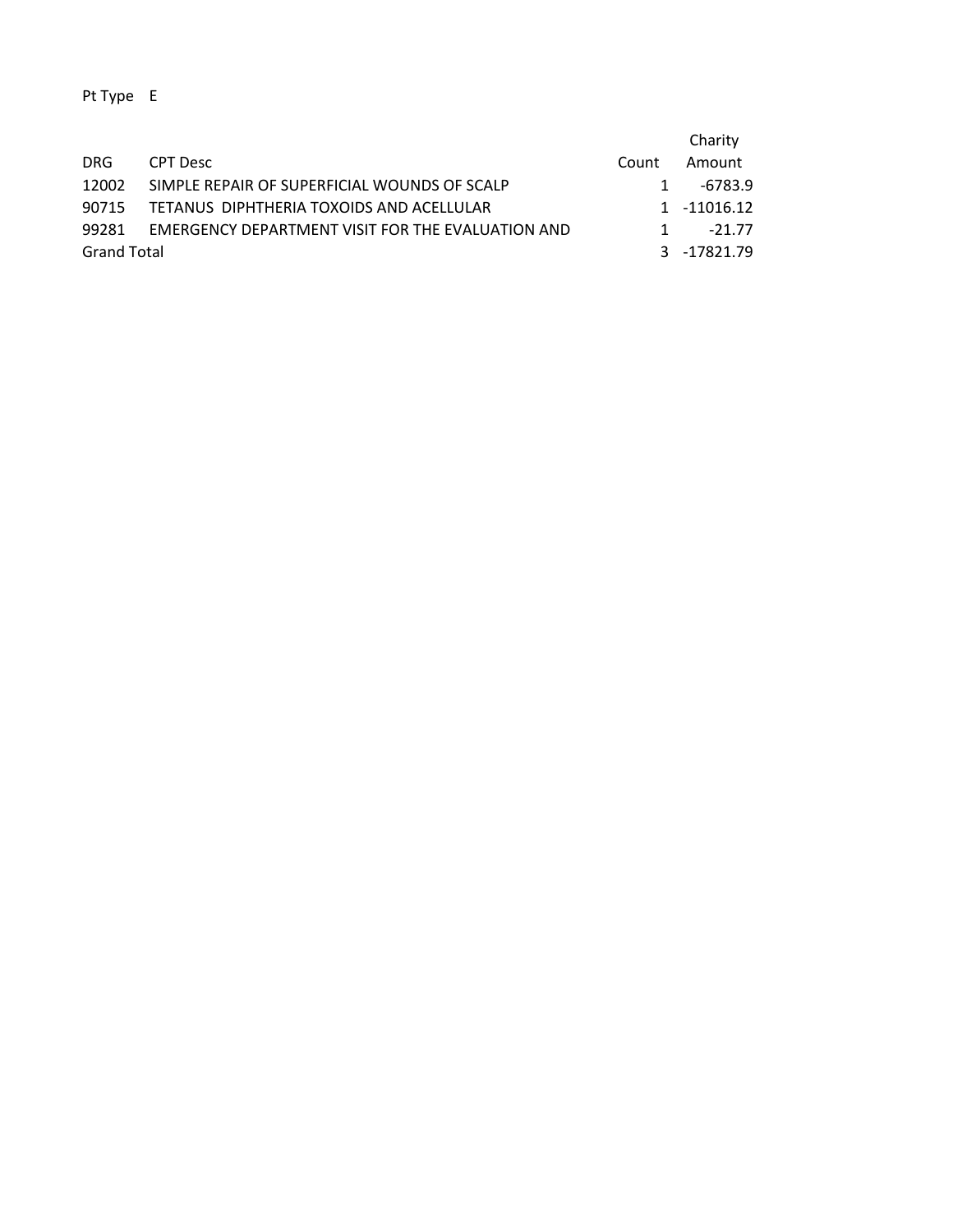|                    |                                                   |               | Charity  |
|--------------------|---------------------------------------------------|---------------|----------|
| DRG.               | CPT Desc                                          | Count         | Amount   |
| 61635              | TRANSCATHETER PLACEMENT OF INTRAVASCULAR STENT(S) | 1             | -7985    |
|                    | 85610 PROTHROMBIN TIME:                           | $\mathcal{P}$ | -16.44   |
| <b>Grand Total</b> |                                                   | -3            | -8001.44 |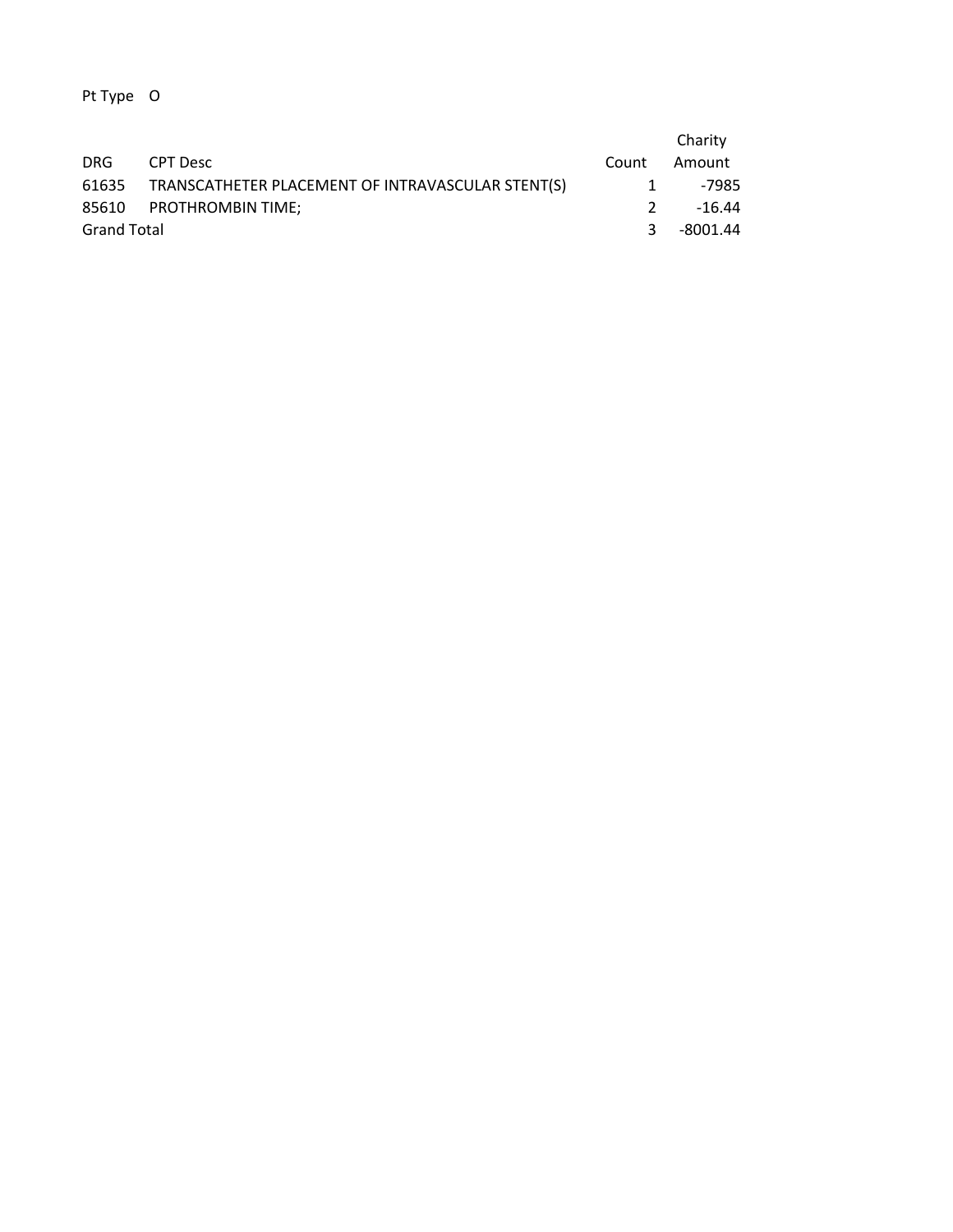Pt Type I

|            |                                                                                     |                                | Charity              |
|------------|-------------------------------------------------------------------------------------|--------------------------------|----------------------|
| <b>DRG</b> | <b>DRG Description</b>                                                              | Count                          | Amount               |
| 3          | ECMO OR TRACH W MV >96 HRS OR PDX EXC FACE MOUTH & NECK W MAJ O.R.                  | 4                              | $-1,833$             |
| 4          | TRACH W MV >96 HRS OR PDX EXC FACE MOUTH & NECK W/O MAJ O.R.                        | 5                              | $-2,254$             |
| 23         | CRANIO W MAJOR DEV IMPL/ACUTE COMPLEX CNS PDX W MCC OR CHEMO IMPLANT                | 3                              | $-1,382$             |
| 25         | CRANIOTOMY & ENDOVASCULAR INTRACRANIAL PROCEDURES W MCC                             | $\overline{7}$                 | $-3,195$             |
| 26         | CRANIOTOMY & ENDOVASCULAR INTRACRANIAL PROCEDURES W CC                              | $\overline{2}$                 | $-902$               |
| 27         | CRANIOTOMY & ENDOVASCULAR INTRACRANIAL PROCEDURES W/O CC/MCC                        | $\mathbf{1}$                   | $-461$               |
| 35         | CAROTID ARTERY STENT PROCEDURE W CC                                                 | $\mathbf{1}$                   | $-461$               |
| 37         | EXTRACRANIAL PROCEDURES W MCC                                                       | 1                              | $-461$               |
| 38         | EXTRACRANIAL PROCEDURES W CC                                                        | $\mathbf{1}$                   | $-461$               |
| 40         | PERIPH/CRANIAL NERVE & OTHER NERV SYST PROC W MCC                                   | $\mathbf{1}$                   | $-451$               |
| 41         | PERIPH/CRANIAL NERVE & OTHER NERV SYST PROC W CC OR PERIPH NEUROSTIM                | $\mathbf{1}$                   | $-461$               |
| 42         | PERIPH/CRANIAL NERVE & OTHER NERV SYST PROC W/O CC/MCC                              | $\mathbf{1}$                   | $-461$               |
| 54         | NERVOUS SYSTEM NEOPLASMS W MCC                                                      | 3                              | $-1,372$             |
| 55         | NERVOUS SYSTEM NEOPLASMS W/O MCC                                                    | $\mathbf{1}$                   | $-461$               |
| 56         | DEGENERATIVE NERVOUS SYSTEM DISORDERS W MCC                                         | $\overline{7}$                 | $-2,499$             |
| 57         | DEGENERATIVE NERVOUS SYSTEM DISORDERS W/O MCC                                       | $\overline{7}$                 | $-2,781$             |
| 59         | MULTIPLE SCLEROSIS & CEREBELLAR ATAXIA W CC                                         | $\overline{2}$                 | $-902$               |
| 61         | ACUTE ISCHEMIC STROKE W USE OF THROMBOLYTIC AGENT W MCC                             | 4                              | $-1,823$             |
| 62         | ACUTE ISCHEMIC STROKE W USE OF THROMBOLYTIC AGENT W CC                              | 4                              | $-902$               |
| 64         | INTRACRANIAL HEMORRHAGE OR CEREBRAL INFARCTION W MCC                                | 21                             | $-9,575$             |
| 65         | INTRACRANIAL HEMORRHAGE OR CEREBRAL INFARCTION W CC OR TPA IN 24 HRS                | 27                             | $-10,185$            |
| 66         | INTRACRANIAL HEMORRHAGE OR CEREBRAL INFARCTION W/O CC/MCC                           | $\overline{2}$                 | $-921$               |
| 67         | NONSPECIFIC CVA & PRECEREBRAL OCCLUSION W/O INFARCT W MCC                           | $\mathbf 1$                    | -461                 |
| 68         | NONSPECIFIC CVA & PRECEREBRAL OCCLUSION W/O INFARCT W/O MCC                         | 3                              | $-1,372$             |
| 69         | <b>TRANSIENT ISCHEMIA</b>                                                           | 14                             | $-5,953$             |
| 69         | TRANSIENT ISCHEMIA W/O THROMBOLYTIC                                                 | $\mathbf{1}$                   | $-461$               |
| 70         | NONSPECIFIC CEREBROVASCULAR DISORDERS W MCC                                         | $\mathbf{1}$                   | $-451$               |
| 71         | NONSPECIFIC CEREBROVASCULAR DISORDERS W CC                                          | 3                              | $-1,325$             |
| 73         | CRANIAL & PERIPHERAL NERVE DISORDERS W MCC                                          | 3                              | $-1,087$             |
| 74         | CRANIAL & PERIPHERAL NERVE DISORDERS W/O MCC                                        | 6                              | $-2,734$             |
| 78         | HYPERTENSIVE ENCEPHALOPATHY W CC                                                    | $\mathbf{1}$<br>$\overline{2}$ | $-451$               |
| 83         | TRAUMATIC STUPOR & COMA COMA >1 HR W CC                                             |                                | $-921$               |
| 85<br>86   | TRAUMATIC STUPOR & COMA COMA <1 HR W MCC<br>TRAUMATIC STUPOR & COMA COMA <1 HR W CC | 3<br>5                         | $-1,352$<br>$-2,131$ |
|            | TRAUMATIC STUPOR & COMA COMA <1 HR W/O CC/MCC                                       | 2                              | $-902$               |
| 87<br>88   | <b>CONCUSSION W MCC</b>                                                             | 1                              | $-451$               |
| 91         | OTHER DISORDERS OF NERVOUS SYSTEM W MCC                                             | 10                             | $-5,140$             |
| 92         | OTHER DISORDERS OF NERVOUS SYSTEM W CC                                              | 9                              | $-3,492$             |
| 93         | OTHER DISORDERS OF NERVOUS SYSTEM W/O CC/MCC                                        | 1                              | $-192$               |
| 94         | BACTERIAL & TUBERCULOUS INFECTIONS OF NERVOUS SYSTEM W MCC                          | 1                              | $-451$               |
| 95         | BACTERIAL & TUBERCULOUS INFECTIONS OF NERVOUS SYSTEM W CC                           | $\mathbf{1}$                   | $-461$               |
| 100        | SEIZURES W MCC                                                                      | 9                              | $-3,768$             |
| 101        | SEIZURES W/O MCC                                                                    | 6                              | $-2,715$             |
| 102        | <b>HEADACHES W MCC</b>                                                              | 2                              | -682                 |
| 103        | HEADACHES W/O MCC                                                                   | 3                              | -943                 |
| 113        | ORBITAL PROCEDURES W CC/MCC                                                         | 1                              | $-461$               |
| 121        | ACUTE MAJOR EYE INFECTIONS W CC/MCC                                                 | $\mathbf{1}$                   | -461                 |
| 123        | NEUROLOGICAL EYE DISORDERS                                                          | $\overline{2}$                 | $-902$               |
| 124        | OTHER DISORDERS OF THE EYE W MCC                                                    | $\overline{2}$                 | $-902$               |
| 125        | OTHER DISORDERS OF THE EYE W/O MCC                                                  | $\mathbf{1}$                   | $-461$               |
| 149        | DYSEQUILIBRIUM                                                                      | $\overline{2}$                 | $-530$               |
| 153        | OTITIS MEDIA & URI W/O MCC                                                          | 3                              | -451                 |
| 154        | OTHER EAR NOSE MOUTH & THROAT DIAGNOSES W MCC                                       | $\overline{2}$                 | $-921$               |
| 158        | DENTAL & ORAL DISEASES W CC                                                         | 3                              | -451                 |
| 163        | MAJOR CHEST PROCEDURES W MCC                                                        | $\overline{2}$                 | $-573$               |
|            |                                                                                     |                                |                      |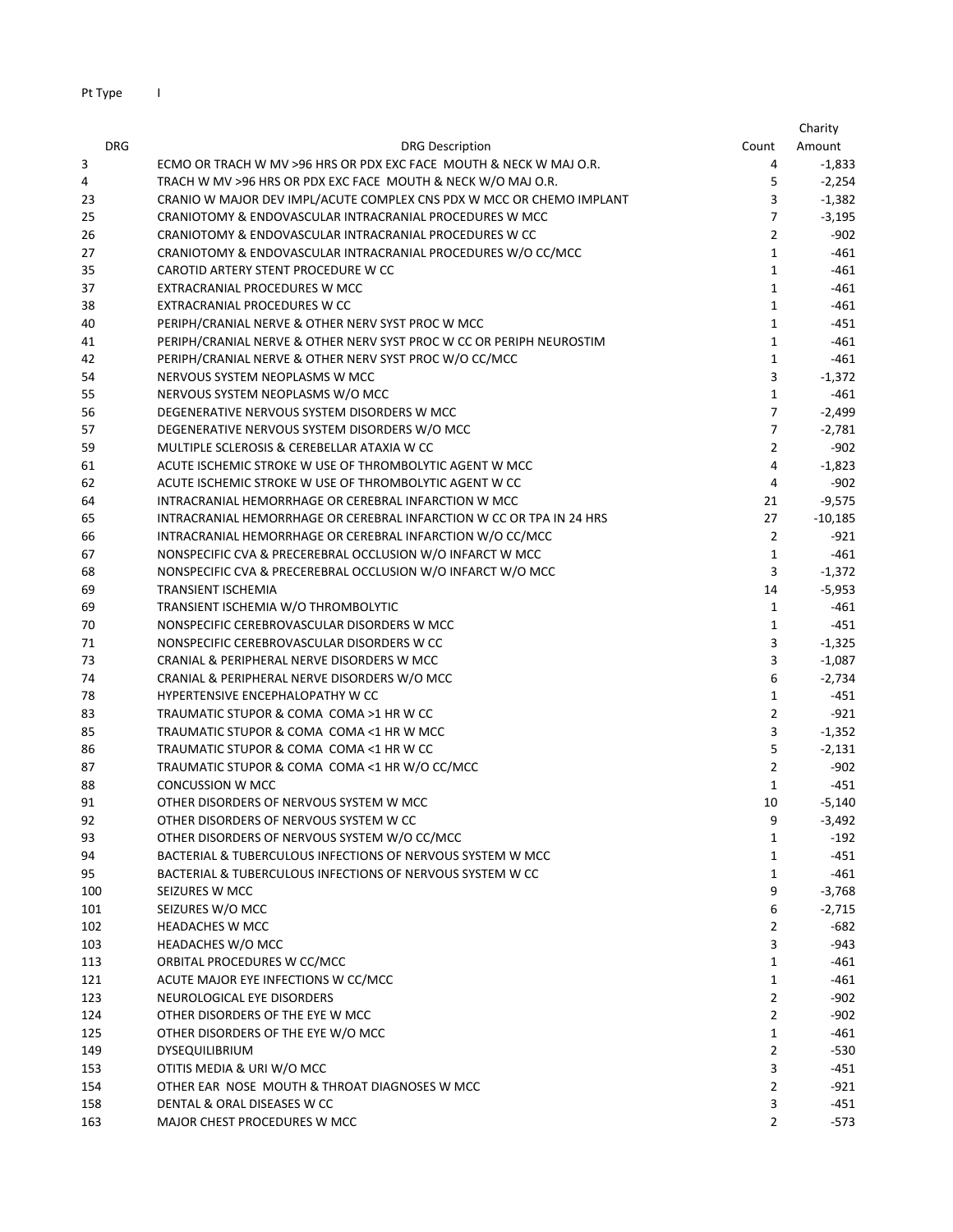| 166 | OTHER RESP SYSTEM O.R. PROCEDURES W MCC                              | 7              | $-2,293$  |
|-----|----------------------------------------------------------------------|----------------|-----------|
| 171 | Perm cardiac pacemaker implant w/o AMI heart failure or shock        | 1              | -964      |
| 175 | PULMONARY EMBOLISM W MCC                                             | 1              | -461      |
| 177 | RESPIRATORY INFECTIONS & INFLAMMATIONS W MCC                         | 29             | $-12,394$ |
| 178 | RESPIRATORY INFECTIONS & INFLAMMATIONS W CC                          | 12             | $-4,506$  |
| 180 | RESPIRATORY NEOPLASMS W MCC                                          | $\overline{2}$ | -921      |
| 184 | MAJOR CHEST TRAUMA W CC                                              | $\overline{2}$ | $-921$    |
| 185 | MAJOR CHEST TRAUMA W/O CC/MCC                                        | $\overline{2}$ | $-616$    |
| 186 | PLEURAL EFFUSION W MCC                                               | $\mathbf{1}$   | $-451$    |
| 187 | PLEURAL EFFUSION W CC                                                | $\overline{2}$ | $-902$    |
|     |                                                                      |                |           |
| 189 | PULMONARY EDEMA & RESPIRATORY FAILURE                                | 26             | $-9,660$  |
| 190 | CHRONIC OBSTRUCTIVE PULMONARY DISEASE W MCC                          | 40             | $-16,355$ |
| 191 | CHRONIC OBSTRUCTIVE PULMONARY DISEASE W CC                           | 11             | $-4,207$  |
| 192 | Cardiac catheterization for ischemic heart disease                   | 1              | 139       |
| 192 | CHRONIC OBSTRUCTIVE PULMONARY DISEASE W/O CC/MCC                     | 3              | $-1,382$  |
| 193 | SIMPLE PNEUMONIA & PLEURISY W MCC                                    | 27             | $-11,886$ |
| 194 | Heart failure                                                        | 4              | -333      |
| 194 | SIMPLE PNEUMONIA & PLEURISY W CC                                     | 14             | $-5,756$  |
| 195 | SIMPLE PNEUMONIA & PLEURISY W/O CC/MCC                               | 3              | $-1,051$  |
| 196 | INTERSTITIAL LUNG DISEASE W MCC                                      | $\overline{2}$ | -921      |
| 197 | Peripheral & other vascular disorders                                | $\mathbf{1}$   | $-124$    |
| 198 | Angina pectoris & coronary atherosclerosis                           | $\mathbf{1}$   | $-21$     |
| 199 | PNEUMOTHORAX W MCC                                                   | $\mathbf{1}$   | $-451$    |
| 200 | PNEUMOTHORAX W CC                                                    | $\mathbf{1}$   | $-451$    |
| 202 | BRONCHITIS & ASTHMA W CC/MCC                                         | 11             | $-5,008$  |
| 203 | <b>CHEST PAIN</b>                                                    | 4              | $-246$    |
| 204 | <b>RESPIRATORY SIGNS &amp; SYMPTOMS</b>                              | $\overline{2}$ | $-902$    |
| 205 | OTHER RESPIRATORY SYSTEM DIAGNOSES W MCC                             | 3              | $-461$    |
| 206 | OTHER RESPIRATORY SYSTEM DIAGNOSES W/O MCC                           | $\overline{2}$ | -921      |
| 207 | RESPIRATORY SYSTEM DIAGNOSIS W VENTILATOR SUPPORT >96 HOURS          | 11             | $-7,335$  |
| 207 | RESPIRATORY SYSTEM DIAGNOSIS W VENTILATOR SUPPORT 96+ HOURS          | 1              | -110      |
| 208 | RESPIRATORY SYSTEM DIAGNOSIS W VENTILATOR SUPPORT <= 96 HOURS        | 8              | $-3,665$  |
| 208 | RESPIRATORY SYSTEM DIAGNOSIS W VENTILATOR SUPPORT <96 HOURS          | 8              | $-2,705$  |
| 216 | CARDIAC VALVE & OTH MAJ CARDIOTHORACIC PROC W CARD CATH W MCC        | $\overline{2}$ | -921      |
| 219 | CARDIAC VALVE & OTH MAJ CARDIOTHORACIC PROC W/O CARD CATH W MCC      | $\mathbf{1}$   | $-3,109$  |
|     |                                                                      | $\overline{2}$ | -921      |
| 222 | CARDIAC DEFIB IMPLANT W CARDIAC CATH W AMI/HF/SHOCK W MCC            |                |           |
| 224 | CARDIAC DEFIB IMPLANT W CARDIAC CATH W/O AMI/HF/SHOCK W MCC          | $\mathbf{1}$   | $-461$    |
| 226 | CARDIAC DEFIBRILLATOR IMPLANT W/O CARDIAC CATH W MCC                 | $\overline{2}$ | $-1,694$  |
| 227 | CARDIAC DEFIBRILLATOR IMPLANT W/O CARDIAC CATH W/O MCC               | $\mathbf{1}$   | -632      |
| 228 | OTHER CARDIOTHORACIC PROCEDURES W MCC                                | 1              | $-461$    |
| 231 | CORONARY BYPASS W PTCA W MCC                                         | 1              | -461      |
| 233 | CORONARY BYPASS W CARDIAC CATH W MCC                                 | $\overline{2}$ | -911      |
| 239 | AMPUTATION FOR CIRC SYS DISORDERS EXC UPPER LIMB & TOE W MCC         | $\mathbf{1}$   | $-451$    |
| 242 | PERMANENT CARDIAC PACEMAKER IMPLANT W MCC                            | 9              | $-4,743$  |
| 243 | PERMANENT CARDIAC PACEMAKER IMPLANT W CC                             | 4              | $-1,237$  |
| 244 | PERMANENT CARDIAC PACEMAKER IMPLANT W/O CC/MCC                       | 3              | $-1,584$  |
| 246 | PERC CARDIOVASC PROC W DRUG-ELUTING STENT W MCC OR 4+ VESSELS/STENTS | 8              | $-3,918$  |
| 247 | PERC CARDIOVASC PROC W DRUG-ELUTING STENT W/O MCC                    | 12             | $-5,153$  |
| 248 | PERC CARDIOVASC PROC W NON-DRUG-ELUTING STENT W MCC OR 4+ VES/STENTS | $\overline{2}$ | $-1,236$  |
| 249 | PERC CARDIOVASC PROC W NON-DRUG-ELUTING STENT W/O MCC                | 4              | $-1,537$  |
| 250 | PERC CARDIOVASC PROC W/O CORONARY ARTERY STENT W MCC                 | 3              | $-1,343$  |
| 251 | PERC CARDIOVASC PROC W/O CORONARY ARTERY STENT W/O MCC               | $\mathbf{1}$   | $-622$    |
| 252 | Malfunction reaction & complication of GI device or procedure        | $\overline{2}$ | -46       |
| 252 | OTHER VASCULAR PROCEDURES W MCC                                      | 12             | $-4,332$  |
| 253 | OTHER VASCULAR PROCEDURES W CC                                       | 3              | $-1,372$  |
| 254 | Other digestive system diagnoses                                     | $\mathbf{1}$   | -58       |
| 260 | CARDIAC PACEMAKER REVISION EXCEPT DEVICE REPLACEMENT W MCC           | $\mathbf{1}$   | $-648$    |
| 263 | Laparoscopic cholecystectomy                                         | 1              | $-343$    |
| 264 | OTHER CIRCULATORY SYSTEM O.R. PROCEDURES                             | 3              | $-1,372$  |
|     |                                                                      |                |           |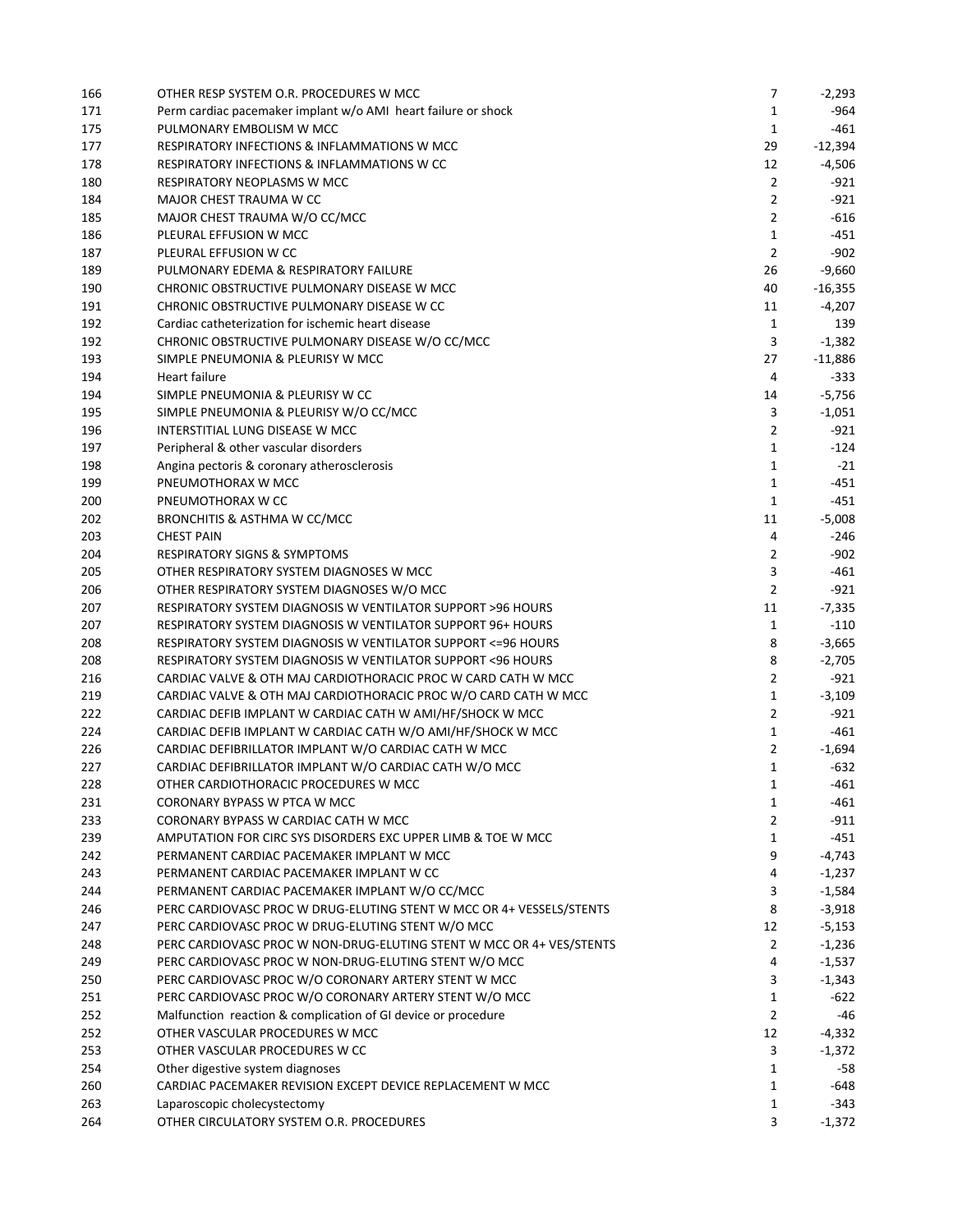| 269 | AORTIC AND HEART ASSIST PROCEDURES EXCEPT PULSATION BALLOON W/O MCC | 1              | -461      |
|-----|---------------------------------------------------------------------|----------------|-----------|
| 270 | OTHER MAJOR CARDIOVASCULAR PROCEDURES W MCC                         | 6              | $-2,969$  |
| 273 | PERCUTANEOUS INTRACARDIAC PROCEDURES W MCC                          | 1              | -791      |
| 274 | PERCUTANEOUS INTRACARDIAC PROCEDURES W/O MCC                        | $\overline{7}$ | $-2,507$  |
| 280 | ACUTE MYOCARDIAL INFARCTION DISCHARGED ALIVE W MCC                  | 9              | $-3,505$  |
| 281 | ACUTE MYOCARDIAL INFARCTION DISCHARGED ALIVE W CC                   | 7              | $-3,205$  |
| 282 | ACUTE MYOCARDIAL INFARCTION DISCHARGED ALIVE W/O CC/MCC             | 1              | -451      |
| 282 | Disorders of pancreas except malignancy                             | 1              | -27       |
| 283 | ACUTE MYOCARDIAL INFARCTION EXPIRED W MCC                           | $\overline{2}$ | -911      |
| 286 | CIRCULATORY DISORDERS EXCEPT AMI W CARD CATH W MCC                  | 8              | $-3,646$  |
| 287 | CIRCULATORY DISORDERS EXCEPT AMI W CARD CATH W/O MCC                | $\overline{7}$ | $-2,293$  |
| 291 | <b>HEART FAILURE &amp; SHOCK W MCC</b>                              | 56             | $-24,486$ |
| 292 | <b>HEART FAILURE &amp; SHOCK W CC</b>                               | 15             | $-6,855$  |
| 293 | HEART FAILURE & SHOCK W/O CC/MCC                                    | 1              | $-451$    |
| 299 | PERIPHERAL VASCULAR DISORDERS W MCC                                 | 5              | $-2,264$  |
| 300 | PERIPHERAL VASCULAR DISORDERS W CC                                  | 6              | $-2,239$  |
| 301 | PERIPHERAL VASCULAR DISORDERS W/O CC/MCC                            | $\overline{2}$ | -911      |
| 302 | ATHEROSCLEROSIS W MCC                                               | $\mathbf{1}$   | -451      |
| 303 | ATHEROSCLEROSIS W/O MCC                                             | $\overline{2}$ | $-875$    |
| 304 | <b>HYPERTENSION W MCC</b>                                           | $\overline{7}$ | $-2,292$  |
|     | HYPERTENSION W/O MCC                                                | $\overline{2}$ |           |
| 305 |                                                                     |                | -911      |
| 308 | CARDIAC ARRHYTHMIA & CONDUCTION DISORDERS W MCC                     | 14             | $-7,107$  |
| 309 | CARDIAC ARRHYTHMIA & CONDUCTION DISORDERS W CC                      | 8              | $-3,626$  |
| 310 | CARDIAC ARRHYTHMIA & CONDUCTION DISORDERS W/O CC/MCC                | 4              | $-1,813$  |
| 311 | <b>ANGINA PECTORIS</b>                                              | 2              | -892      |
| 312 | <b>SYNCOPE &amp; COLLAPSE</b>                                       | 23             | $-8,934$  |
| 313 | <b>CHEST PAIN</b>                                                   | 29             | $-12,147$ |
| 314 | OTHER CIRCULATORY SYSTEM DIAGNOSES W MCC                            | 13             | -4,289    |
| 315 | OTHER CIRCULATORY SYSTEM DIAGNOSES W CC                             | 4              | $-1,823$  |
| 316 | OTHER CIRCULATORY SYSTEM DIAGNOSES W/O CC/MCC                       | $\overline{2}$ | $-902$    |
| 320 | Other musculoskeletal system & connective tissue procedures         | $\mathbf{1}$   | -461      |
| 326 | STOMACH ESOPHAGEAL & DUODENAL PROC W MCC                            | 5              | $-2,283$  |
| 327 | STOMACH ESOPHAGEAL & DUODENAL PROC W CC                             | 6              | $-1,823$  |
| 328 | STOMACH ESOPHAGEAL & DUODENAL PROC W/O CC/MCC                       | $\overline{2}$ | $-695$    |
| 329 | MAJOR SMALL & LARGE BOWEL PROCEDURES W MCC                          | 10             | $-4,738$  |
| 330 | MAJOR SMALL & LARGE BOWEL PROCEDURES W CC                           | 11             | $-5,411$  |
| 331 | MAJOR SMALL & LARGE BOWEL PROCEDURES W/O CC/MCC                     | 4              | $-1,813$  |
| 335 | PERITONEAL ADHESIOLYSIS W MCC                                       | 1              | -461      |
| 336 | PERITONEAL ADHESIOLYSIS W CC                                        | $\overline{2}$ | $-911$    |
| 337 | PERITONEAL ADHESIOLYSIS W/O CC/MCC                                  | ı              | $-451$    |
| 339 | APPENDECTOMY W COMPLICATED PRINCIPAL DIAG W CC                      | 1              | $-461$    |
| 342 | APPENDECTOMY W/O COMPLICATED PRINCIPAL DIAG W CC                    | $\mathbf{1}$   | $-461$    |
| 343 | APPENDECTOMY W/O COMPLICATED PRINCIPAL DIAG W/O CC/MCC              | 1              | $-210$    |
| 345 | MINOR SMALL & LARGE BOWEL PROCEDURES W CC                           | $\overline{2}$ | $-911$    |
| 347 | ANAL & STOMAL PROCEDURES W MCC                                      | $\mathbf{1}$   | -461      |
| 347 | Other back & neck disorders fractures & injuries                    | $\mathbf{1}$   | $-26$     |
| 354 | HERNIA PROCEDURES EXCEPT INGUINAL & FEMORAL W CC                    | $\mathbf{1}$   | $-461$    |
| 355 | HERNIA PROCEDURES EXCEPT INGUINAL & FEMORAL W/O CC/MCC              | $\mathbf{1}$   | -461      |
| 356 | OTHER DIGESTIVE SYSTEM O.R. PROCEDURES W MCC                        | 5              | $-2,728$  |
| 357 | OTHER DIGESTIVE SYSTEM O.R. PROCEDURES W CC                         | 3              | $-1,362$  |
| 362 | Mastectomy procedures                                               | $\mathbf{1}$   | $-461$    |
| 368 | MAJOR ESOPHAGEAL DISORDERS W MCC                                    | $\mathbf{1}$   | -461      |
| 371 | MAJOR GASTROINTESTINAL DISORDERS & PERITONEAL INFECTIONS W MCC      | $\overline{2}$ | $-902$    |
| 372 | MAJOR GASTROINTESTINAL DISORDERS & PERITONEAL INFECTIONS W CC       | $\mathbf{1}$   | $-461$    |
| 374 | DIGESTIVE MALIGNANCY W MCC                                          | $\overline{2}$ | $-911$    |
| 375 | DIGESTIVE MALIGNANCY W CC                                           | $\mathbf{1}$   | -445      |
| 376 | DIGESTIVE MALIGNANCY W/O CC/MCC                                     | $\mathbf{1}$   | -461      |
| 377 | G.I. HEMORRHAGE W MCC                                               | 15             | -7,038    |
| 378 | G.I. HEMORRHAGE W CC                                                | 16             | -5,794    |
|     |                                                                     |                |           |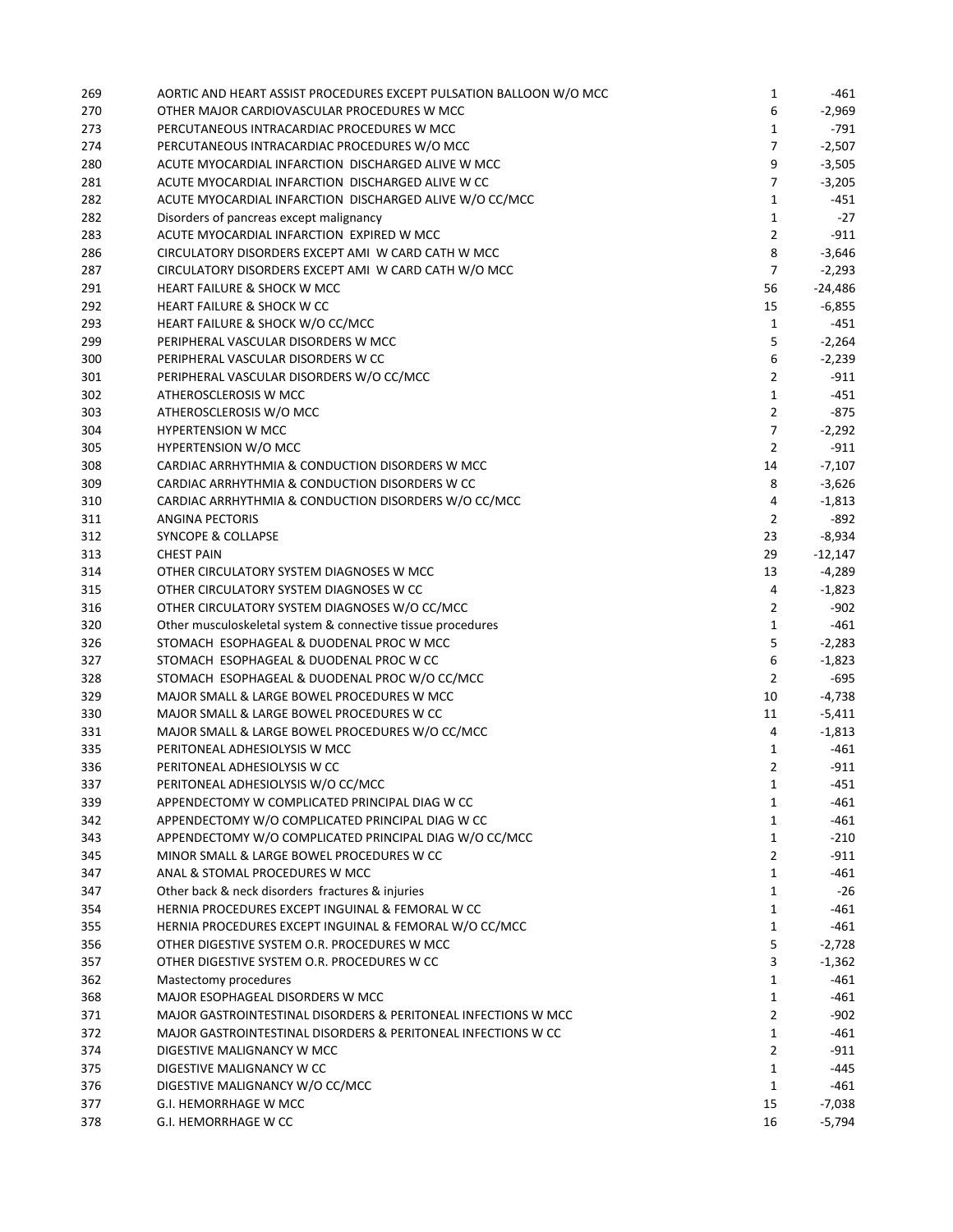| 379 | G.I. HEMORRHAGE W/O CC/MCC                                           | 3              | $-1,362$  |
|-----|----------------------------------------------------------------------|----------------|-----------|
| 381 | COMPLICATED PEPTIC ULCER W CC                                        | 2              | -879      |
| 383 | Cellulitis & other bacterial skin infections                         | 1              | $-27$     |
| 386 | INFLAMMATORY BOWEL DISEASE W CC                                      | 1              | $-461$    |
| 388 | G.I. OBSTRUCTION W MCC                                               | 5              | $-1,228$  |
| 389 | <b>G.I. OBSTRUCTION W CC</b>                                         | 7              | $-3,396$  |
| 390 | G.I. OBSTRUCTION W/O CC/MCC                                          | 3              | $-708$    |
| 391 | ESOPHAGITIS GASTROENT & MISC DIGEST DISORDERS W MCC                  | 10             | $-4,170$  |
| 392 | ESOPHAGITIS GASTROENT & MISC DIGEST DISORDERS W/O MCC                | 21             | $-8,206$  |
| 393 | OTHER DIGESTIVE SYSTEM DIAGNOSES W MCC                               | 10             | $-5,464$  |
| 394 | OTHER DIGESTIVE SYSTEM DIAGNOSES W CC                                | 15             | $-3,785$  |
| 395 | OTHER DIGESTIVE SYSTEM DIAGNOSES W/O CC/MCC                          | 3              | $-1,362$  |
| 404 | Thyroid parathyroid & thyroglossal procedures                        | 1              | -461      |
| 417 | LAPAROSCOPIC CHOLECYSTECTOMY W/O C.D.E. W MCC                        | 8              | $-3,655$  |
| 418 | LAPAROSCOPIC CHOLECYSTECTOMY W/O C.D.E. W CC                         | 14             | $-5,478$  |
| 419 | LAPAROSCOPIC CHOLECYSTECTOMY W/O C.D.E. W/O CC/MCC                   | 9              | $-4,116$  |
| 420 | <b>Diabetes</b>                                                      | 2              | -31       |
| 423 | OTHER HEPATOBILIARY OR PANCREAS O.R. PROCEDURES W MCC                | $\mathbf{1}$   | -461      |
| 432 | CIRRHOSIS & ALCOHOLIC HEPATITIS W MCC                                | $\overline{2}$ | -902      |
| 433 | CIRRHOSIS & ALCOHOLIC HEPATITIS W CC                                 | 4              | $-524$    |
| 435 | MALIGNANCY OF HEPATOBILIARY SYSTEM OR PANCREAS W MCC                 | 2              | $-911$    |
| 436 | MALIGNANCY OF HEPATOBILIARY SYSTEM OR PANCREAS W CC                  | 2              | $-832$    |
| 438 | DISORDERS OF PANCREAS EXCEPT MALIGNANCY W MCC                        | 1              | $-224$    |
| 439 | DISORDERS OF PANCREAS EXCEPT MALIGNANCY W CC                         | 1              | $-451$    |
| 441 | DISORDERS OF LIVER EXCEPT MALIG CIRR ALC HEPA W MCC                  | 2              | $-911$    |
| 442 | DISORDERS OF LIVER EXCEPT MALIG CIRR ALC HEPA W CC                   | 2              | -599      |
|     |                                                                      |                |           |
| 443 | DISORDERS OF LIVER EXCEPT MALIG CIRR ALC HEPA W/O CC/MCC             | $\overline{2}$ | $-911$    |
| 444 | DISORDERS OF THE BILIARY TRACT W MCC                                 | $\mathbf{1}$   | $-451$    |
| 445 | DISORDERS OF THE BILIARY TRACT W CC                                  | 6              | $-1,527$  |
| 446 | DISORDERS OF THE BILIARY TRACT W/O CC/MCC                            | $\overline{2}$ | 0         |
| 455 | COMBINED ANTERIOR/POSTERIOR SPINAL FUSION W/O CC/MCC                 | 3              | $-3,096$  |
| 457 | SPINAL FUS EXC CERV W SPINAL CURV/MALIG/INFEC OR 9+ FUS W CC         | 1              | $-1,136$  |
| 458 | SPINAL FUS EXC CERV W SPINAL CURV/MALIG/INFEC OR EXT FUS W/O CC/MCC  | 1              | $-1,039$  |
| 459 | SPINAL FUSION EXCEPT CERVICAL W MCC                                  | 1              | $-1,208$  |
| 460 | SPINAL FUSION EXCEPT CERVICAL W/O MCC                                | 16             | $-11,962$ |
| 463 | Kidney & urinary tract infections                                    | 1              | -27       |
| 463 | WND DEBRID & SKN GRFT EXC HAND FOR MUSCULO-CONN TISS DIS W MCC       | 2              | -686      |
| 465 | WND DEBRID & SKN GRFT EXC HAND FOR MUSCULO-CONN TISS DIS W/O CC/MCC  | $\mathbf{1}$   | -451      |
| 466 | Malfunction reaction complic of genitourinary device or proc         | $\mathbf{1}$   | $-27$     |
| 467 | REVISION OF HIP OR KNEE REPLACEMENT W CC                             | $\mathbf{1}$   | $-741$    |
| 468 | REVISION OF HIP OR KNEE REPLACEMENT W/O CC/MCC                       | 1              | -461      |
| 469 | MAJOR JOINT REPLACEMENT OR REATTACHMENT OF LOWER EXTREMITY W MCC     | 6              | $-2,955$  |
| 470 | MAJOR HIP AND KNEE JOINT REPLACEMENT OR REATTACHMENT OF LOWER EXTREM | 7              | -4,440    |
| 470 | MAJOR JOINT REPLACEMENT OR REATTACHMENT OF LOWER EXTREMITY W/O MCC   | 72             | $-35,364$ |
| 472 | <b>CERVICAL SPINAL FUSION W CC</b>                                   | $\mathbf{1}$   | -875      |
| 473 | CERVICAL SPINAL FUSION W/O CC/MCC                                    | $\overline{2}$ | $-1,770$  |
| 479 | BIOPSIES OF MUSCULOSKELETAL SYSTEM & CONNECTIVE TISSUE W/O CC/MCC    | 1              | -451      |
| 480 | HIP & FEMUR PROCEDURES EXCEPT MAJOR JOINT W MCC                      | $\mathbf{1}$   | -441      |
| 481 | HIP & FEMUR PROCEDURES EXCEPT MAJOR JOINT W CC                       | 29             | $-10,972$ |
| 482 | HIP & FEMUR PROCEDURES EXCEPT MAJOR JOINT W/O CC/MCC                 | 3              | $-1,382$  |
| 483 | MAJOR JOINT/LIMB REATTACHMENT PROCEDURE OF UPPER EXTREMITIES         | $\overline{2}$ | $-921$    |
| 489 | KNEE PROCEDURES W/O PDX OF INFECTION W/O CC/MCC                      | 1              | $-461$    |
| 492 | LOWER EXTREM & HUMER PROC EXCEPT HIP FOOT FEMUR W MCC                | $\overline{2}$ | $-911$    |
| 493 | LOWER EXTREM & HUMER PROC EXCEPT HIP FOOT FEMUR W CC                 | 5              | $-2,283$  |
| 494 | LOWER EXTREM & HUMER PROC EXCEPT HIP FOOT FEMUR W/O CC/MCC           | 2              | -921      |
| 496 | LOCAL EXCISION & REMOVAL INT FIX DEVICES EXC HIP & FEMUR W CC        | $\mathbf{1}$   | -441      |
| 498 | LOCAL EXCISION & REMOVAL INT FIX DEVICES OF HIP & FEMUR W CC/MCC     | $\overline{2}$ | 0         |
| 501 | SOFT TISSUE PROCEDURES W CC                                          | 4              | $-1,833$  |
| 502 | SOFT TISSUE PROCEDURES W/O CC/MCC                                    | 2              | -585      |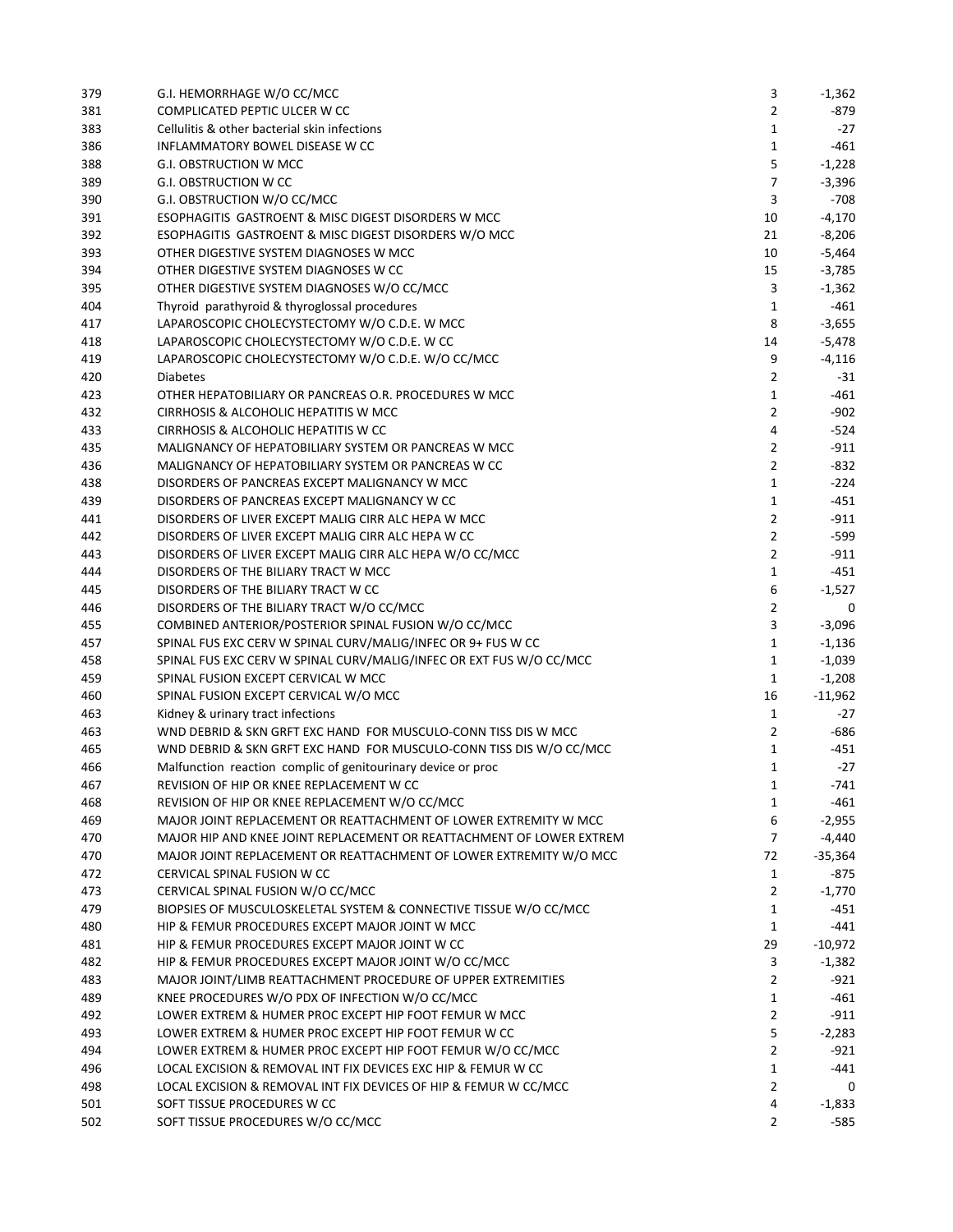| 503 | FOOT PROCEDURES W MCC                                               | 1              | -461     |
|-----|---------------------------------------------------------------------|----------------|----------|
| 506 | <b>MAJOR THUMB OR JOINT PROCEDURES</b>                              | 1              | $-451$   |
| 510 | Pelvic evisceration radical hysterectomy & other radical GYN procs  | 1              | $-461$   |
| 510 | SHOULDER ELBOW OR FOREARM PROC EXC MAJOR JOINT PROC W MCC           | 1              | $-451$   |
| 511 | SHOULDER ELBOW OR FOREARM PROC EXC MAJOR JOINT PROC W CC            | 4              | $-911$   |
| 513 | Uterine & adnexa procedures for non-malignancy except leiomyoma     | 1              | $-461$   |
| 515 | OTHER MUSCULOSKELET SYS & CONN TISS O.R. PROC W MCC                 | $\overline{2}$ | $-911$   |
| 516 | OTHER MUSCULOSKELET SYS & CONN TISS O.R. PROC W CC                  | 4              | $-1,823$ |
| 517 | OTHER MUSCULOSKELET SYS & CONN TISS O.R. PROC W/O CC/MCC            | 3              | -451     |
| 518 | BACK & NECK PROC EXC SPINAL FUSION W MCC OR DISC DEVICE/NEUROSTIM   | 1              | -814     |
| 533 | FRACTURES OF FEMUR W MCC                                            | 2              | -862     |
| 534 | FRACTURES OF FEMUR W/O MCC                                          | 1              | $-461$   |
|     | <b>FRACTURES OF HIP &amp; PELVIS W MCC</b>                          | 5              | $-877$   |
| 535 |                                                                     |                |          |
| 536 | FRACTURES OF HIP & PELVIS W/O MCC                                   | 6              | $-1,787$ |
| 537 | SPRAINS STRAINS & DISLOCATIONS OF HIP PELVIS & THIGH W CC/MCC       | 1              | -461     |
| 542 | PATHOLOGICAL FRACTURES & MUSCULOSKELET & CONN TISS MALIG W MCC      | 2              | -902     |
| 543 | PATHOLOGICAL FRACTURES & MUSCULOSKELET & CONN TISS MALIG W CC       | 6              | $-1,833$ |
| 544 | PATHOLOGICAL FRACTURES & MUSCULOSKELET & CONN TISS MALIG W/O CC/MCC | $\mathbf{1}$   | -441     |
| 545 | CONNECTIVE TISSUE DISORDERS W MCC                                   | $\mathbf{1}$   | -461     |
| 546 | CONNECTIVE TISSUE DISORDERS W CC                                    | $\overline{2}$ | $-911$   |
| 549 | SEPTIC ARTHRITIS W CC                                               | $\mathbf{1}$   | $-346$   |
| 552 | MEDICAL BACK PROBLEMS W/O MCC                                       | 17             | $-4,981$ |
| 554 | BONE DISEASES & ARTHROPATHIES W/O MCC                               | $\overline{2}$ | $-901$   |
| 555 | SIGNS & SYMPTOMS OF MUSCULOSKELETAL SYSTEM & CONN TISSUE W MCC      | 1              | $-461$   |
| 556 | SIGNS & SYMPTOMS OF MUSCULOSKELETAL SYSTEM & CONN TISSUE W/O MCC    | 5              | $-1,974$ |
| 557 | TENDONITIS MYOSITIS & BURSITIS W MCC                                | $\overline{2}$ | -911     |
| 560 | AFTERCARE MUSCULOSKELETAL SYSTEM & CONNECTIVE TISSUE W CC           | 4              | $-1,743$ |
| 561 | AFTERCARE MUSCULOSKELETAL SYSTEM & CONNECTIVE TISSUE W/O CC/MCC     | $\overline{2}$ | $-902$   |
| 562 | FX SPRN STRN & DISL EXCEPT FEMUR HIP PELVIS & THIGH W MCC           | $\mathbf{1}$   | -401     |
| 563 | FX SPRN STRN & DISL EXCEPT FEMUR HIP PELVIS & THIGH W/O MCC         | 5              | $-1,876$ |
| 564 | OTHER MUSCULOSKELETAL SYS & CONNECTIVE TISSUE DIAGNOSES W MCC       | 1              | -451     |
| 565 | OTHER MUSCULOSKELETAL SYS & CONNECTIVE TISSUE DIAGNOSES W CC        | $\overline{2}$ | $-902$   |
| 570 | SKIN DEBRIDEMENT W MCC                                              | $\overline{2}$ | $-2,303$ |
| 571 | SKIN DEBRIDEMENT W CC                                               | 3              | $-1,362$ |
| 573 | SKIN GRAFT FOR SKIN ULCER OR CELLULITIS W MCC                       | $\mathbf{1}$   | $-2,073$ |
| 580 | OTHER SKIN SUBCUT TISS & BREAST PROC W CC                           | $\overline{2}$ | -921     |
| 581 | OTHER SKIN SUBCUT TISS & BREAST PROC W/O CC/MCC                     | $\mathbf{1}$   | -461     |
| 584 | BREAST BIOPSY LOCAL EXCISION & OTHER BREAST PROCEDURES W CC/MCC     | 1              | $-451$   |
| 592 | SKIN ULCERS W MCC                                                   | $\overline{2}$ | -865     |
| 595 | MAJOR SKIN DISORDERS W MCC                                          |                | $-461$   |
|     |                                                                     | 1              |          |
| 596 | MAJOR SKIN DISORDERS W/O MCC                                        | 1              | -461     |
| 602 | <b>CELLULITIS W MCC</b>                                             | $\overline{7}$ | $-3,229$ |
| 603 | CELLULITIS W/O MCC                                                  | 19             | $-8,219$ |
| 604 | TRAUMA TO THE SKIN SUBCUT TISS & BREAST W MCC                       | 1              | -451     |
| 605 | TRAUMA TO THE SKIN SUBCUT TISS & BREAST W/O MCC                     | 4              | $-1,796$ |
| 607 | MINOR SKIN DISORDERS W/O MCC                                        | 1              | -451     |
| 616 | AMPUTAT OF LOWER LIMB FOR ENDOCRINE NUTRIT & METABOL DIS W MCC      | $\mathbf{1}$   | $-461$   |
| 617 | AMPUTAT OF LOWER LIMB FOR ENDOCRINE NUTRIT & METABOL DIS W CC       | $\overline{2}$ | $-932$   |
| 619 | O.R. PROCEDURES FOR OBESITY W MCC                                   | $\mathbf{1}$   | $-461$   |
| 620 | O.R. PROCEDURES FOR OBESITY W CC                                    | $\overline{2}$ | $-902$   |
| 621 | O.R. PROCEDURES FOR OBESITY W/O CC/MCC                              | 10             | -3,647   |
| 623 | SKIN GRAFTS & WOUND DEBRID FOR ENDOC NUTRIT & METAB DIS W CC        | 2              | $-128$   |
| 637 | DIABETES W MCC                                                      | 5              | -4,621   |
| 638 | DIABETES W CC                                                       | 7              | $-3,214$ |
| 639 | DIABETES W/O CC/MCC                                                 | 1              | -451     |
| 640 | MISC DISORDERS OF NUTRITION METABOLISM FLUIDS/ELECTROLYTES W MCC    | 18             | $-7,528$ |
| 641 | MISC DISORDERS OF NUTRITION METABOLISM FLUIDS/ELECTROLYTES W/O MCC  | 16             | $-6,742$ |
| 643 | <b>ENDOCRINE DISORDERS W MCC</b>                                    | $\overline{2}$ | -921     |
| 644 | <b>ENDOCRINE DISORDERS W CC</b>                                     | $\overline{2}$ | $-928$   |
|     |                                                                     |                |          |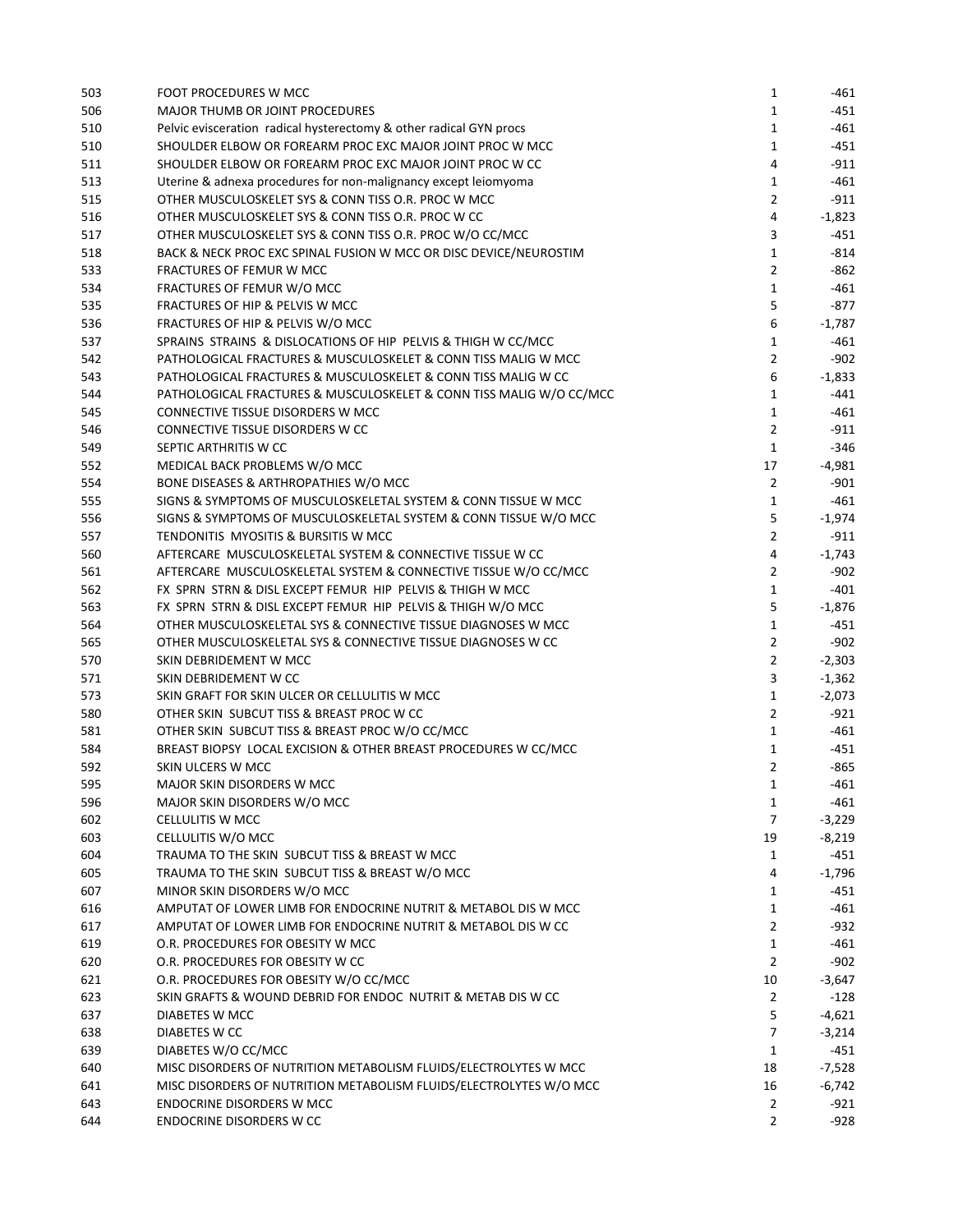| 645 | ENDOCRINE DISORDERS W/O CC/MCC                                    | 2                            | -902      |
|-----|-------------------------------------------------------------------|------------------------------|-----------|
| 657 | KIDNEY & URETER PROCEDURES FOR NEOPLASM W CC                      | $\mathbf{1}$                 | $-451$    |
| 659 | KIDNEY & URETER PROCEDURES FOR NON-NEOPLASM W MCC                 | 1                            | -461      |
| 661 | KIDNEY & URETER PROCEDURES FOR NON-NEOPLASM W/O CC/MCC            | $\mathbf{1}$                 | $-461$    |
| 669 | TRANSURETHRAL PROCEDURES W CC                                     | $\mathbf{1}$                 | $-451$    |
| 673 | OTHER KIDNEY & URINARY TRACT PROCEDURES W MCC                     | $\overline{2}$               | $-1,190$  |
| 682 | <b>RENAL FAILURE W MCC</b>                                        | 24                           | $-12,053$ |
| 683 | RENAL FAILURE W CC                                                | 24                           | -8,049    |
| 684 | RENAL FAILURE W/O CC/MCC                                          | 1                            | $-461$    |
| 689 | KIDNEY & URINARY TRACT INFECTIONS W MCC                           | 22                           | $-9,932$  |
| 690 | KIDNEY & URINARY TRACT INFECTIONS W/O MCC                         | 25                           | $-11,061$ |
| 691 | URINARY STONES W ESW LITHOTRIPSY W CC/MCC                         | $\mathbf{1}$                 | -451      |
| 693 | URINARY STONES W/O ESW LITHOTRIPSY W MCC                          | 1                            | -461      |
| 694 | URINARY STONES W/O ESW LITHOTRIPSY W/O MCC                        | 1                            | $-451$    |
| 696 | KIDNEY & URINARY TRACT SIGNS & SYMPTOMS W/O MCC                   | $\overline{2}$               | $-911$    |
| 698 | OTHER KIDNEY & URINARY TRACT DIAGNOSES W MCC                      | 4                            | $-1,398$  |
| 699 | OTHER KIDNEY & URINARY TRACT DIAGNOSES W CC                       | 2                            | $-796$    |
| 709 | PENIS PROCEDURES W CC/MCC                                         | $\mathbf{1}$                 | -461      |
| 720 | Septicemia & disseminated infections                              | $\overline{2}$               | 0         |
| 725 | BENIGN PROSTATIC HYPERTROPHY W MCC                                | $\mathbf{1}$                 | $-451$    |
| 726 | BENIGN PROSTATIC HYPERTROPHY W/O MCC                              | $\mathbf{1}$                 | $-451$    |
| 729 | OTHER MALE REPRODUCTIVE SYSTEM DIAGNOSES W CC/MCC                 | $\mathbf{1}$                 | $-461$    |
| 734 | PELVIC EVISCERATION RAD HYSTERECTOMY & RAD VULVECTOMY W CC/MCC    | 5                            | $-2,293$  |
| 735 | PELVIC EVISCERATION RAD HYSTERECTOMY & RAD VULVECTOMY W/O CC/MCC  | 3                            | $-1,362$  |
| 736 | UTERINE & ADNEXA PROC FOR OVARIAN OR ADNEXAL MALIGNANCY W MCC     | $\overline{2}$               | $-902$    |
| 740 | UTERINE ADNEXA PROC FOR NON-OVARIAN/ADNEXAL MALIG W CC            | $\mathbf{1}$                 | $-451$    |
| 741 | UTERINE ADNEXA PROC FOR NON-OVARIAN/ADNEXAL MALIG W/O CC/MCC      | 2                            | $-902$    |
| 742 | UTERINE & ADNEXA PROC FOR NON-MALIGNANCY W CC/MCC                 | 3                            |           |
| 743 | UTERINE & ADNEXA PROC FOR NON-MALIGNANCY W/O CC/MCC               | 6                            | $-1,372$  |
|     |                                                                   |                              | $-1,813$  |
| 744 | D&C CONIZATION LAPAROSCOPY & TUBAL INTERRUPTION W CC/MCC          | $\mathbf{1}$<br>$\mathbf{1}$ | $-461$    |
| 746 | VAGINA CERVIX & VULVA PROCEDURES W CC/MCC                         |                              | $-451$    |
| 747 | VAGINA CERVIX & VULVA PROCEDURES W/O CC/MCC                       | $\mathbf{1}$                 | -461      |
| 758 | INFECTIONS FEMALE REPRODUCTIVE SYSTEM W CC                        | $\mathbf{1}$                 | -564      |
| 760 | MENSTRUAL & OTHER FEMALE REPRODUCTIVE SYSTEM DISORDERS W CC/MCC   | $\mathbf{1}$                 | $-442$    |
| 775 | VAGINAL DELIVERY W/O COMPLICATING DIAGNOSES                       | $\mathbf{1}$                 | $-1,410$  |
| 811 | RED BLOOD CELL DISORDERS W MCC                                    | 10                           | $-3,714$  |
| 812 | RED BLOOD CELL DISORDERS W/O MCC                                  | 14                           | $-5,824$  |
| 813 | <b>COAGULATION DISORDERS</b>                                      | 4                            | $-1,842$  |
| 820 | LYMPHOMA & LEUKEMIA W MAJOR O.R. PROCEDURE W MCC                  | 1                            | -451      |
| 823 | LYMPHOMA & NON-ACUTE LEUKEMIA W OTHER O.R. PROC W MCC             | 1                            | $-451$    |
| 826 | MYELOPROLIF DISORD OR POORLY DIFF NEOPL W MAJ O.R. PROC W MCC     | 1                            | -451      |
| 835 | ACUTE LEUKEMIA W/O MAJOR O.R. PROCEDURE W CC                      | 4                            | $-1,823$  |
| 841 | LYMPHOMA & NON-ACUTE LEUKEMIA W CC                                | $\mathbf{1}$                 | -461      |
| 853 | INFECTIOUS & PARASITIC DISEASES W O.R. PROCEDURE W MCC            | 30                           | $-12,760$ |
| 854 | INFECTIOUS & PARASITIC DISEASES W O.R. PROCEDURE W CC             | 3                            | $-1,352$  |
| 864 | <b>FEVER</b>                                                      | $\overline{2}$               | -921      |
| 866 | VIRAL ILLNESS W/O MCC                                             | 3                            | $-1,299$  |
| 870 | SEPTICEMIA OR SEVERE SEPSIS W MV >96 HOURS                        | 21                           | $-23,500$ |
| 870 | SEPTICEMIA OR SEVERE SEPSIS W MV 96+ HOURS                        | $\mathbf{1}$                 | $-1,654$  |
| 871 | SEPTICEMIA OR SEVERE SEPSIS W/O MV >96 HOURS W MCC                | 154                          | $-65,773$ |
| 871 | SEPTICEMIA OR SEVERE SEPSIS W/O MV 96+ HOURS W MCC                | 4                            | $-1,749$  |
| 872 | SEPTICEMIA OR SEVERE SEPSIS W/O MV >96 HOURS W/O MCC              | 41                           | $-15,849$ |
| 872 | SEPTICEMIA OR SEVERE SEPSIS W/O MV 96+ HOURS W/O MCC              | 1                            | -441      |
| 880 | ACUTE ADJUSTMENT REACTION & PSYCHOSOCIAL DYSFUNCTION              | $\mathbf{1}$                 | $-451$    |
| 884 | ORGANIC DISTURBANCES & INTELLECTUAL DISABILITY                    | $\overline{2}$               | $-921$    |
| 884 | ORGANIC DISTURBANCES & MENTAL RETARDATION                         | $\overline{2}$               | 0         |
| 885 | <b>PSYCHOSES</b>                                                  | $\overline{2}$               | $-911$    |
| 894 | ALCOHOL/DRUG ABUSE OR DEPENDENCE LEFT AMA                         | 1                            | -461      |
| 896 | ALCOHOL/DRUG ABUSE OR DEPENDENCE W/O REHABILITATION THERAPY W MCC | $\mathbf{1}$                 | -451      |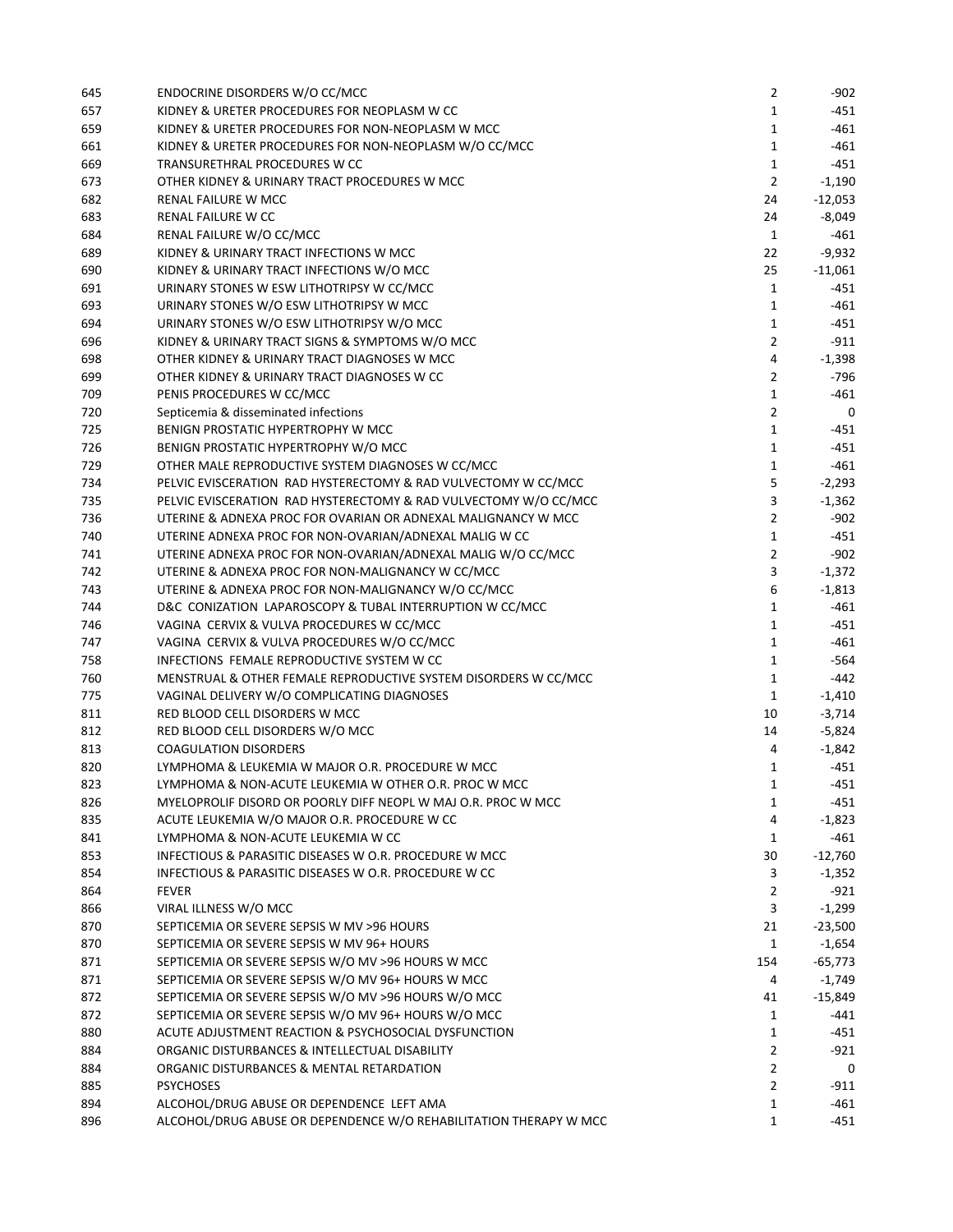| 901                | WOUND DEBRIDEMENTS FOR INJURIES W MCC.                           |               | $-461$     |
|--------------------|------------------------------------------------------------------|---------------|------------|
| 908                | OTHER O.R. PROCEDURES FOR INJURIES W CC.                         |               | $-921$     |
| 909                | OTHER O.R. PROCEDURES FOR INJURIES W/O CC/MCC                    |               | $-461$     |
| 913                | TRAUMATIC INJURY W MCC                                           |               | $-461$     |
| 917                | POISONING & TOXIC EFFECTS OF DRUGS W MCC                         |               | $-3,521$   |
| 918                | POISONING & TOXIC EFFECTS OF DRUGS W/O MCC                       |               | $-451$     |
| 919                | COMPLICATIONS OF TREATMENT W MCC                                 | 4             | $-911$     |
| 920                | COMPLICATIONS OF TREATMENT W CC                                  | $\mathcal{P}$ | $-911$     |
| 923                | OTHER INJURY POISONING & TOXIC EFFECT DIAG W/O MCC               |               | $-451$     |
| 947                | SIGNS & SYMPTOMS W MCC                                           |               | $-2,479$   |
| 948                | SIGNS & SYMPTOMS W/O MCC                                         |               | $-921$     |
| 974                | HIV W MAJOR RELATED CONDITION W MCC                              |               | $-461$     |
| 977                | HIV W OR W/O OTHER RELATED CONDITION                             |               | $-461$     |
| 981                | EXTENSIVE O.R. PROCEDURE UNRELATED TO PRINCIPAL DIAGNOSIS W MCC. | 13            | $-6,620$   |
| 982                | EXTENSIVE O.R. PROCEDURE UNRELATED TO PRINCIPAL DIAGNOSIS W CC   |               | $-2,955$   |
| 987                | NON-EXTENSIVE O.R. PROC UNRELATED TO PRINCIPAL DIAGNOSIS W MCC   |               | $-461$     |
| 988                | NON-EXTENSIVE O.R. PROC UNRELATED TO PRINCIPAL DIAGNOSIS W CC    |               | $-911$     |
| <b>Grand Total</b> |                                                                  | 1,907         | $-833,335$ |
|                    |                                                                  |               |            |

| Inpatient Total          |       | $-833,335$   |
|--------------------------|-------|--------------|
| <b>ER Total</b>          |       | $-66,616$    |
| <b>Outpatient Total</b>  |       | $-165,791$   |
|                          | Total | $-1,065,743$ |
| <b>Adjustment Amount</b> |       | $-29,571$    |
| Total with Adjustment    |       | $-1,095,313$ |
| Recap Total              |       | 1,095,314    |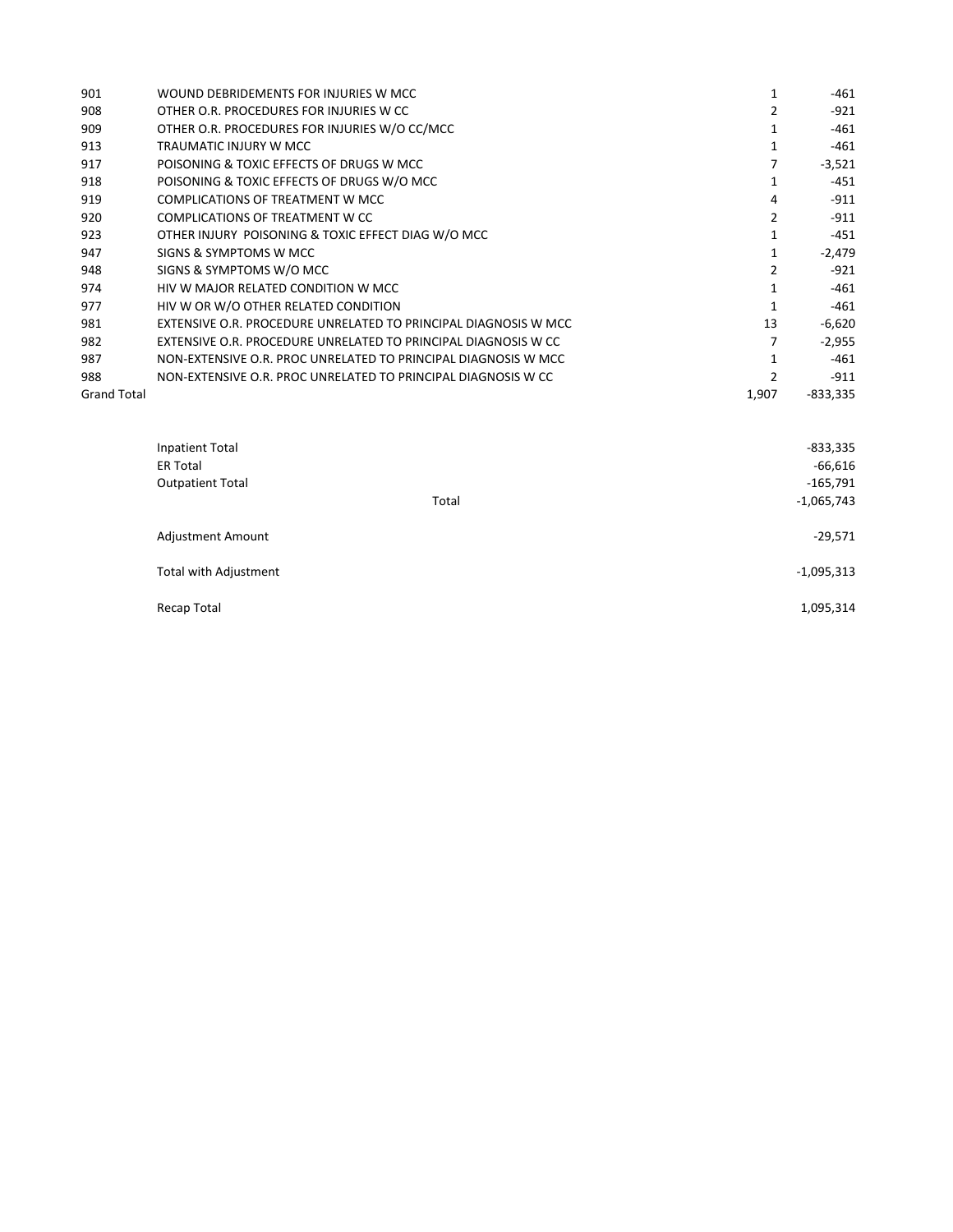| Amount<br>Count<br><b>DRG</b><br><b>CPT Desc</b><br>10060<br>INCISION AND DRAINAGE OF ABSCESS (EG CARBUNCLE<br>4<br>10061<br>INCISION AND DRAINAGE OF ABSCESS (EG CARBUNCLE<br>2<br>12001<br>SIMPLE REPAIR OF SUPERFICIAL WOUNDS OF SCALP<br>16 | -121<br>$-134$<br>$-1,328$<br>-45 |
|-------------------------------------------------------------------------------------------------------------------------------------------------------------------------------------------------------------------------------------------------|-----------------------------------|
|                                                                                                                                                                                                                                                 |                                   |
|                                                                                                                                                                                                                                                 |                                   |
|                                                                                                                                                                                                                                                 |                                   |
|                                                                                                                                                                                                                                                 |                                   |
| 12002<br>SIMPLE REPAIR OF SUPERFICIAL WOUNDS OF SCALP<br>$\mathbf{1}$                                                                                                                                                                           |                                   |
| 12011<br>SIMPLE REPAIR OF SUPERFICIAL WOUNDS OF FACE EARS<br>21                                                                                                                                                                                 | $-991$                            |
| 12013<br>SIMPLE REPAIR OF SUPERFICIAL WOUNDS OF FACE EARS<br>10                                                                                                                                                                                 | $-412$                            |
| $\overline{2}$<br>12014<br>SIMPLE REPAIR OF SUPERFICIAL WOUNDS OF FACE EARS                                                                                                                                                                     | -87                               |
| 12034<br>REPAIR INTERMEDIATE WOUNDS OF SCALP AXILLAE<br>$\mathbf{1}$                                                                                                                                                                            | $-70$                             |
| $1\,$<br>13132<br>REPAIR COMPLEX FOREHEAD CHEEKS CHIN MOUTH                                                                                                                                                                                     | -89                               |
| $\mathbf 1$<br>16020<br>DRESSINGS AND/OR DEBRIDEMENT OF PARTIAL-THICKNESS                                                                                                                                                                       | -16                               |
| 23650<br>CLOSED TREATMENT OF SHOULDER DISLOCATION WITH<br>$\mathbf{1}$                                                                                                                                                                          | -81                               |
| $\mathbf 1$<br>26010<br>DRAINAGE OF FINGER ABSCESS; SIMPLE                                                                                                                                                                                      | $-22$                             |
| 27250<br>$\mathbf 1$<br>CLOSED TREATMENT OF HIP DISLOCATION TRAUMATIC;                                                                                                                                                                          | $-38$                             |
| 29105<br>APPLICATION OF LONG ARM SPLINT (SHOULDER TO HAND)<br>3                                                                                                                                                                                 | $-105$                            |
| 29125<br>APPLICATION OF SHORT ARM SPLINT (FOREARM TO HAND);<br>9                                                                                                                                                                                | $-235$                            |
| 29130<br>APPLICATION OF FINGER SPLINT; STATIC<br>3                                                                                                                                                                                              | -64                               |
| 5<br>29505<br>APPLICATION OF LONG LEG SPLINT (THIGH TO ANKLE OR                                                                                                                                                                                 | $-286$                            |
| 29515<br>APPLICATION OF SHORT LEG SPLINT (CALF TO FOOT)<br>12                                                                                                                                                                                   | -496                              |
| 29540<br>$\mathbf{1}$<br>STRAPPING; ANKLE AND/OR FOOT                                                                                                                                                                                           | $-37$                             |
| $\overline{2}$<br>30901<br>CONTROL NASAL HEMORRHAGE ANTERIOR SIMPLE                                                                                                                                                                             | -33                               |
| 30903<br>CONTROL NASAL HEMORRHAGE ANTERIOR COMPLEX<br>$\overline{2}$                                                                                                                                                                            | -62                               |
| $\overline{7}$<br>31500<br>INTUBATION ENDOTRACHEAL EMERGENCY PROCEDURE                                                                                                                                                                          | $-313$                            |
| 35206<br>REPAIR BLOOD VESSEL DIRECT; UPPER EXTREMITY<br>$\mathbf 1$                                                                                                                                                                             | $-202$                            |
| 43247<br>ESOPHAGOGASTRODUODENOSCOPY FLEXIBLE TRANSORAL;<br>$\mathbf{1}$                                                                                                                                                                         | $-101$                            |
| 43760<br>Change of gastrostomy tube percutaneous without<br>40                                                                                                                                                                                  | $-1,617$                          |
| 43830<br>GASTROSTOMY OPEN; WITHOUT CONSTRUCTION OF GASTRIC<br>1                                                                                                                                                                                 | $-16$                             |
| $\mathbf{1}$<br>49082<br>ABDOMINAL PARACENTESIS (DIAGNOSTIC OR                                                                                                                                                                                  | -57                               |
| $\mathbf 1$<br>49450<br>REPLACEMENT OF GASTROSTOMY OR CECOSTOMY (OR OTHER                                                                                                                                                                       | $-56$                             |
| $\mathbf{1}$<br>51102<br>ASPIRATION OF BLADDER; WITH INSERTION OF                                                                                                                                                                               | $-122$                            |
| 14<br>51702<br>INSERTION OF TEMPORARY INDWELLING BLADDER                                                                                                                                                                                        | $-302$                            |
| $\mathbf{1}$<br>51705<br>CHANGE OF CYSTOSTOMY TUBE; SIMPLE                                                                                                                                                                                      | $-34$                             |
| 90471<br>IMMUNIZATION ADMINISTRATION (INCLUDES<br>12                                                                                                                                                                                            | $-385$                            |
| 90715<br>TETANUS DIPHTHERIA TOXOIDS AND ACELLULAR<br>16                                                                                                                                                                                         | -524                              |
| 5<br>92950<br>CARDIOPULMONARY RESUSCITATION (EG IN CARDIAC                                                                                                                                                                                      | -389                              |
| 93005<br>ELECTROCARDIOGRAM ROUTINE ECG WITH AT LEAST 12<br>$\mathbf{1}$                                                                                                                                                                         | -5                                |
| CONTINUOUS POSITIVE AIRWAY PRESSURE VENTILATION<br>94660<br>1                                                                                                                                                                                   | $-45$                             |
| 96360<br>INTRAVENOUS INFUSION HYDRATION; INITIAL 31<br>10                                                                                                                                                                                       | $-686$                            |
| INTRAVENOUS INFUSION FOR THERAPY PROPHYLAXIS OR<br>96365<br>48                                                                                                                                                                                  | $-2,810$                          |
| 96372<br>THERAPEUTIC PROPHYLACTIC OR DIAGNOSTIC INJECTION<br>56                                                                                                                                                                                 | $-1,812$                          |
| 96374<br>THERAPEUTIC PROPHYLACTIC OR DIAGNOSTIC INJECTION<br>397                                                                                                                                                                                | $-20,200$                         |
| EMERGENCY DEPARTMENT VISIT FOR THE EVALUATION AND<br>99281<br>79                                                                                                                                                                                | -504                              |
| EMERGENCY DEPARTMENT VISIT FOR THE EVALUATION AND<br>99282<br>69                                                                                                                                                                                | -915                              |
| 99283<br>EMERGENCY DEPARTMENT VISIT<br>2                                                                                                                                                                                                        | 0                                 |
| EMERGENCY DEPARTMENT VISIT FOR THE EVALUATION AND<br>99283<br>348                                                                                                                                                                               | $-7,800$                          |
| 99284<br>EMERGENCY DEPARTMENT VISIT FOR THE EVALUATION AND<br>541                                                                                                                                                                               | $-21,495$                         |
| 99285<br>EMERGENCY DEPARTMENT VISIT FOR THE EVALUATION AND<br>34                                                                                                                                                                                | -1,292                            |
| 99291<br>CRITICAL CARE EVALUATION AND MANAGEMENT OF THE<br>2                                                                                                                                                                                    | -148                              |
| 99374<br>SUPERVISION OF A PATIENT UNDER CARE OF HOME HEALTH<br>1                                                                                                                                                                                | $-16$                             |
| $\mathbf 1$<br>99406<br>SMOKING AND TOBACCO USE CESSATION COUNSELING                                                                                                                                                                            | $-16$                             |
| <b>Grand Total</b><br>1,790                                                                                                                                                                                                                     | $-66,616$                         |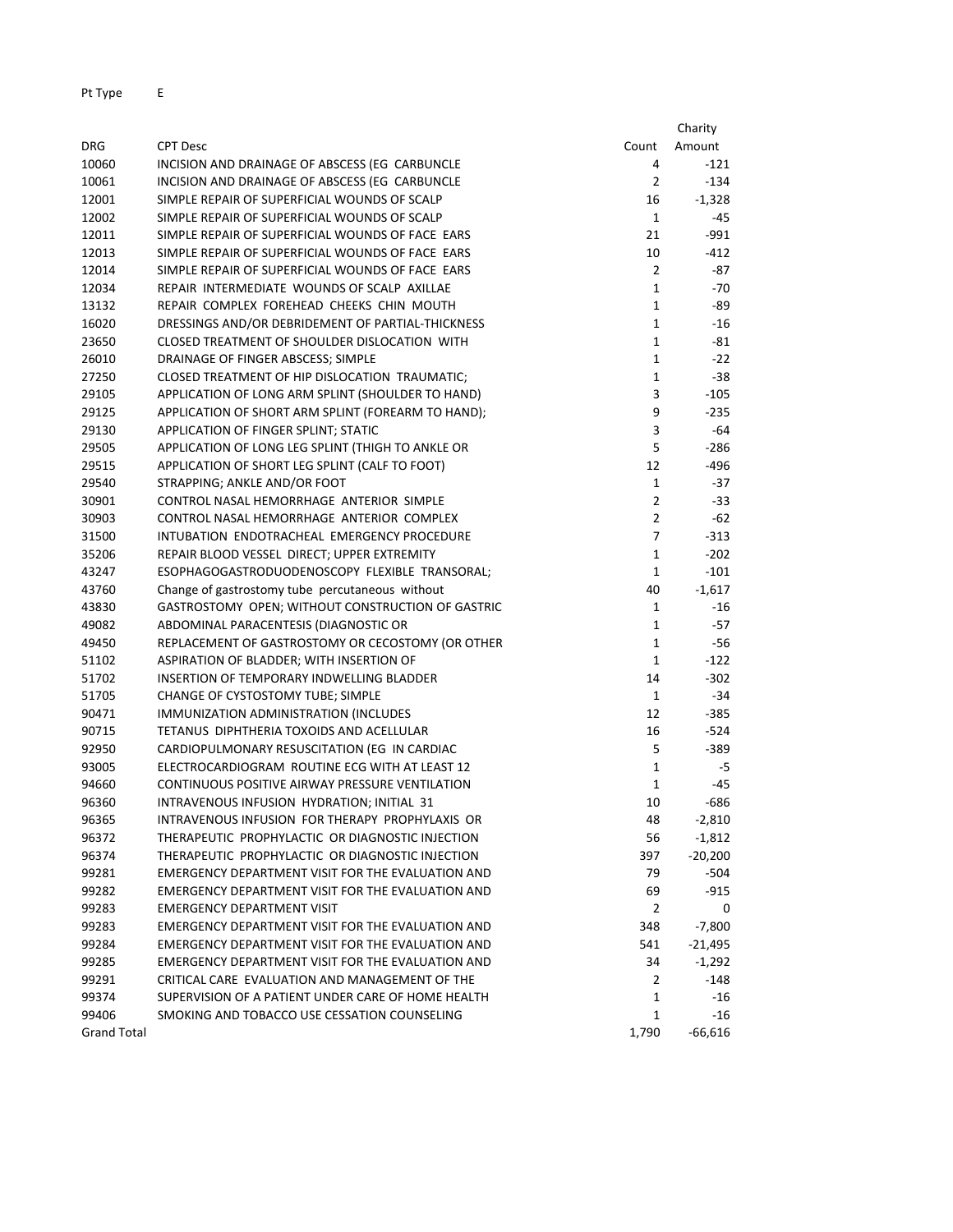|       |                                                    |                | Charity  |
|-------|----------------------------------------------------|----------------|----------|
| DRG   | <b>CPT Desc</b>                                    | Count          | Amount   |
| 11042 | DEBRIDEMENT SUBCUTANEOUS TISSUE (INCLUDES          | 44             | $-3,508$ |
| 11043 | DEBRIDEMENT MUSCLE AND/OR FASCIA (INCLUDES         | 66             | $-7,182$ |
| 11044 | DEBRIDEMENT BONE (INCLUDES EPIDERMIS DERMIS        | 10             | $-1,393$ |
| 11400 | EXCISION BENIGN LESION INCLUDING MARGINS EXCEPT    | $\mathbf{1}$   | -25      |
| 12001 | SIMPLE REPAIR OF SUPERFICIAL WOUNDS OF SCALP       | $\mathbf{1}$   | $-181$   |
| 13160 | SECONDARY CLOSURE OF SURGICAL WOUND OR DEHISCENCE  | $\overline{2}$ | $-353$   |
| 15271 | APPLICATION OF SKIN SUBSTITUTE GRAFT TO TRUNK      | 3              | -485     |
| 15275 | APPLICATION OF SKIN SUBSTITUTE GRAFT TO FACE       | $\mathbf{1}$   | -169     |
| 19081 | BIOPSY BREAST WITH PLACEMENT OF BREAST             | $\mathbf{1}$   | -4       |
| 19083 | BIOPSY BREAST WITH PLACEMENT OF BREAST             | $\overline{2}$ | -173     |
| 19301 | MASTECTOMY PARTIAL (EG LUMPECTOMY TYLECTOMY        | $\overline{2}$ | -397     |
| 19303 | MASTECTOMY SIMPLE COMPLETE                         | $\overline{2}$ | -721     |
| 19357 | TISSUE EXPANDER PLACEMENT IN BREAST                | $\mathbf{1}$   | -451     |
| 20206 | <b>BIOPSY MUSCLE PERCUTANEOUS NEEDLE</b>           | $\mathbf{1}$   | -101     |
| 20680 | REMOVAL OF IMPLANT; DEEP (EG BURIED WIRE PIN       | 3              | $-455$   |
| 22514 | PERCUTANEOUS VERTEBRAL AUGMENTATION INCLUDING      | $\mathbf{1}$   | -454     |
| 22856 | TOTAL DISC ARTHROPLASTY (ARTIFICIAL DISC)          | $\mathbf{1}$   | $-451$   |
| 23515 | OPEN TREATMENT OF CLAVICULAR FRACTURE INCLUDES     | $\mathbf{1}$   | -426     |
| 23655 | CLOSED TREATMENT OF SHOULDER DISLOCATION WITH      | $\mathbf{1}$   | $-151$   |
| 24073 | EXCISION TUMOR SOFT TISSUE OF UPPER ARM OR ELBOW   | $\mathbf{1}$   | $-117$   |
| 24105 | EXCISION OLECRANON BURSA                           | $\mathbf{1}$   | $-198$   |
| 24586 | OPEN TREATMENT OF PERIARTICULAR FRACTURE AND/OR    | 1              | $-461$   |
| 24685 | OPEN TREATMENT OF ULNAR FRACTURE PROXIMAL END      | $\mathbf{1}$   | $-431$   |
| 25111 | EXCISION OF GANGLION WRIST (DORSAL OR VOLAR);      | $\mathbf{1}$   | $-131$   |
| 25607 | OPEN TREATMENT OF DISTAL RADIAL EXTRA-ARTICULAR    | $\mathbf{1}$   | $-426$   |
| 25608 | OPEN TREATMENT OF DISTAL RADIAL INTRA-ARTICULAR    | $\overline{2}$ | $-821$   |
| 25999 | UNLISTED PROCEDURE FOREARM OR WRIST                | $\mathbf{1}$   | -196     |
| 26412 | REPAIR EXTENSOR TENDON HAND PRIMARY OR             | $\mathbf{1}$   | $-451$   |
| 26460 | TENOTOMY EXTENSOR HAND OR FINGER OPEN EACH         | $\mathbf{1}$   | -120     |
| 26860 | ARTHRODESIS INTERPHALANGEAL JOINT WITH OR          | $\mathbf{1}$   | -198     |
| 26861 | ARTHRODESIS INTERPHALANGEAL JOINT WITH OR          | 1              | -199     |
| 27047 | EXCISION TUMOR SOFT TISSUE OF PELVIS AND HIP       | 1              | -4       |
| 27524 | OPEN TREATMENT OF PATELLAR FRACTURE WITH INTERNAL  | $\mathbf{1}$   | $-426$   |
| 27825 | CLOSED TREATMENT OF FRACTURE OF WEIGHT BEARING     | $\mathbf{1}$   | -50      |
| 27827 | OPEN TREATMENT OF FRACTURE OF WEIGHT BEARING       | $\mathbf{1}$   | -451     |
| 28173 | RADICAL RESECTION OF TUMOR; METATARSAL             | $\mathbf{1}$   | -350     |
| 28285 | CORRECTION HAMMERTOE (EG INTERPHALANGEAL FUSION    | $\overline{2}$ | -301     |
| 28292 | CORRECTION HALLUX VALGUS (BUNIONECTOMY) WITH       | 1              | -199     |
| 28296 | CORRECTION HALLUX VALGUS (BUNIONECTOMY) WITH       | $\mathbf{1}$   | -258     |
| 28299 | CORRECTION HALLUX VALGUS (BUNIONECTOMY) WITH       | $\mathbf{1}$   | -237     |
| 28306 | OSTEOTOMY WITH OR WITHOUT LENGTHENING SHORTENING   | $\mathbf{1}$   | $-279$   |
| 28485 | OPEN TREATMENT OF METATARSAL FRACTURE INCLUDES     | $\mathbf{1}$   | -198     |
| 28725 | ARTHRODESIS; SUBTALAR                              | $\mathbf{1}$   | $-461$   |
| 28750 | ARTHRODESIS GREAT TOE; METATARSOPHALANGEAL JOINT   | 4              | -855     |
| 28899 | UNLISTED PROCEDURE FOOT OR TOES                    | $\mathbf{1}$   | $-265$   |
| 29125 | APPLICATION OF SHORT ARM SPLINT (FOREARM TO HAND); | $\mathbf{1}$   | $-411$   |
| 29505 | APPLICATION OF LONG LEG SPLINT (THIGH TO ANKLE OR  | $\mathbf{1}$   | -28      |
| 29580 | STRAPPING; UNNA BOOT                               | 3              | $-211$   |
| 29806 | ARTHROSCOPY SHOULDER SURGICAL; CAPSULORRHAPHY      | $\mathbf{1}$   | -445     |
| 29827 | ARTHROSCOPY SHOULDER SURGICAL; WITH ROTATOR CUFF   | $\mathbf{1}$   | $-411$   |
| 29881 | ARTHROSCOPY KNEE SURGICAL; WITH MENISCECTOMY       | 4              | $-875$   |
| 31622 | BRONCHOSCOPY RIGID OR FLEXIBLE INCLUDING           | $\mathbf{1}$   | -86      |
| 31623 | BRONCHOSCOPY RIGID OR FLEXIBLE INCLUDING           | $\mathbf{1}$   | $-255$   |
| 32405 | BIOPSY LUNG OR MEDIASTINUM PERCUTANEOUS NEEDLE     | $\overline{2}$ | $-171$   |
| 32555 | THORACENTESIS NEEDLE OR CATHETER ASPIRATION OF     | $\overline{2}$ | -64      |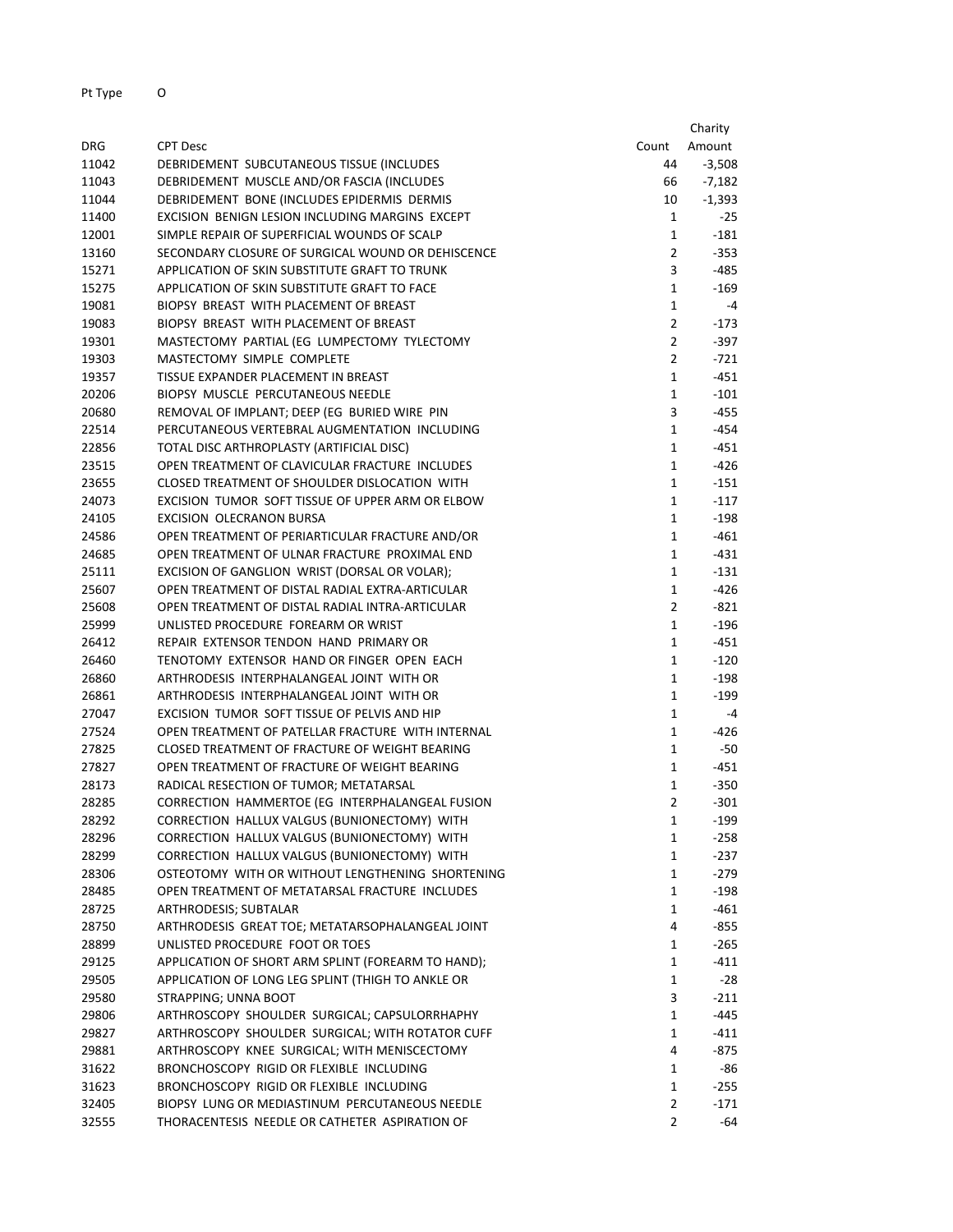| 33208 | INSERTION OF NEW OR REPLACEMENT OF PERMANENT                                                       | 15             | $-6,833$ |
|-------|----------------------------------------------------------------------------------------------------|----------------|----------|
| 33225 | INSERTION OF PACING ELECTRODE CARDIAC VENOUS                                                       | 1              | -451     |
| 33227 | REMOVAL OF PERMANENT PACEMAKER PULSE GENERATOR                                                     | 5              | $-2,240$ |
| 33228 | REMOVAL OF PERMANENT PACEMAKER PULSE GENERATOR                                                     | 20             | $-8,151$ |
| 33249 | INSERTION OR REPLACEMENT OF PERMANENT IMPLANTABLE                                                  | 5              | $-2,283$ |
| 33264 | REMOVAL OF IMPLANTABLE DEFIBRILLATOR PULSE                                                         | $\overline{2}$ | -737     |
| 33270 | <b>INSERTION OR REPLACEMENT OF PERMANENT SUBCUTANEOUS</b>                                          | 1              | -461     |
| 33282 | Implantation of patient-activated cardiac event                                                    | $\mathbf{1}$   | $-461$   |
| 33284 | Removal of an implantable patient-activated                                                        | $\mathbf{1}$   | -5       |
| 35761 | Exploration (not followed by surgical repair)                                                      | $\mathbf 1$    | $-244$   |
| 35903 | EXCISION OF INFECTED GRAFT; EXTREMITY                                                              | $\overline{2}$ | -458     |
| 36147 | Introduction of needle and/or catheter                                                             | $\overline{2}$ | -456     |
| 36200 | INTRODUCTION OF CATHETER AORTA                                                                     | $\overline{2}$ | -435     |
| 36221 | NON-SELECTIVE CATHETER PLACEMENT THORACIC AORTA                                                    | $\mathbf{1}$   | -461     |
| 36246 | SELECTIVE CATHETER PLACEMENT ARTERIAL SYSTEM;                                                      | 1              | $-228$   |
| 36247 | SELECTIVE CATHETER PLACEMENT ARTERIAL SYSTEM;                                                      | 4              | $-758$   |
| 36430 | TRANSFUSION BLOOD OR BLOOD COMPONENTS                                                              | 25             | $-1,896$ |
| 36561 | INSERTION OF TUNNELED CENTRALLY INSERTED CENTRAL                                                   | $\overline{2}$ | $-383$   |
| 36569 | INSERTION OF PERIPHERALLY INSERTED CENTRAL VENOUS                                                  | $\overline{2}$ | $-132$   |
| 36818 | ARTERIOVENOUS ANASTOMOSIS OPEN; BY UPPER ARM                                                       | 3              | $-1,164$ |
| 36819 | ARTERIOVENOUS ANASTOMOSIS OPEN; BY UPPER ARM                                                       | $\mathbf 1$    | $-319$   |
| 36821 | ARTERIOVENOUS ANASTOMOSIS OPEN; DIRECT ANY SITE                                                    | 8              | $-1,609$ |
| 36825 | CREATION OF ARTERIOVENOUS FISTULA BY OTHER THAN                                                    | 3              | $-954$   |
| 36830 | CREATION OF ARTERIOVENOUS FISTULA BY OTHER THAN                                                    | 3              | $-967$   |
| 36832 | REVISION OPEN ARTERIOVENOUS FISTULA; WITHOUT                                                       | 3              | -899     |
| 36838 | DISTAL REVASCULARIZATION AND INTERVAL LIGATION                                                     | $\mathbf{1}$   | $-210$   |
| 36901 | INTRODUCTION OF NEEDLE(S) AND/OR CATHETER(S)                                                       | $\overline{2}$ | $-117$   |
| 36902 | INTRODUCTION OF NEEDLE(S) AND/OR CATHETER(S)                                                       | 4              | $-788$   |
| 36903 | INTRODUCTION OF NEEDLE(S) AND/OR CATHETER(S)                                                       | $\mathbf{1}$   | -461     |
| 36905 | PERCUTANEOUS TRANSLUMINAL MECHANICAL THROMBECTOMY                                                  | $\mathbf 1$    | $-461$   |
| 37224 | REVASCULARIZATION ENDOVASCULAR OPEN OR                                                             | $\overline{2}$ | -769     |
|       |                                                                                                    |                |          |
| 37225 | REVASCULARIZATION ENDOVASCULAR OPEN OR                                                             | 1              | -461     |
| 37228 | REVASCULARIZATION ENDOVASCULAR OPEN OR                                                             | 1              | -443     |
| 37607 | LIGATION OR BANDING OF ANGIOACCESS ARTERIOVENOUS<br>BIOPSY OR EXCISION OF LYMPH NODE(S); OPEN DEEP | $\overline{2}$ | -441     |
| 38525 |                                                                                                    | $\mathbf{1}$   | $-204$   |
| 42826 | TONSILLECTOMY PRIMARY OR SECONDARY; AGE 12 OR                                                      | $\mathbf{1}$   | $-134$   |
| 43200 | ESOPHAGOSCOPY FLEXIBLE TRANSORAL; DIAGNOSTIC                                                       | 1              | -62      |
| 43235 | ESOPHAGOGASTRODUODENOSCOPY FLEXIBLE TRANSORAL;                                                     | 3              | $-184$   |
| 43237 | ESOPHAGOGASTRODUODENOSCOPY FLEXIBLE TRANSORAL;                                                     | $\overline{2}$ | -176     |
| 43239 | ESOPHAGOGASTRODUODENOSCOPY FLEXIBLE TRANSORAL;                                                     | 31             | $-2,272$ |
| 43242 | ESOPHAGOGASTRODUODENOSCOPY FLEXIBLE TRANSORAL;                                                     | 2              | $-218$   |
| 43244 | ESOPHAGOGASTRODUODENOSCOPY FLEXIBLE TRANSORAL;                                                     | 6              | $-660$   |
| 43245 | ESOPHAGOGASTRODUODENOSCOPY FLEXIBLE TRANSORAL;                                                     | $\overline{2}$ | $-189$   |
| 43246 | ESOPHAGOGASTRODUODENOSCOPY FLEXIBLE TRANSORAL;                                                     | 8              | $-885$   |
| 43247 | ESOPHAGOGASTRODUODENOSCOPY FLEXIBLE TRANSORAL;                                                     | $\overline{2}$ | $-170$   |
| 43249 | ESOPHAGOGASTRODUODENOSCOPY FLEXIBLE TRANSORAL;                                                     | 1              | -90      |
| 43251 | ESOPHAGOGASTRODUODENOSCOPY FLEXIBLE TRANSORAL;                                                     | 1              | -166     |
| 43255 | ESOPHAGOGASTRODUODENOSCOPY FLEXIBLE TRANSORAL;                                                     | $\overline{2}$ | $-269$   |
| 43264 | ENDOSCOPIC RETROGRADE CHOLANGIOPANCREATOGRAPHY                                                     | $\overline{2}$ | $-410$   |
| 43275 | ENDOSCOPIC RETROGRADE CHOLANGIOPANCREATOGRAPHY                                                     | $\overline{2}$ | $-350$   |
| 43276 | ENDOSCOPIC RETROGRADE CHOLANGIOPANCREATOGRAPHY                                                     | $\overline{2}$ | $-643$   |
| 43277 | ENDOSCOPIC RETROGRADE CHOLANGIOPANCREATOGRAPHY                                                     | 1              | $-205$   |
| 43760 | Change of gastrostomy tube percutaneous without                                                    | 1              | -40      |
| 45171 | EXCISION OF RECTAL TUMOR TRANSANAL APPROACH; NOT                                                   | $\mathbf{1}$   | $-125$   |
| 45330 | SIGMOIDOSCOPY FLEXIBLE; DIAGNOSTIC INCLUDING                                                       | 1              | -82      |
| 45331 | SIGMOIDOSCOPY FLEXIBLE; WITH BIOPSY SINGLE OR                                                      | 1              | -5       |
| 45378 | COLONOSCOPY FLEXIBLE; DIAGNOSTIC INCLUDING                                                         | 13             | -806     |
| 45380 | COLONOSCOPY FLEXIBLE; WITH BIOPSY SINGLE OR                                                        | 9              | $-758$   |
| 45385 | COLONOSCOPY FLEXIBLE; WITH REMOVAL OF TUMOR(S)                                                     | 4              | $-380$   |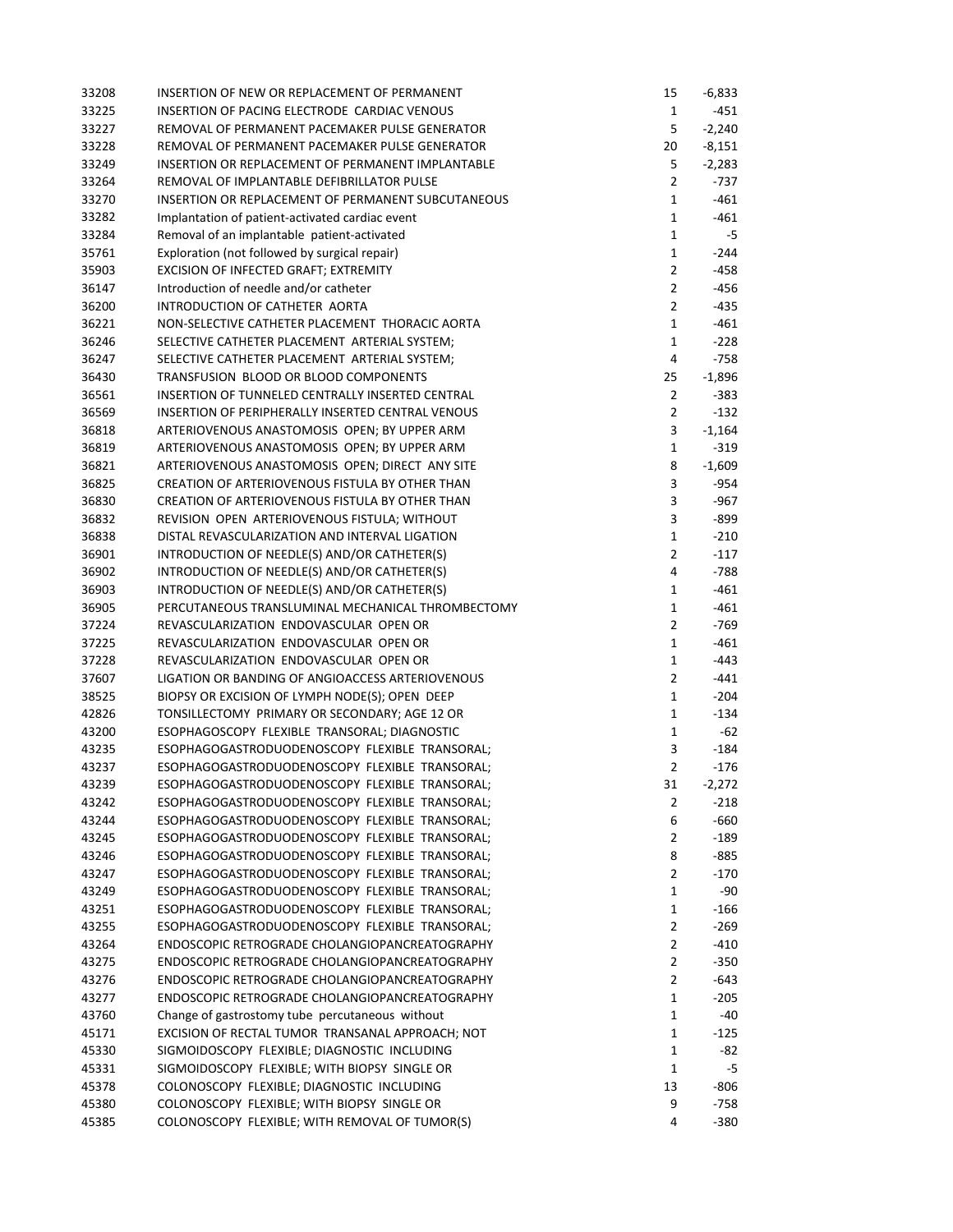| 45388 | COLONOSCOPY FLEXIBLE; WITH ABLATION OF TUMOR(S)    | 3              | -330     |
|-------|----------------------------------------------------|----------------|----------|
| 45999 | UNLISTED PROCEDURE RECTUM                          | $\mathbf{1}$   | -44      |
| 46924 | DESTRUCTION OF LESION(S) ANUS (EG CONDYLOMA        | $\overline{2}$ | $-223$   |
| 46999 | UNLISTED PROCEDURE ANUS                            | $\mathbf{1}$   | -54      |
| 47000 | BIOPSY OF LIVER NEEDLE; PERCUTANEOUS               | $\overline{2}$ | -191     |
| 47562 | LAPAROSCOPY SURGICAL; CHOLECYSTECTOMY              | 3              | $-1,016$ |
| 49083 | ABDOMINAL PARACENTESIS (DIAGNOSTIC OR              | 14             | -931     |
| 49320 | LAPAROSCOPY ABDOMEN PERITONEUM AND OMENTUM         | $\mathbf{1}$   | $-343$   |
| 49321 | LAPAROSCOPY SURGICAL; WITH BIOPSY (SINGLE OR       | $\mathbf{1}$   | $-343$   |
| 49324 | LAPAROSCOPY SURGICAL; WITH INSERTION OF TUNNELED   | 3              | -331     |
| 49505 | REPAIR INITIAL INGUINAL HERNIA AGE 5 YEARS OR      | 4              | -867     |
| 49507 | REPAIR INITIAL INGUINAL HERNIA AGE 5 YEARS OR      | $\overline{2}$ | -467     |
| 49520 | REPAIR RECURRENT INGUINAL HERNIA ANY AGE;          | $\mathbf{1}$   | $-234$   |
| 49560 | REPAIR INITIAL INCISIONAL OR VENTRAL HERNIA;       | $\overline{2}$ | -558     |
| 49561 | REPAIR INITIAL INCISIONAL OR VENTRAL HERNIA;       | $\mathbf{1}$   | $-216$   |
| 49585 | REPAIR UMBILICAL HERNIA AGE 5 YEARS OR OLDER;      | $\mathbf{1}$   | -55      |
| 49650 | LAPAROSCOPY SURGICAL; REPAIR INITIAL INGUINAL      | $\overline{2}$ | $-673$   |
| 49654 | LAPAROSCOPY SURGICAL REPAIR INCISIONAL HERNIA      | $\mathbf{1}$   | $-461$   |
| 50432 | PLACEMENT OF NEPHROSTOMY CATHETER PERCUTANEOUS     | $\mathbf{1}$   | -134     |
| 50435 | EXCHANGE NEPHROSTOMY CATHETER PERCUTANEOUS         | $\overline{2}$ | -90      |
| 50590 | LITHOTRIPSY EXTRACORPOREAL SHOCK WAVE              | 6              | $-1,523$ |
| 52005 | CYSTOURETHROSCOPY WITH URETERAL CATHETERIZATION    | $\mathbf{1}$   | $-196$   |
| 52204 | CYSTOURETHROSCOPY WITH BIOPSY(S)                   | $\mathbf{1}$   | $-180$   |
| 52235 | CYSTOURETHROSCOPY WITH FULGURATION (INCLUDING      | $\mathbf{1}$   | $-197$   |
| 52240 | CYSTOURETHROSCOPY WITH FULGURATION (INCLUDING      | $\overline{2}$ | $-357$   |
| 52276 | CYSTOURETHROSCOPY WITH DIRECT VISION INTERNAL      | $\mathbf{1}$   | $-171$   |
| 52281 | CYSTOURETHROSCOPY WITH CALIBRATION AND/OR          | $\overline{2}$ | $-259$   |
| 52317 | LITHOLAPAXY: CRUSHING OR FRAGMENTATION OF CALCULUS | $\overline{2}$ | $-488$   |
| 52332 | CYSTOURETHROSCOPY WITH INSERTION OF INDWELLING     | $\mathbf{1}$   | -307     |
| 52352 | CYSTOURETHROSCOPY WITH URETEROSCOPY AND/OR         | $\mathbf 1$    |          |
| 52356 |                                                    | $\overline{2}$ | -257     |
|       | CYSTOURETHROSCOPY WITH URETEROSCOPY AND/OR         | 3              | -569     |
| 52601 | TRANSURETHRAL ELECTROSURGICAL RESECTION OF         |                | -845     |
| 52630 | TRANSURETHRAL RESECTION; RESIDUAL OR REGROWTH OF   | $\mathbf{1}$   | $-256$   |
| 52647 | LASER COAGULATION OF PROSTATE INCLUDING CONTROL    | 1              | $-284$   |
| 52648 | LASER VAPORIZATION OF PROSTATE INCLUDING CONTROL   | 6              | $-1,664$ |
| 54161 | CIRCUMCISION SURGICAL EXCISION OTHER THAN CLAMP    | $\mathbf{1}$   | $-125$   |
| 55040 | EXCISION OF HYDROCELE; UNILATERAL                  | $\overline{2}$ | -406     |
| 56630 | VULVECTOMY RADICAL PARTIAL;                        | $\mathbf{1}$   | -37      |
| 57106 | VAGINECTOMY PARTIAL REMOVAL OF VAGINAL WALL;       | $\overline{2}$ | -340     |
| 57454 | COLPOSCOPY OF THE CERVIX INCLUDING UPPER/ADJACENT  | $\mathbf 1$    | $-23$    |
| 58552 | LAPAROSCOPY SURGICAL WITH VAGINAL HYSTERECTOMY     | 4              | $-1,813$ |
| 58558 | HYSTEROSCOPY SURGICAL; WITH SAMPLING (BIOPSY) OF   | $\overline{2}$ | $-340$   |
| 58561 | HYSTEROSCOPY SURGICAL; WITH REMOVAL OF             | $\mathbf{1}$   | $-182$   |
| 58661 | LAPAROSCOPY SURGICAL; WITH REMOVAL OF ADNEXAL      | 1              | -331     |
| 59899 | UNLISTED PROCEDURE MATERNITY CARE AND DELIVERY     | $\overline{2}$ | -45      |
| 60240 | THYROIDECTOMY TOTAL OR COMPLETE                    | $\mathbf{1}$   | -343     |
| 60500 | PARATHYROIDECTOMY OR EXPLORATION OF                | 1              | $-327$   |
| 62270 | SPINAL PUNCTURE LUMBAR DIAGNOSTIC;                 | $\mathbf{1}$   | -85      |
| 62311 | Injection single (not via indwelling catheter)     | $\overline{2}$ | $-290$   |
| 62323 | INJECTION(S) OF DIAGNOSTIC OR THERAPEUTIC          | $\mathbf{1}$   | -78      |
| 64483 | INJECTION(S) ANESTHETIC AGENT(S) AND/OR STEROID;   | 4              | -316     |
| 64493 | INJECTION(S) DIAGNOSTIC OR THERAPEUTIC AGENT       | $\overline{2}$ | -138     |
| 64495 | INJECTION(S) DIAGNOSTIC OR THERAPEUTIC AGENT       | $\mathbf{1}$   | -60      |
| 64520 | INJECTION ANESTHETIC AGENT; LUMBAR OR THORACIC     | $\mathbf{1}$   | -78      |
| 69000 | DRAINAGE EXTERNAL EAR ABSCESS OR HEMATOMA; SIMPLE  | $\mathbf{1}$   | -19      |
| 70110 | RADIOLOGIC EXAMINATION MANDIBLE; COMPLETE          | 1              | -8       |
| 70450 | COMPUTED TOMOGRAPHY HEAD OR BRAIN; WITHOUT         | 4              | -47      |
| 70487 | COMPUTED TOMOGRAPHY MAXILLOFACIAL AREA; WITH       | 1              | -15      |
| 70553 | MAGNETIC RESONANCE (EG PROTON) IMAGING BRAIN       | $\overline{2}$ | -29      |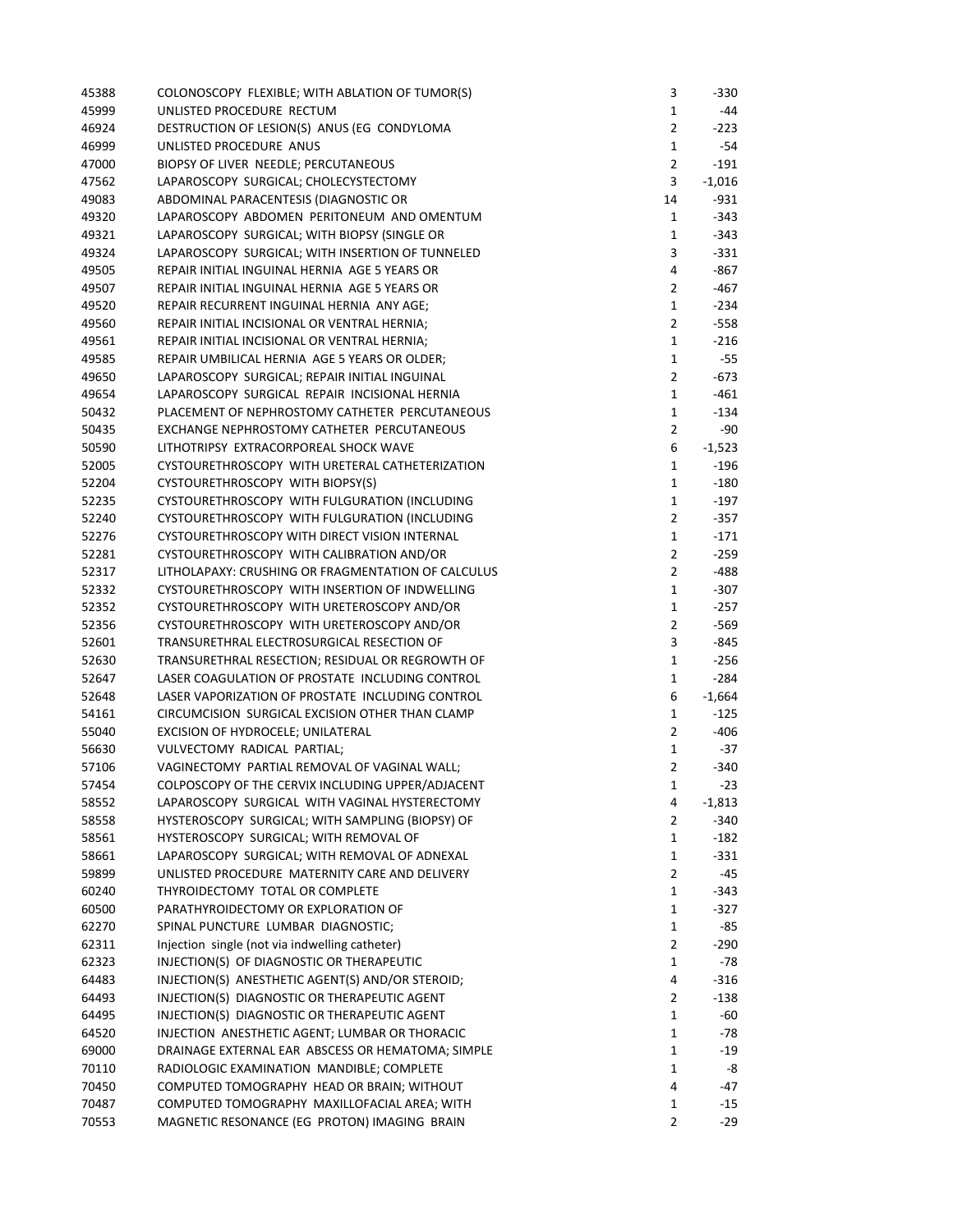| 71010 | Radiologic examination chest; single view          | 6              | -382     |
|-------|----------------------------------------------------|----------------|----------|
| 71020 | Radiologic examination chest two views frontal     | 34             | $-275$   |
| 71250 | COMPUTED TOMOGRAPHY THORAX DIAGNOSTIC; WITHOUT     | 5              | -262     |
| 71260 | COMPUTED TOMOGRAPHY THORAX DIAGNOSTIC; WITH        | 5              | $-133$   |
| 71275 | COMPUTED TOMOGRAPHIC ANGIOGRAPHY CHEST             | $\mathbf{1}$   | -22      |
| 72050 | RADIOLOGIC EXAMINATION SPINE CERVICAL; 4 OR 5      | $\mathbf{1}$   | -8       |
| 72110 | RADIOLOGIC EXAMINATION SPINE LUMBOSACRAL;          | 1              | -8       |
| 72157 | MAGNETIC RESONANCE (EG PROTON) IMAGING SPINAL      | 1              | -30      |
| 72158 | MAGNETIC RESONANCE (EG PROTON) IMAGING SPINAL      | $\overline{2}$ | -89      |
| 72197 | MAGNETIC RESONANCE (EG PROTON) IMAGING PELVIS;     | $\mathbf{1}$   | -6       |
| 73600 | RADIOLOGIC EXAMINATION ANKLE; 2 VIEWS              | $\mathbf 1$    | -5       |
| 74170 | COMPUTED TOMOGRAPHY ABDOMEN; WITHOUT CONTRAST      | 1              | -46      |
| 74176 | COMPUTED TOMOGRAPHY ABDOMEN AND PELVIS; WITHOUT    | 6              | -152     |
| 74177 | COMPUTED TOMOGRAPHY ABDOMEN AND PELVIS; WITH       | 3              | $-144$   |
| 74220 | RADIOLOGIC EXAMINATION ESOPHAGUS INCLUDING SCOUT   | 4              | -34      |
| 74230 | RADIOLOGIC EXAMINATION SWALLOWING FUNCTION WITH    | 20             | -258     |
| 74241 | Radiologic examination gastrointestinal tract      | $\mathbf{1}$   | -9       |
| 74245 | Radiologic examination gastrointestinal tract      | 1              | -8       |
| 74250 | RADIOLOGIC EXAMINATION SMALL INTESTINE INCLUDING   | $\overline{2}$ | -18      |
| 74270 | RADIOLOGIC EXAMINATION COLON INCLUDING SCOUT       | 4              | -35      |
| 76536 | ULTRASOUND SOFT TISSUES OF HEAD AND NECK (EG       | 3              | -38      |
| 76642 | ULTRASOUND BREAST UNILATERAL REAL TIME WITH        | 3              | -18      |
| 76700 | ULTRASOUND ABDOMINAL REAL TIME WITH IMAGE          | 9              | -208     |
| 76705 | ULTRASOUND ABDOMINAL REAL TIME WITH IMAGE          | $\overline{2}$ | -18      |
| 76770 | ULTRASOUND RETROPERITONEAL (EG RENAL AORTA         | $\overline{2}$ | -43      |
| 76830 | ULTRASOUND TRANSVAGINAL                            | $\overline{2}$ | -39      |
|       |                                                    |                |          |
| 76856 | ULTRASOUND PELVIC (NONOBSTETRIC) REAL TIME WITH    | $\overline{2}$ | $-22$    |
| 76942 | ULTRASONIC GUIDANCE FOR NEEDLE PLACEMENT (EG       | 1              | -101     |
| 77012 | COMPUTED TOMOGRAPHY GUIDANCE FOR NEEDLE PLACEMENT  | $\mathbf{1}$   | $-19$    |
| 77055 | MAMMOGRAM ONE BREAST                               | $\mathbf{1}$   | -4       |
| 77056 | MAMMOGRAM BOTH BREASTS                             | $\mathbf 1$    | -15      |
| 77057 | MAMMOGRAM SCREENING                                | $\mathbf{1}$   | -9       |
| 77065 | DIAGNOSTIC MAMMOGRAPHY INCLUDING COMPUTER-AIDED    | 1              | -14      |
| 77066 | DIAGNOSTIC MAMMOGRAPHY INCLUDING COMPUTER-AIDED    | 1              | -10      |
| 77075 | RADIOLOGIC EXAMINATION OSSEOUS SURVEY; COMPLETE    | $\mathbf{1}$   | -8       |
| 78018 | THYROID CARCINOMA METASTASES IMAGING; WHOLE BODY   | 1              | -35      |
| 78264 | GASTRIC EMPTYING IMAGING STUDY (EG SOLID LIQUID    | $\overline{2}$ | -54      |
| 78306 | BONE AND/OR JOINT IMAGING; WHOLE BODY              | 11             | -377     |
| 78315 | BONE AND/OR JOINT IMAGING; 3 PHASE STUDY           | 5              | -137     |
| 78451 | MYOCARDIAL PERFUSION IMAGING TOMOGRAPHIC (SPECT)   | 15             | $-1,413$ |
| 78452 | MYOCARDIAL PERFUSION IMAGING TOMOGRAPHIC (SPECT)   | 2              | -186     |
| 81001 | URINALYSIS BY DIP STICK OR TABLET REAGENT FOR      | $\mathbf{1}$   | -24      |
| 82803 | GASES BLOOD ANY COMBINATION OF PH PCO2 PO2         | $\mathbf{1}$   | -19      |
| 83036 | HEMOGLOBIN; GLYCOSYLATED (A1C)                     | 3              | -71      |
| 83540 | <b>IRON</b>                                        | 1              | -8       |
| 85025 | BLOOD COUNT; COMPLETE (CBC) AUTOMATED (HGB HCT     | 9              | -230     |
| 85610 | PROTHROMBIN TIME;                                  | 8              | -59      |
| 86304 | IMMUNOASSAY FOR TUMOR ANTIGEN QUANTITATIVE; CA     | $\mathbf{1}$   | -5       |
| 86900 | BLOOD TYPING SEROLOGIC; ABO                        | 20             | $-550$   |
| 87081 | CULTURE PRESUMPTIVE PATHOGENIC ORGANISMS           | 12             | $-100$   |
| 87205 | SMEAR PRIMARY SOURCE WITH INTERPRETATION; GRAM OR  | 8              | $-333$   |
| 87641 | INFECTIOUS AGENT DETECTION BY NUCLEIC ACID (DNA OR | $\overline{2}$ | -17      |
| 87798 | INFECTIOUS AGENT DETECTION BY NUCLEIC ACID (DNA OR | $\mathbf{1}$   | -8       |
| 88304 | LEVEL III - SURGICAL PATHOLOGY GROSS AND           | 10             | -39      |
| 88305 | LEVEL IV - SURGICAL PATHOLOGY GROSS AND            | 17             | -191     |
| 88307 | LEVEL V - SURGICAL PATHOLOGY GROSS AND             | 4              | -65      |
| 88342 | IMMUNOHISTOCHEMISTRY OR IMMUNOCYTOCHEMISTRY PER    | 1              | -3       |
| 90653 | INFLUENZA VACCINE INACTIVATED (IIV) SUBUNIT        | $\mathbf{1}$   | -70      |
| 90658 | INFLUENZA VIRUS VACCINE TRIVALENT (IIV3) SPLIT     | 1              | $-180$   |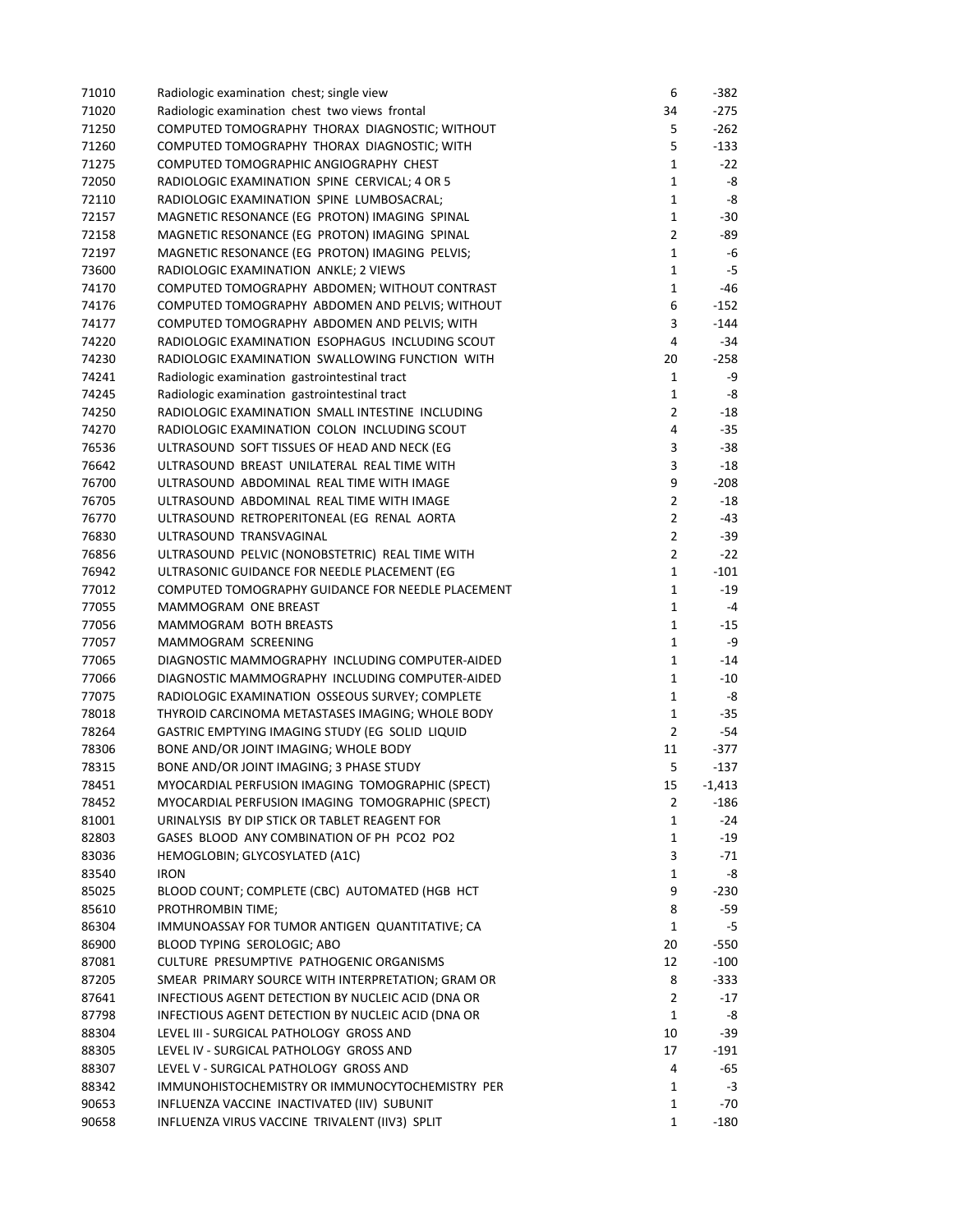| 92585 | AUDITORY EVOKED POTENTIALS FOR EVOKED RESPONSE     | 3              | -71       |
|-------|----------------------------------------------------|----------------|-----------|
| 92611 | MOTION FLUOROSCOPIC EVALUATION OF SWALLOWING       | $\mathbf{1}$   | -15       |
| 92924 | PERCUTANEOUS TRANSLUMINAL CORONARY ATHERECTOMY     | $\mathbf{1}$   | $-461$    |
| 92928 | PERCUTANEOUS TRANSCATHETER PLACEMENT OF            | 5              | $-2,264$  |
| 92933 | PERCUTANEOUS TRANSLUMINAL CORONARY ATHERECTOMY     | $\mathbf{1}$   | -451      |
| 92960 | CARDIOVERSION ELECTIVE ELECTRICAL CONVERSION OF    | 3              | $-238$    |
| 93005 | ELECTROCARDIOGRAM ROUTINE ECG WITH AT LEAST 12     | 37             | $-330$    |
| 93017 | CARDIOVASCULAR STRESS TEST USING MAXIMAL OR        | 17             | $-1,589$  |
| 93306 | ECHOCARDIOGRAPHY TRANSTHORACIC REAL-TIME WITH      | 15             | $-1,083$  |
| 93308 | ECHOCARDIOGRAPHY TRANSTHORACIC REAL-TIME WITH      | $\mathbf{1}$   | $-181$    |
| 93312 | ECHOCARDIOGRAPHY TRANSESOPHAGEAL REAL-TIME WITH    | 3              | -938      |
|       | ECHOCARDIOGRAPHY TRANSESOPHAGEAL REAL-TIME WITH    | $\mathbf{1}$   | -76       |
| 93313 |                                                    | 4              |           |
| 93351 | ECHOCARDIOGRAPHY TRANSTHORACIC REAL-TIME WITH      |                | $-200$    |
| 93451 | RIGHT HEART CATHETERIZATION INCLUDING              | $\mathbf{1}$   | $-369$    |
| 93453 | COMBINED RIGHT AND LEFT HEART CATHETERIZATION      | $\mathbf{1}$   | $-329$    |
| 93454 | CATHETER PLACEMENT IN CORONARY ARTERY(S) FOR       | 3              | $-1,112$  |
| 93455 | CATHETER PLACEMENT IN CORONARY ARTERY(S) FOR       | $\overline{2}$ | $-697$    |
| 93458 | CATHETER PLACEMENT IN CORONARY ARTERY(S) FOR       | 22             | $-7,572$  |
| 93459 | CATHETER PLACEMENT IN CORONARY ARTERY(S) FOR       | $\overline{2}$ | $-653$    |
| 93460 | CATHETER PLACEMENT IN CORONARY ARTERY(S) FOR       | $\overline{2}$ | -675      |
| 93503 | INSERTION AND PLACEMENT OF FLOW DIRECTED CATHETER  | $\mathbf{1}$   | -71       |
| 93650 | INTRACARDIAC CATHETER ABLATION OF ATRIOVENTRICULAR | $\mathbf{1}$   | $-381$    |
| 93653 | COMPREHENSIVE ELECTROPHYSIOLOGIC EVALUATION WITH   | $\overline{2}$ | $-902$    |
| 93654 | COMPREHENSIVE ELECTROPHYSIOLOGIC EVALUATION WITH   | $\mathbf{1}$   | $-461$    |
| 93656 | COMPREHENSIVE ELECTROPHYSIOLOGIC EVALUATION        | $\overline{2}$ | $-911$    |
| 93798 | PHYSICIAN OR OTHER QUALIFIED HEALTH CARE           | 16             | $-775$    |
| 93880 | DUPLEX SCAN OF EXTRACRANIAL ARTERIES; COMPLETE     | 5              | $-168$    |
| 93922 | LIMITED BILATERAL NONINVASIVE PHYSIOLOGIC STUDIES  | 4              | $-102$    |
| 93923 | COMPLETE BILATERAL NONINVASIVE PHYSIOLOGIC STUDIES | 4              | -29       |
| 93925 | DUPLEX SCAN OF LOWER EXTREMITY ARTERIES OR         | 4              | -112      |
| 93926 | DUPLEX SCAN OF LOWER EXTREMITY ARTERIES OR         | $\overline{2}$ | -41       |
| 93931 | DUPLEX SCAN OF UPPER EXTREMITY ARTERIES OR         | $\overline{2}$ | -13       |
| 93970 | DUPLEX SCAN OF EXTREMITY VEINS INCLUDING RESPONSES | 3              | -100      |
| 93971 | DUPLEX SCAN OF EXTREMITY VEINS INCLUDING RESPONSES | $\mathbf{2}$   | -28       |
| 94060 | BRONCHODILATION RESPONSIVENESS SPIROMETRY AS IN    | $\overline{2}$ | -36       |
| 94620 | Pulmonary stress testing simple or complex         | 1              | -20       |
| 95819 | ELECTROENCEPHALOGRAM (EEG); INCLUDING RECORDING    | 4              | -77       |
| 95886 | NEEDLE ELECTROMYOGRAPHY EACH EXTREMITY WITH        | $\mathbf{1}$   | -33       |
|       |                                                    |                |           |
| 95913 | NERVE CONDUCTION STUDIES; 13 OR MORE STUDIES       | $\mathbf{1}$   | -33       |
| 96360 | INTRAVENOUS INFUSION HYDRATION; INITIAL 31         | 5              | $-675$    |
| 96365 | INTRAVENOUS INFUSION FOR THERAPY PROPHYLAXIS OR    | 45             | -5,769    |
| 96366 | INTRAVENOUS INFUSION FOR THERAPY PROPHYLAXIS OR    | 2              | 0         |
| 96372 | THERAPEUTIC PROPHYLACTIC OR DIAGNOSTIC INJECTION   | 13             | $-2,180$  |
| 96374 | THERAPEUTIC PROPHYLACTIC OR DIAGNOSTIC INJECTION   | 32             | $-5,100$  |
| 96409 | CHEMOTHERAPY ADMINISTRATION; INTRAVENOUS PUSH      | 5              | $-610$    |
| 96413 | CHEMOTHERAPY ADMINISTRATION INTRAVENOUS INFUSION   | 119            | $-11,695$ |
| 96417 | CHEMOTHERAPY ADMINISTRATION INTRAVENOUS INFUSION   | $\mathbf{1}$   | -50       |
| 97001 | P.T. Evaluation                                    | $\mathbf{1}$   | -22       |
| 97003 | Occupational therapy evaluation                    | $\mathbf{1}$   | -38       |
| 97110 | THERAPEUTIC PROCEDURE 1 OR MORE AREAS EACH 15      | 9              | $-270$    |
| 97140 | MANUAL THERAPY TECHNIQUES (EG MOBILIZATION/        | $\mathbf{1}$   | -38       |
| 97166 | OCCUPATIONAL THERAPY EVALUATION MODERATE           | $\mathbf{1}$   | -31       |
| 97167 | OCCUPATIONAL THERAPY EVALUATION HIGH COMPLEXITY    | $\mathbf{1}$   | -14       |
| 97530 | THERAPEUTIC ACTIVITIES DIRECT (ONE-ON-ONE)         | $\overline{2}$ | -85       |
| 97597 | DEBRIDEMENT (EG HIGH PRESSURE WATERJET             | $\overline{2}$ | -50       |
| 99203 | OFFICE OR OTHER OUTPATIENT VISIT FOR THE           | 28             | $-1,011$  |
| 99204 | OFFICE OR OTHER OUTPATIENT VISIT FOR THE           | 26             | $-1,433$  |
| 99205 | OFFICE OR OTHER OUTPATIENT VISIT FOR THE           | $\overline{2}$ | -17       |
| 99211 | OFFICE OR OTHER OUTPATIENT VISIT FOR THE           | $\overline{2}$ | 13        |